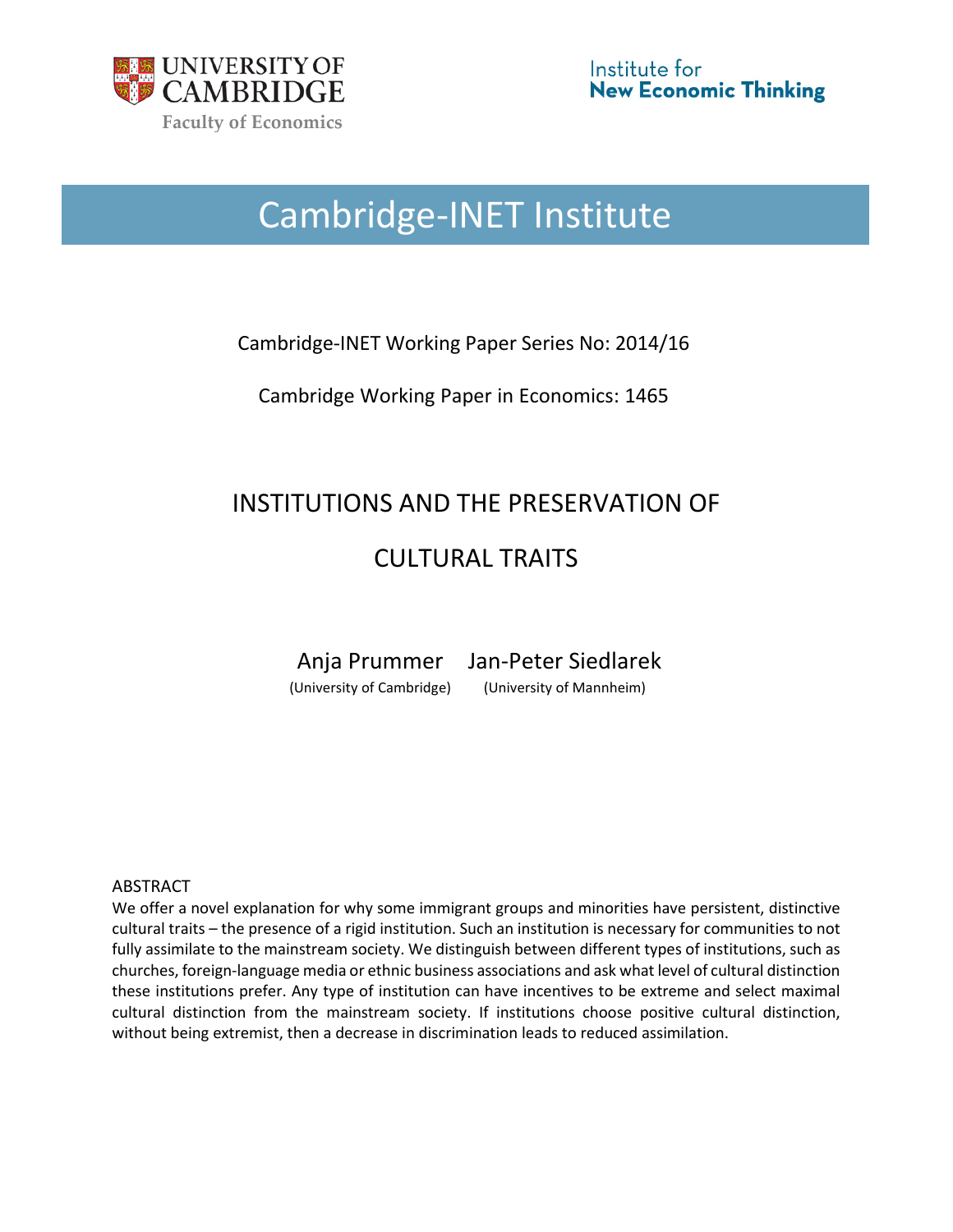# INSTITUTIONS AND THE PRESERVATION OF CULTURAL TRAITS<sup>∗</sup>

Anja Prummer † Jan-Peter Siedlarek ‡

August 4, 2014

#### **Abstract**

We offer a novel explanation for why some immigrant groups and minorities have persistent, distinctive cultural traits – the presence of a rigid institution. Such an institution is necessary for communities to not fully assimilate to the mainstream society. We distinguish between different types of institutions, such as churches, foreign-language media or ethnic business associations and ask what level of cultural distinction these institutions prefer. Any type of institution can have incentives to be extreme and select maximal cultural distinction from the mainstream society. If institutions choose positive cultural distinction, without being extremist, then a decrease in discrimination leads to reduced assimilation.

<sup>∗</sup>We are grateful to Árpád Ábrahám, Jérôme Adda, Francis Bloch, Raquel Fernández, Sanjeev Goyal, Sriya Iyer, Rachel Kranton, Massimo Morelli, Francesco Nava, Fernando Vega-Redondo and Yves Zenou for helpful discussions and advice. We also would like to thank seminar participants at University of Cambridge, SITE Stockholm School of Economics, CTN 2014 and ASREC 2014. All remaining errors are ours.

<sup>†</sup>Cambridge-INET Institute, University of Cambridge, UK.

<sup>‡</sup>Department of Economics, University of Mannheim, Germany.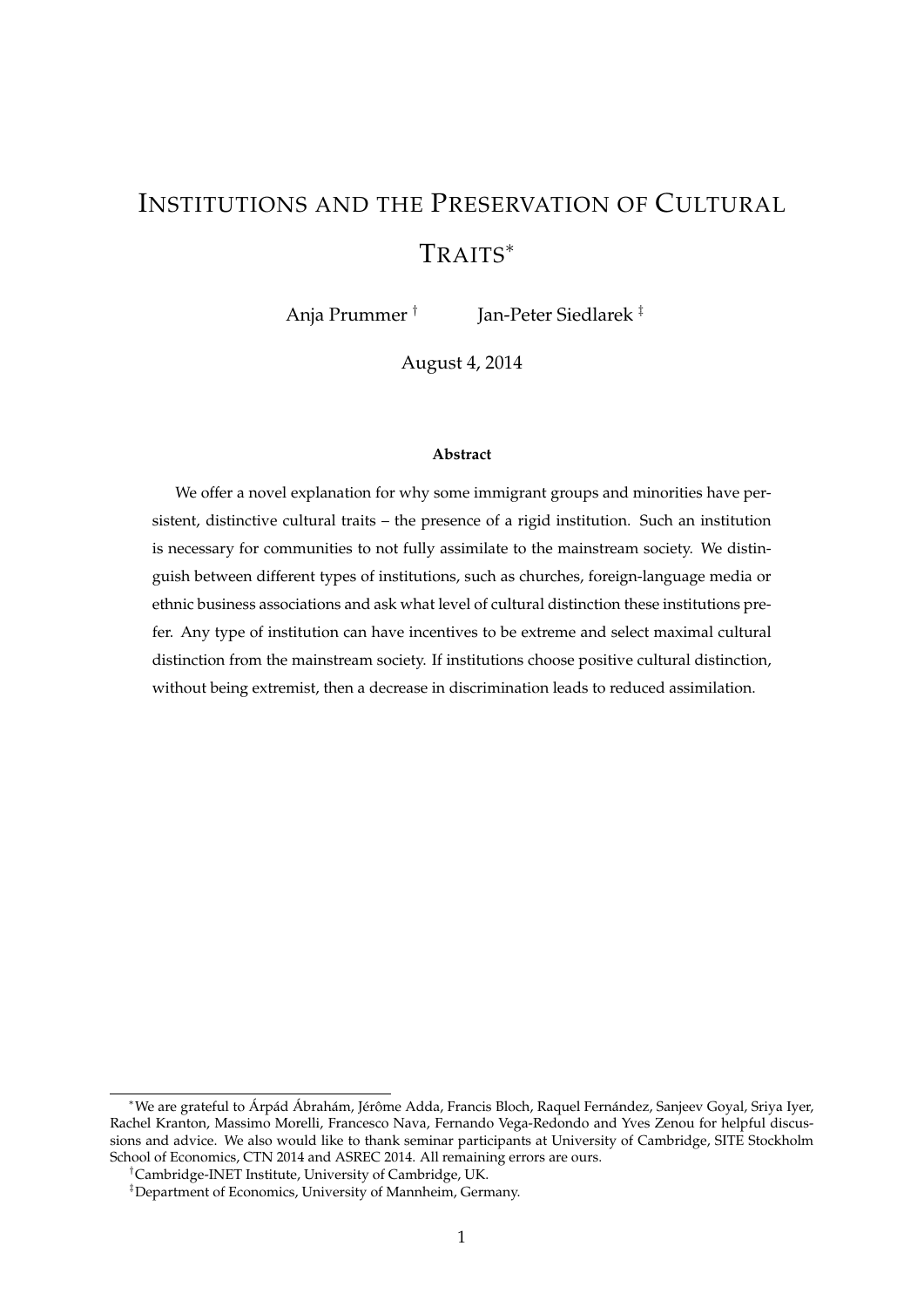# **1 INTRODUCTION**

Assimilation of immigrant groups, that is cultural integration and the emergence of common values and norms, was seen as a natural process until the 1960's. However, by that time contradictory evidence surfaced. It was shown that assimilation failed along religious lines [\(Herberg](#page-36-0) [\(1983\)](#page-36-0), [Mayer](#page-36-1) [\(1979\)](#page-36-1)) as well as ethnic dimensions [\(Glazer and Moynihan](#page-35-0) [\(1963\)](#page-35-0)). This resulted in the emergence of multiculturalism. Under this doctrine the norms and values of immigrants were taken as given, their culture accepted without attempts of change [\(Glazer](#page-35-1) [\(1998\)](#page-35-1)). This attitude has also influenced immigration policies. Recently, however, the problems associated with multiculturalism, such as fragmentation, lack of civic communality or the modalities and role of affirmative action policies have come to the forefront of the immigration debate. This has resulted in a reemergence of assimilationist policies in several countries. For example, the US, France and Germany have all adopted policies that aim at assimilating immigrants more than before [\(Brubaker](#page-34-0) [\(2001\)](#page-34-0)). The most prominent example might be that of the Netherlands, though. Multiculturalism was adopted in the 1980s following immigration in the 1950s and 1960s [Schalk-Soekar et al.](#page-37-0) [\(2004\)](#page-37-0) but had been completely replaced by an assimilationist atti-tude by 20[1](#page-2-0)1.<sup>1</sup> The policies aimed at assimilating immigrants require a detailed understanding of the assimilation process and in particular of why assimilation often fails along *religious* and *ethnic* lines.

This paper proposes a novel explanation for this persistence of cultural traits amongst immigrant communities in a setting where they are exposed to assimilation pressures – the pres-ence of an institution.<sup>[2](#page-2-1)</sup> This institution is a social entrepreneur whose earnings depend both on the identity of the group members as well as their income and can be thought of as a church, foreign-language media, ethnic business association or even a foreign government. For example, religious leaders benefit from donations and also have an interest in the values and norms of their followers; foreign language media such as newspapers want immigrants to subscribe to their paper. This depends on the immigrant's knowledge of their original language and their valuation for media in this language.

We argue that such institutions are instrumental in preserving the boundaries of an immigrant community. To make our point we study a model of assimilation and consider the assimilation process of a community with and without an institution. In a next step, we allow the institution to foster or prevent assimilation depending on its payoff structure and resulting

<span id="page-2-1"></span><span id="page-2-0"></span><sup>&</sup>lt;sup>1</sup>See an article titled [The Netherlands to Abandon Multiculturalism.](http://www.gatestoneinstitute.org/2219/netherlands-abandons-multiculturalism)

<sup>&</sup>lt;sup>2</sup>Other complementary explanations are parent's preferences for cultural traits [\(Bisin and Verdier](#page-33-0) [\(2000\)](#page-33-0)), ethnic and cultural distance to the host country [\(Alba and Nee](#page-32-0) [\(1997\)](#page-32-0); [Bisin et al.](#page-33-1) [\(2008\)](#page-33-1)) or previous educational background [\(Borjas](#page-33-2) [\(1985\)](#page-33-2)). It can also depend on the discrimination immigrants face, which might be affected by where exactly the new arrivals locate [\(Alba and Nee](#page-32-0) [\(1997\)](#page-32-0)).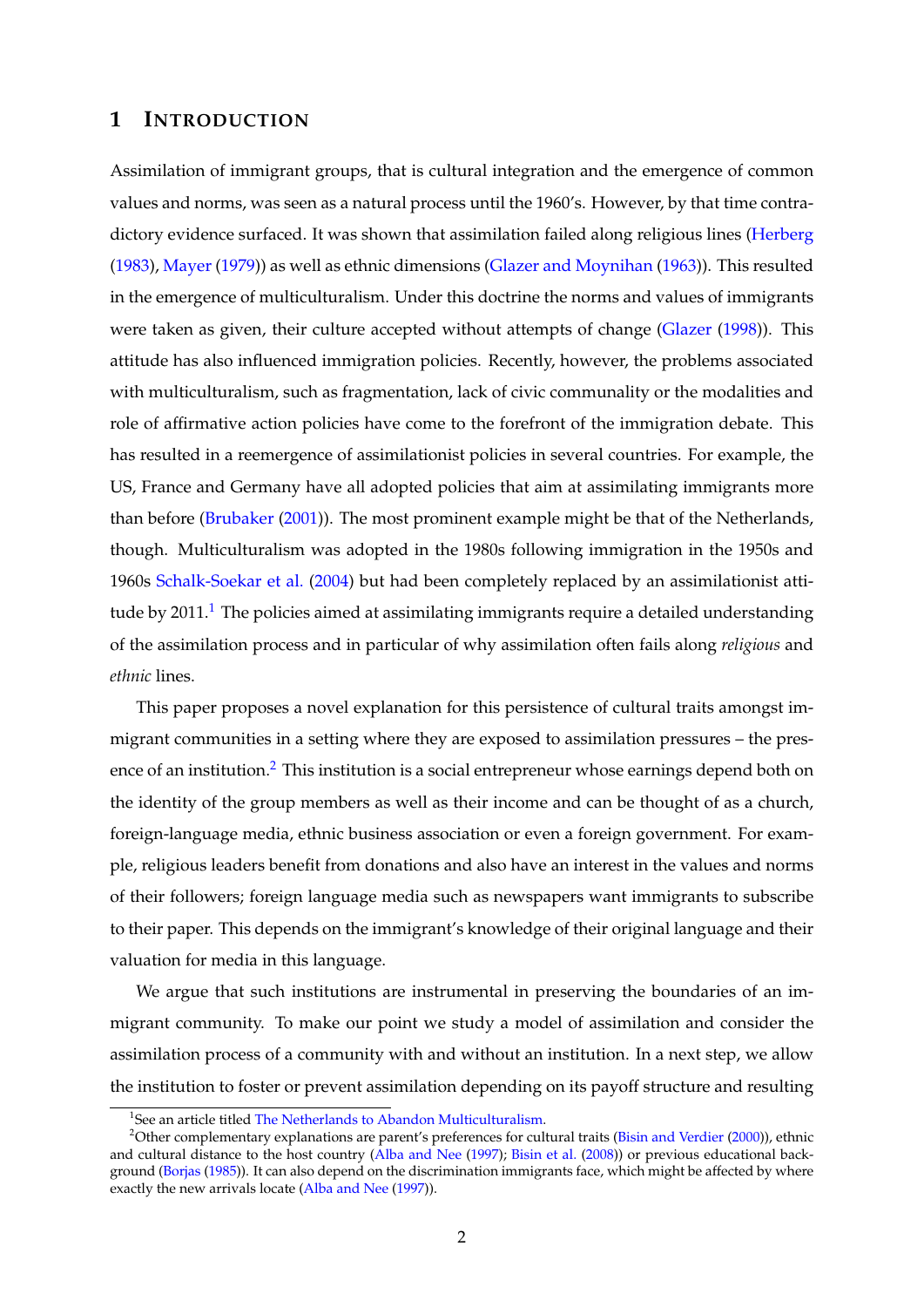incentives.

In our model, immigrants decide how much to invest in host country specific skills, such as language skills and understanding of and adherence to customs and norms. Investment in these skills increases earnings, $3$  but it is costly. In particular, it is more costly for immigrants who come from a more culturally different background that has shaped their identity.<sup>[4](#page-3-1)</sup> Our notion of identity follows that of [Akerlof and Kranton](#page-32-1) [\(2000,](#page-32-1) [2010\)](#page-32-2) in that it is a sense of self that influences behavior. If an individual has been raised in an environment where norms and values are very different, then it is harder to adjust to the way of life in the host country as this is in violation to one's identity. However, different from [Akerlof and Kranton](#page-32-1) [\(2000,](#page-32-1) [2010\)](#page-32-2), our notion of identity is continuous and dynamic, that is, it changes with skill investment. Skill acquisition impacts identity as it affects the exposure to the host country, for example through the education system, to different language media and to different norms and values. An immigrant's assimilation process is thus two-pronged: he invests in skills, which dilutes his identity, that is, he identifies less with the norms and values of his original background and more with those of the host country. A change in identity, in turn, affects skills investment. Thus, our model explicitly captures the interaction of identity formation with the assimilation process and is to the best of our knowledge the first model to do so.

We show that without the presence of an institution, immigrants assimilate fully in the long run. They initially only invest to a very limited extent in skills. However, as this investment leads to a small adjustment of the identity, immigrants have an incentive to invest slightly more in skills, leading to further adjustment in identity and so on. This process continues until full assimilation is reached. In contrast, full assimilation will never occur in the presence of an institution that upholds the original values and norms and that has influence on the community. Instead, each group member's identity ends up as a strictly convex combination of the norms of the host society and those propagated by the institution, and it permanently remains there. The extent of assimilation depends on the strength of influence of the institution

<span id="page-3-0"></span> $3$ An estimate of how important mastering the language of the host country is, is given by [McManus](#page-36-2) [\(1990\)](#page-36-2). He finds that after adjusting for education and other socioeconomic characteristics, learning English leads to a 17% wage increase for Hispanics in the US. This amounts to a \$96,000 (in 1993 dollars) increase in lifetime income for a Hispanic immigrant who learns English. Further estimates of the impact on language skills on wages are given in [McManus et al.](#page-36-3) [\(1983\)](#page-36-3), [Grenier](#page-35-2) [\(1984\)](#page-35-2), [McManus](#page-36-4) [\(1985\)](#page-36-4), [Chiswick](#page-34-1) [\(1991\)](#page-34-1), [Chiswick and Miller](#page-34-2) [\(1992\)](#page-34-2), [Aleksynska](#page-32-3) [and Algan](#page-32-3) [\(2010\)](#page-32-3) and [Borjas](#page-33-3) [\(2013\)](#page-33-3). [Kossoudji](#page-36-5) [\(1988\)](#page-36-5) states that "language assimilation, [as it] is translated into a job-usable skill." [Meng and Gregory](#page-36-6) [\(2005\)](#page-36-6) find that there is a wage premium for immigrants who married natives, even after controlling for language proficiency, an indicator of the importance of understanding norms. Their finding, based on Australian data, is in contrast to [Kantarevic](#page-36-7) [\(2004\)](#page-36-7). He shows for the US that there is no wage premium for marrying a native. The importance of understanding norms is also supported by the finding that immigrants who either immigrated as children or have lived in the host country for a significant amount of time have a higher wage than immigrants who only recently arrived, see [Borjas and Freeman](#page-33-4) [\(1992\)](#page-33-4), [Nielsen et al.](#page-37-1) [\(2004\)](#page-37-1).

<span id="page-3-1"></span><sup>&</sup>lt;sup>4</sup> Some evidence of this provided in [Glazer and Moynihan](#page-35-0) [\(1963,](#page-35-0) p.10).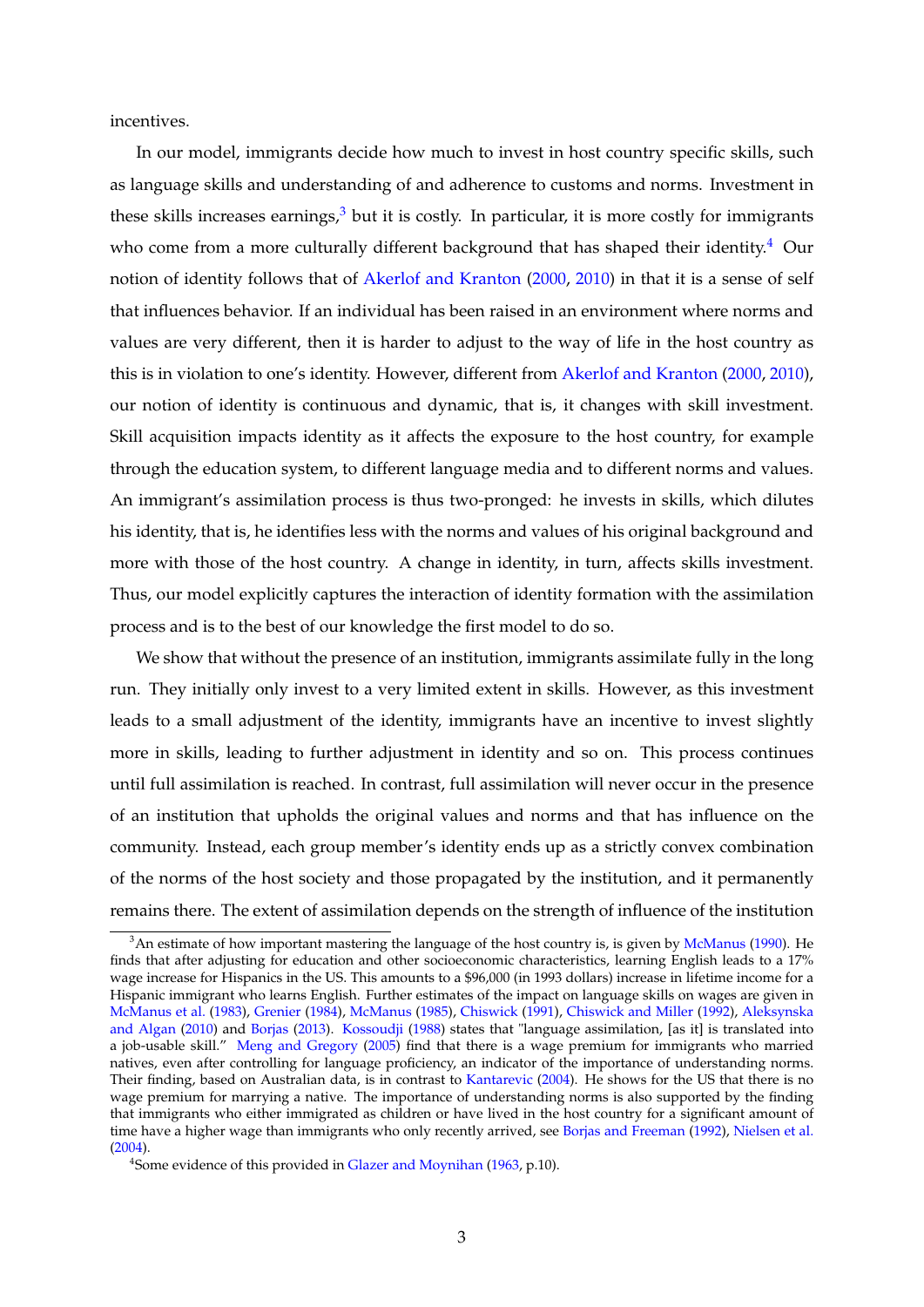on the immigrant group as well as how the immigrant group is connected.

Next, we allow the institution to choose the norms and values and the identity that it projects towards the community. As different institutions such as churches and ethnic business associations are fundamentally different in their goals, we distinguish between two types of institutions: an *altruistic* institution that cares about the identity per se as well as the economic success of the group and an *extractive* institution that is only interested in preserving a distinct identity in order to increase its monetary payoff from the group. Both types of institutions prefer their group members to be as culturally distinct and as wealthy as possible. Wealthier group member contribute more to the community and its institutions.<sup>[5](#page-4-0)</sup> Further, expenditures, such as subscriptions or donations are *increasing in identity*. [6](#page-4-1) Protestants, for example, are more generous than Catholics, which is said to be largely because of stronger social norms and their higher level of church attendance [\(Berger](#page-33-5) [\(2006\)](#page-33-5), [Zaleski and Zech](#page-38-0) [\(1992\)](#page-38-0)). Similarly, the printers of national language newspapers can only be profitable if someone buys their newspaper, which in turn depends on how much the readership identifies as, for example, German as opposed to American [Breton](#page-34-3) [\(1964\)](#page-34-3). The institution faces a trade off between cultural distinction and financial wealth as group members with a higher income identify less with the group, whereas poorer group members identify more with the group.

We analyze when an institution will be extremist, that is, when it chooses norms that are maximally distinct from the those of the host society and under which circumstances partial or complete assimilation occurs. We find that both types of institutions may have incentives to be extremist. Further, altruistic institutions might allow full integration, whereas extractive institutions never do. Both institutions may also choose some cultural distinction from the host society without being extreme, resulting in an intermediate, if still incomplete, level of assimilation. For this intermediate outcome we consider the effect of an increase in discrimination on the optimal cultural distinction the institution chooses to project. Somewhat surprisingly we find that both types of institution choose more cultural distinction as discrimination decreases. This implies that an increase in discrimination will lead to higher assimilation. The intuition behind this effect is that higher discrimination will reduce the economic wealth available for the community, creating an incentive for the institution to counter it by fostering more assimilation. Last, the payoffs of the institutions depend on the community structure. Structures that are more densely connected are preferred by extractive institutions whereas altruistic institutions gain a higher payoff from less cohesive groups.

<span id="page-4-1"></span><span id="page-4-0"></span><sup>5</sup> See [Schervish](#page-37-2) [\(1993\)](#page-37-2), [Bekkers and Wiepking](#page-32-4) [\(2011\)](#page-32-4) and [Wiepking and Bekkers](#page-38-1) [\(2012\)](#page-38-1) for charitable giving.

<sup>&</sup>lt;sup>6</sup> [Akerlof and Kranton](#page-32-1) [\(2000\)](#page-32-1) mention that individuals are more willing to give to their alma mater than to other colleges, which is an indicator for identity influencing charitable giving. If only altruism mattered, individuals should contribute the charity that gives the greatest marginal benefit. But this clearly does not happen.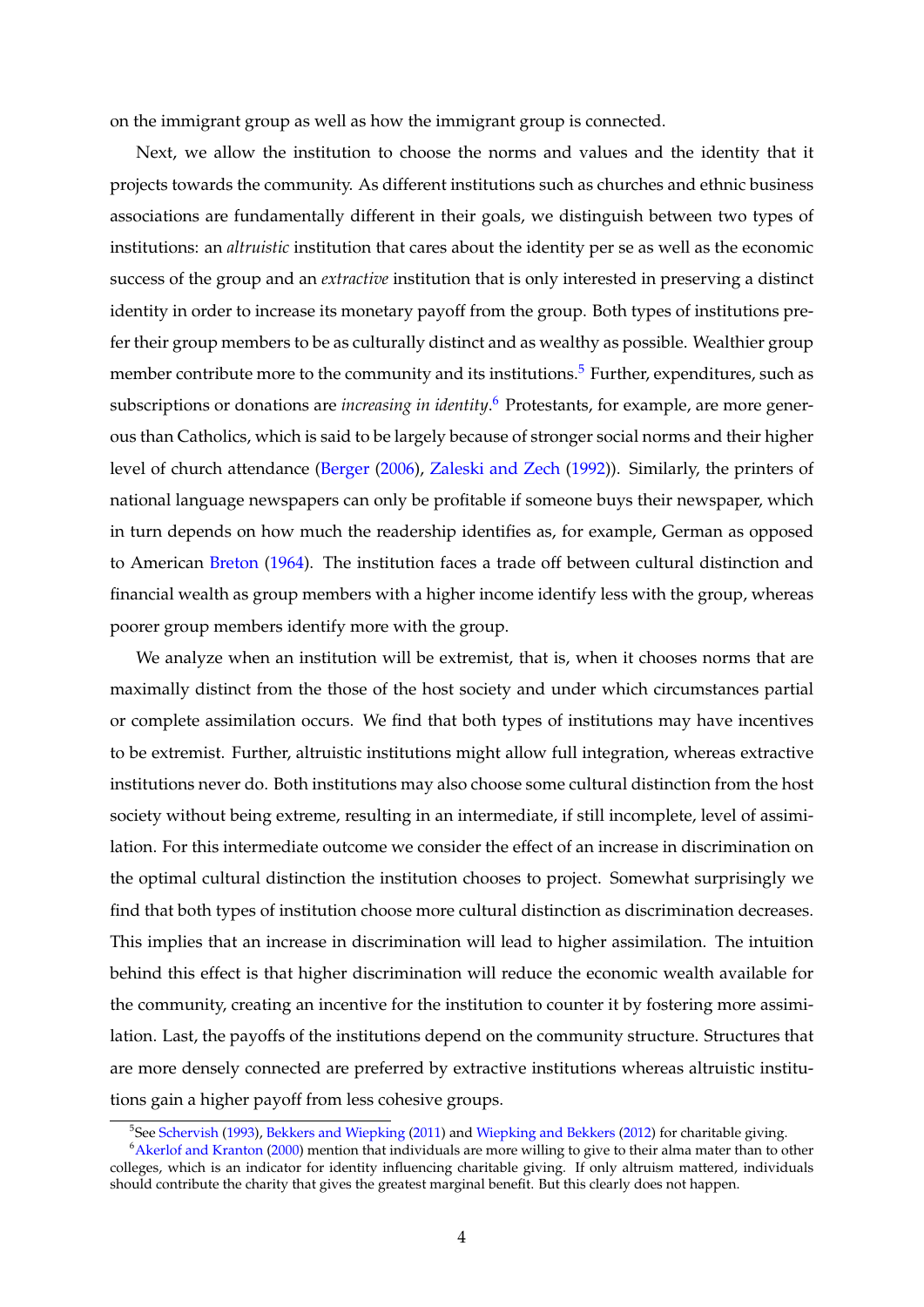Our findings can help understand four distinct stylized facts about the integration of immigrants: (1) Religious leaders of immigrants are often recruited from the home country, instead of the host country.<sup>[7](#page-5-0)</sup> Our model argues that this approach may be designed to ensure that the representatives uphold the norms and values of the home country more strongly. It thus provides a means to limit assimilation and for immigrants to hold on to their values and norms to a greater extent than they would if the leader was educated in the host country and had been influenced more by these norms and values. (2) [Bisin et al.](#page-33-1) [\(2008\)](#page-33-1), [Constant et al.](#page-35-3) [\(2006\)](#page-35-3) and [Haug](#page-36-8) [\(2008\)](#page-36-8) argue that Muslim immigrants are different from other immigrants in their assimilation experience. One source of difference might be that Imams face different incentives than other religious leaders. [Ceylan](#page-34-4) [\(2010,](#page-34-4) p. 61) argues that a majority of Imams come to Germany with financial motives, that is, they see a position in a German congregation as way to earn a better living. In this case it is more plausible to think of the religious leader as an extractive institution, which leads to differences in the norms and values that are set and consequently to different assimilation outcomes. (3) [Carvalho and Koyama](#page-34-5) [\(2011\)](#page-34-5) show that Rabbis in highwage environments will foster assimilation, but in low-wage environments will prevent it. We characterize circumstances in which our model can help understand differences in assimilation outcomes, depending on the environment. An altruistic leader, whose community consists of high ability members that face little discrimination will be inclined to choose assimilation and vice versa. (4) The investment of immigrants in host country language skills is surprisingly low given the high wage premium attached to it [McManus](#page-36-2) [\(1990\)](#page-36-2); [Borjas](#page-33-3) [\(2013\)](#page-33-3). We assume that costs of investment in language skills depend on identity, making the investment more costly than in a traditional model. Additionally, identity is affected by language skills through increased exposure to the host country, implying that language acquisition does not only result in higher wages, but also in a loss of identity.<sup>[8](#page-5-1)</sup> Our model suggests that a community institution may therefore have an incentive to limit language acquisition to increase its payoffs.

**Related Literature** Our paper contributes to the vibrant literature on the transmission of cultural traits. The majority of this work argues that cultural traits of children are shaped by their parents, based on the seminal paper by [Bisin and Verdier](#page-33-0) [\(2000\)](#page-33-0). Parents have a paternalistic preferences for their children to have the same cultural trait. In case of discrete cultural traits this can explain why cultural integration remains incomplete. Our work assumes cultural traits to be continuous and builds upon the classical approach of [Cavalli-Sforza and Feldman](#page-34-6) [\(1973\)](#page-34-6).

<span id="page-5-1"></span><span id="page-5-0"></span> $^7$ See [Ceylan](#page-34-4) [\(2010\)](#page-34-4), [Geaves](#page-35-4) [\(2008\)](#page-35-4) as well as the [Polish Catholic Mission](http://www.pcmew.org/) in England and Wales.

<sup>&</sup>lt;sup>8</sup>That better host country language skills increase exposure to host country media has been documented in [Subervi-Velez](#page-37-3) [\(1986\)](#page-37-3). This implies an increased exposure to norms and values of the host country, which can have an effect on an individual's identity.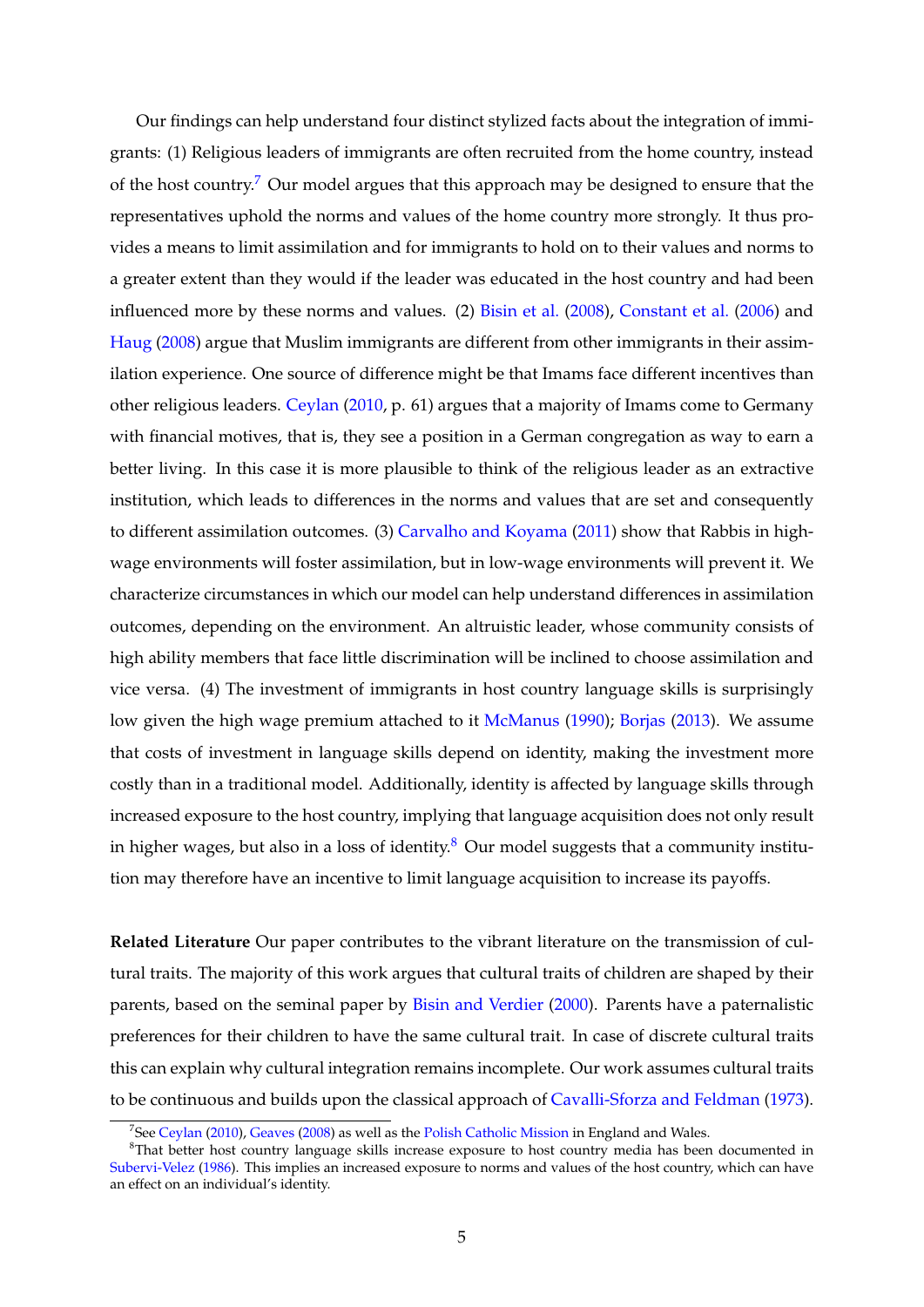Other papers based on this approach include [Bisin and Verdier](#page-33-6) [\(2001\)](#page-33-6), [Vaughan](#page-37-4) [\(2013\)](#page-37-4), [Büchel](#page-34-7) [et al.](#page-34-7) [\(2011\)](#page-34-7) and [Panebianco](#page-37-5) [\(2014\)](#page-37-5). One key feature of all these papers is that with continuous cultural traits there is full assimilation in the long run unless there are persistent ties to the home country or subgroups are closed. Full assimilation occurs even if parents have preferences for the persistence of the cultural trait. We suggest that taking institutions into account might help understand why assimilation often remains incomplete and we see our approach as complementary to the emphasis on parents' preferences as a determinant of the persistence of cultural traits.<sup>[9](#page-6-0)</sup> Our model can help understand differences in the assimilation processes of different immigrant groups [Bisin and Verdier](#page-33-7) [\(2010\)](#page-33-7). In particular, it is argued that there is a difference between European and non-European immigrants in the US, with European immigrants coming from Europe before 1930 being perfectly assimilated today [Alba and Nee](#page-32-0) [\(1997\)](#page-32-0). One possible difference between these groups might be the presence of a fixed institution.<sup>[10](#page-6-1)</sup>

The importance of such an institution has also been documented in [Carvalho and Koyama](#page-34-5) [\(2011\)](#page-34-5). The key difference of ours to their work is that our model allows for different type of institutions, where they only look at religious institutions. Additionally, we take group structures into account. Empirically, [Munshi and Wilson](#page-37-6) [\(2008\)](#page-37-6) have also emphasized the importance of institutions.

Our model is also related to the more recent work on opinion dynamics, and in particular to [Acemoglu et al.](#page-32-5) [\(2013\)](#page-32-5). The main difference of our model is that in our setting the pattern of interactions changes with identities. In addition, we allow leaders to be strategic in their choice of identity.<sup>[11](#page-6-2)</sup>

The remainder of this paper is structured as follows. Section [2](#page-7-0) discusses in depths our notion of institutions and develops a selection of examples highlighting their importance. We then present the model in Section [3](#page-11-0) and proceed to solve it in Section [4.](#page-16-0) We first solve a benchmark case, without the presence of an institution (Section [4.1\)](#page-16-1). Section [4.2](#page-18-0) introduces a rigid institution. In a next step, we allow this institution to be strategic (Section [5\)](#page-23-0). Section [6](#page-29-0) concludes.

<span id="page-6-0"></span> $9N$ ote that in one of examples that [Bisin and Verdier](#page-33-0) [\(2000\)](#page-33-0) provide there is indeed such an institution present. In the case of the Orthodox Jews, rabbis have an incentive to preserve the culture and norms of their community. In the other example, which discusses the transmission of cultural values among French aristocrats, it is the existence of the Bottin Mondain, a book which contains the names of the relevant families and specifies clear rules for who can be included in this listing, that serves as a means to prevent integration. Although a book differs from the institutions we have in mind, it seems that the book acts an essential factor in preventing integration.

<span id="page-6-1"></span> $10$ Alternatively, one can think of parents of different communities having varied preferences regarding their children's cultural traits.

<span id="page-6-2"></span><sup>&</sup>lt;sup>11</sup>Other work on opinion dynamics includes [Acemoglu et al.](#page-32-6) [\(2010\)](#page-35-5), [Golub and Jackson](#page-35-5) (2010), [DeMarzo et al.](#page-35-6) [\(2003\)](#page-35-6), [Büchel et al.](#page-34-8) [\(2012\)](#page-34-8), [Lorenz](#page-36-9) [\(2005\)](#page-36-9) and [Lorenz](#page-36-10) [\(2006\)](#page-36-10).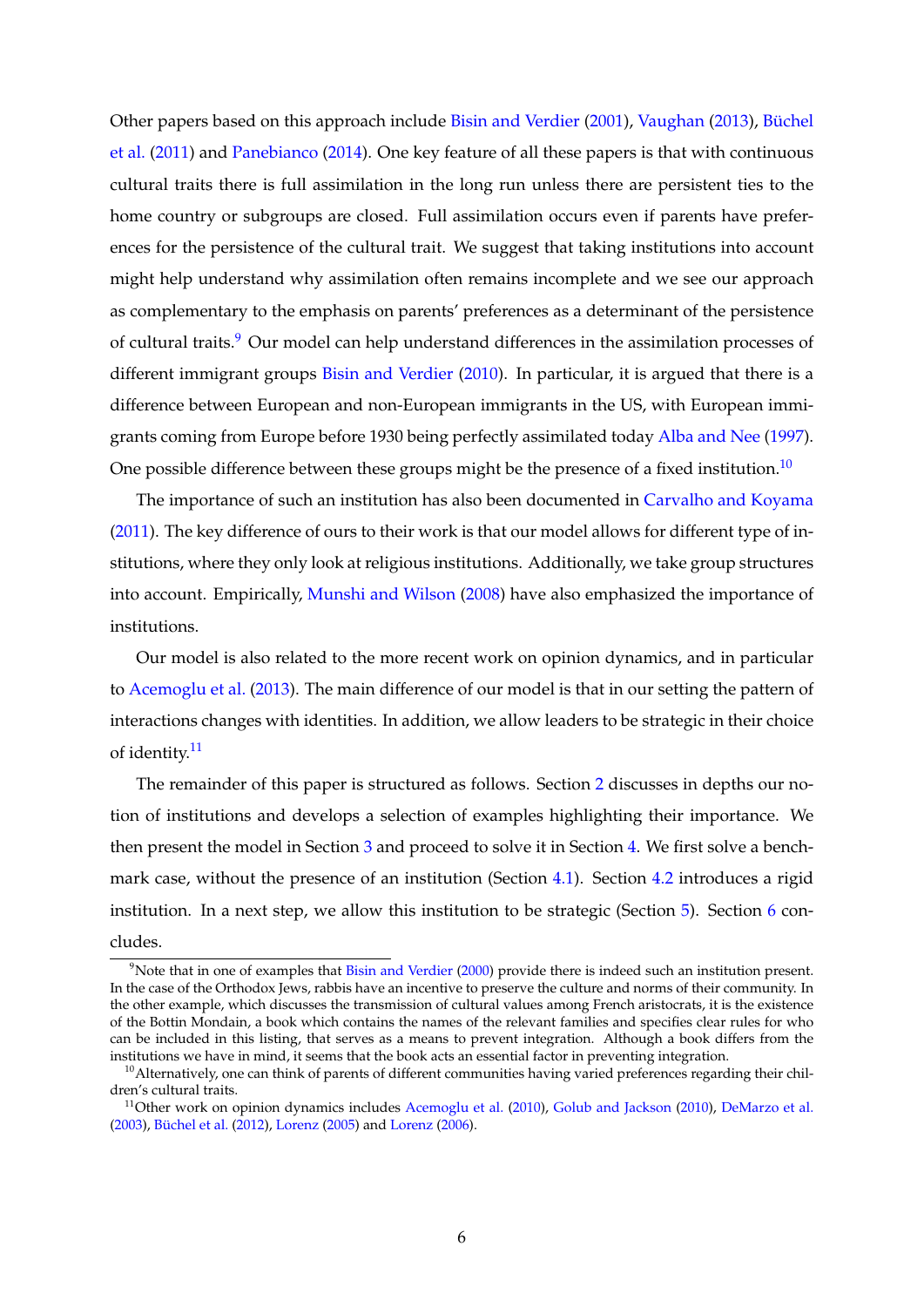## <span id="page-7-0"></span>**2 INSTITUTIONS AND THE ASSIMILATION PROCESS**

We argue that the presence of an institution that is not susceptible to the influences of the host country is crucial for the preservation of separate identities of an immigrant group or minority. This is a novel idea in economics and it has received only limited attention elsewhere in the social sciences. We therefore discuss in some detail the notion that these institutions, or leaders, as they are also referred to in the sociology literature, have an impact on the assimilation outcomes of immigrant groups and minorities. In what follows we use the terms institutions and leaders interchangeably.

**Examples of Institutions in Communities** Imams and the Turkish Government in Germany can be seen as leaders. The majority of Turkish Imams are employed by the DITIB, an institution of the Turkish government [\(Yasar](#page-38-2) [\(2012\)](#page-38-2)). The DITIB and thus the Turkish government select the imams and choose Imams that fit their ideological position. However, they do not only choose Imams, they also influence what is preached every Friday by sending them the sermon that is to be held [\(Ceylan](#page-34-4) [\(2010\)](#page-34-4)). Through the Friday prayers the imams can influence their community, which also has an impact on the assimilation of Turkish immigrants. [Ceylan](#page-34-4) [\(2010\)](#page-34-4) argues that Turkish Imams are crucial for the assimilation of Turkish communities in Germany. He states that imams influence the religious orientation of muslim children and youths and thus have a large impact on the future of Islam in Germany as they influence whether young Muslims follow a liberal, conservative or extremist Islam. Each form of Islam comes with different norms and values which impact the assimilation of immigrants. He goes as far as to say that the political and religious orientation and the attitude of imams towards the German government *decide* whether Muslims will be integrated in the German society [\(Ceylan](#page-34-4) [\(2010,](#page-34-4) p. 17)).

A second example is that of family clans in San Francisco's Chinatown, a tightly knit community [\(Portes and Sensenbrenner](#page-37-7) [\(1993\)](#page-37-7)). The family clans in the form of the Chinese Six Companies, a business associations formed by these clans, ruled the immigrant community. They regulated the business, but also the social life of the community, guaranteeing its normative order. Moreover, they regulated access to resources and gave privileges to some clans. This regulation took place through restrictions on most members' scope of action and access to the outside world. They were willing to exclude those who violated normative consensus by adopting a "progressive" stance. It is emphasized in [Portes and Sensenbrenner](#page-37-7) [\(1993\)](#page-37-7) how important the *preservation* of norms is. This can be seen best from the following quote.

"And not only the Moon Family Association, all the family associations, the Six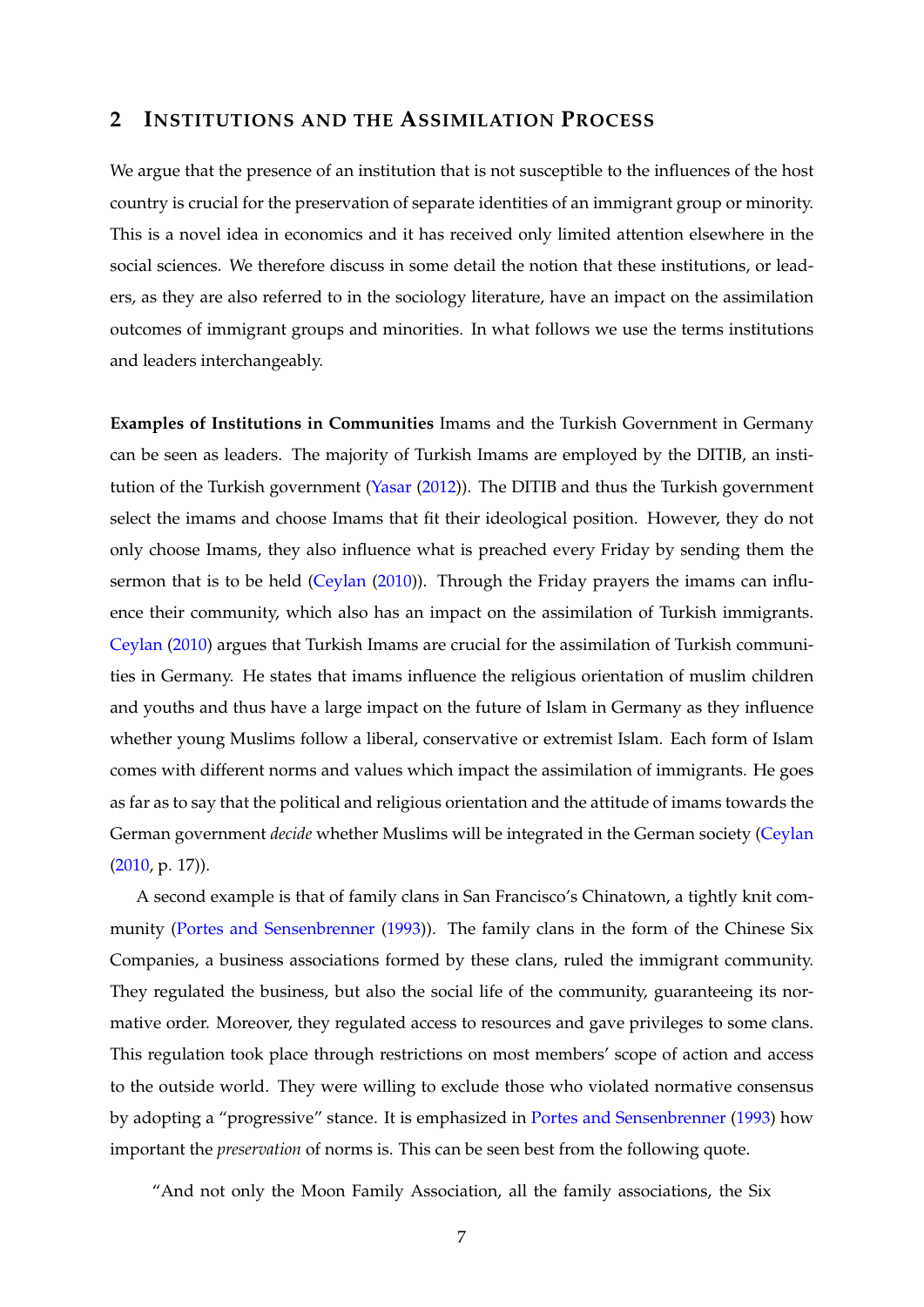Companies, any young person who wants to make some changes, they call him a communist right away. He's redcapped right away. They use all kinds of tricks to run him out. You see, in old Chinatown, they didn't respect a scholarly person or an intelligent person . . . They hold on to everything the way it was in China, in Kwangtung. Even though we're in a different society, a different era. [Nee and Nee 1973, p. 190]"

Based on these two examples, we can draw several conclusions about the conditions under which these institutions emerge, about the way they profit from the community, and about how the leaders preserve community boundaries.

**Emergence of Institutions** A natural question to arise is why some communities have leaders and others do not. What seems crucial is a sufficiently large community as well as sufficient wealth. This is probably best documented for the Polish Catholic Mission. Since the earliest immigration of Poles to the UK around 1900, there was always demand for a Polish church. However, the creation of churches was prevented by the financial situation of the first emigrants and their dispersion. The situation changed only once sufficient funds were available and then the church arose.<sup>[12](#page-8-0)</sup> Further, in the examples discussed here, there is a sufficiently large group to follow these leaders. San Francisco's Chinatown is one of the largest in the US. Further, there are more than 3 million individuals who are Turkish or of Turkish descent living in Germany.<sup>[13](#page-8-1)</sup> Other cases where leaders have emerged are Cubans in Miami. [Portes and Sensen](#page-37-7)[brenner](#page-37-7) [\(1993\)](#page-37-7) argue that the Spanish-language media act as a leader to Cuban immigrants and that there are millions of cubans in Miami.

In all examples given, leaders benefit from their communities and in order to extract sufficient benefits, the communities have to be substantial in size. Even if the goal is not to maximize payoffs, as one can well imagine for religious leaders such as Polish priests and imams, they still require a minimum income to survive. Having only few followers will not guarantee this.

Thus, the presence of an institution or leader seems inevitable once a tight immigrant community has emerged. The formation of an immigrant community seems inevitable, though. Networks among immigrant groups emerge due to the adversity faced in the new host country and these networks are beneficial as they help find jobs or lead to access to credit. See [Portes](#page-37-7) and Sensenbrenner (1993) for several examples that document this. There is also a strong persistence in immigrants flocking together. Immigrants not only live in enclaves upon first entering the country, they also continue to do so afterwards. Moreover, their within-country migra-

<span id="page-8-0"></span><sup>&</sup>lt;sup>12</sup>See the homepage of the Polish Catholic Mission [http://www.pcmew.org/.](http://www.pcmew.org/)

<span id="page-8-1"></span><sup>&</sup>lt;sup>13</sup>See a [report](https://www.destatis.de/DE/Publikationen/Thematisch/Bevoelkerung/MigrationIntegration/Migrationshintergrund2010220127004.pdf?__blob=publicationFile) of the German statistics office from 2012.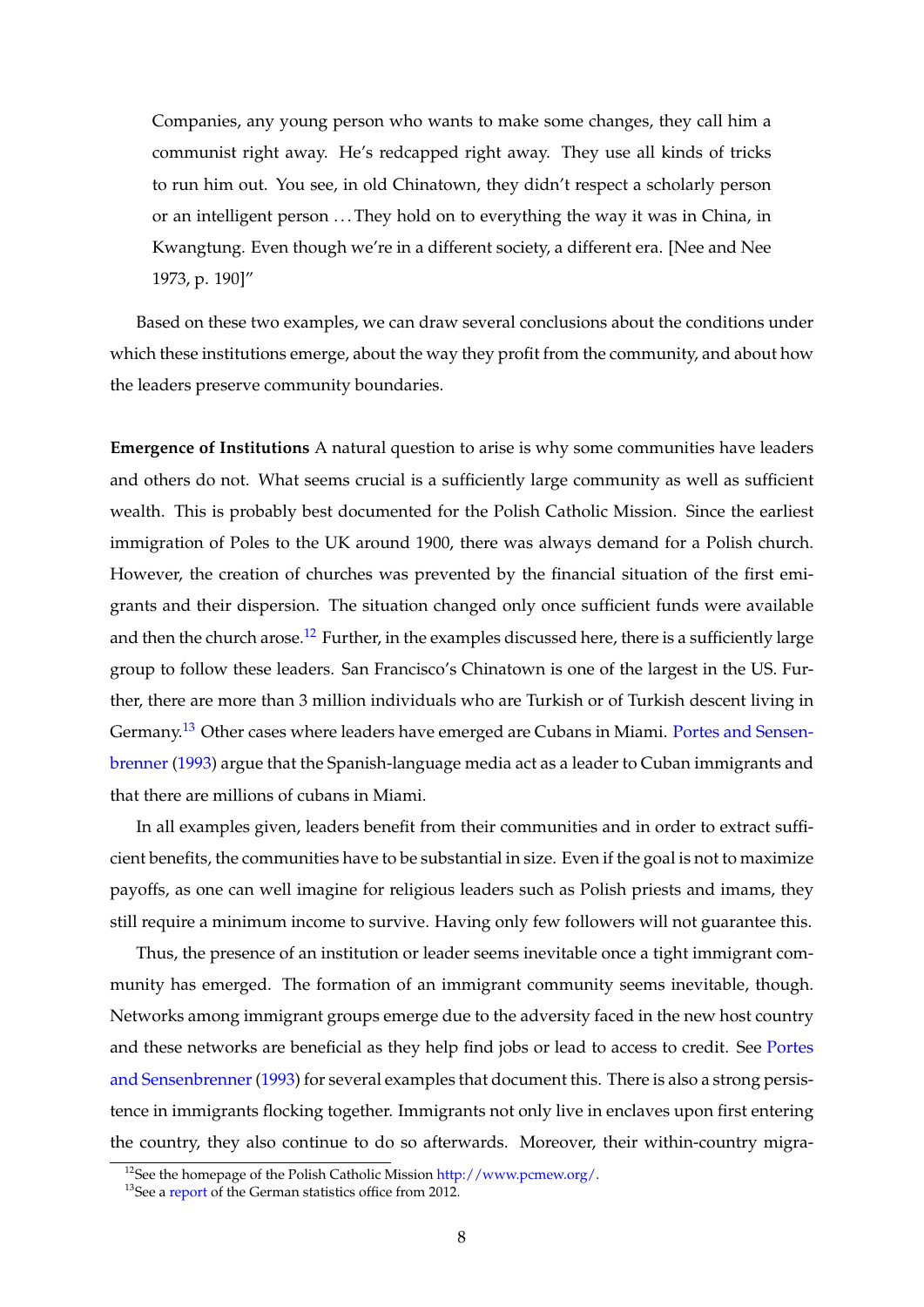tion decisions are much less sensitive to regional wage differentials than those of natives [Bartel](#page-32-7)  $(1989).<sup>14</sup>$  $(1989).<sup>14</sup>$  $(1989).<sup>14</sup>$  $(1989).<sup>14</sup>$ 

**Institutions Profit from Community** The leaders described in the examples profit from their role in the community. The family clans in Chinatown regulate business, access to resources, and give privileges to some clans. This clearly implies that the clans that were members in the business association profited enormously from their position in the community. The Spanishlanguage media of the Cuban community earns profits that are increasing in the number of consumers. The payoffs to the Turkish government are probably not in monetary terms. They do, however, have a strong influence on their communities, which benefits them. Last, religious leader want to spread their norms and values and therefore gain from a community that follows their teachings. At the same time, they also get monetary benefits. That religious leaders might care about money has been argued by [Carvalho and Koyama](#page-34-5) [\(2011\)](#page-34-5) for Rabbis, [Ceylan](#page-34-4) [\(2010,](#page-34-4) p. 61) for imams and the Polish Catholic Mission emphasizes the necessity of funds.

**Institutions Preserve Identity and Communities** The importance of institutions in maintaining boundaries around immigrant groups is first documented by [Breton](#page-34-3) [\(1964\)](#page-34-3). He finds that religious institutions have the greatest effect in preserving the community, followed by group specific publications, such as newspapers or periodicals. The existence of welfare institutions has the least effect on group identity, which seems rather striking. Individuals seem to be kept within their group, not because of monetary benefits, but rather due to their identity. That identity and adherence to the norms and values propagated by the leaders are enforced can be seen from all the examples we document. The Chinese Business Association excludes individuals who do not follow the norms and values they have established. The Spanish-language media imposes censorship and fosters a climate of intolerance in order to retain community boundaries [\(Portes and Sensenbrenner](#page-37-7) [\(1993\)](#page-37-7)). Another example that emphasizes the importance of the community's identification with the leader is that of the Korean community in New York. The Korean government, represented by its consulate general, plays a very prominent role in the development of the ethnic community and de factor takes on the role of the leader.<sup>[15](#page-9-1)</sup>

"Partly because Korean immigrants have a strong sense of nationalism and therefore identify with the home government, the Korean Consulate General in New York City . . . has determined the basic tone of community-wide politics (Kim 1981,

<span id="page-9-0"></span> $14$ That enclaves and immigrant networks can be detrimental to education outcomes and wages is also documented in [Munshi](#page-37-8) [\(2003\)](#page-37-8); [Hoff and Sen](#page-36-11) [\(2005\)](#page-36-11).

<span id="page-9-1"></span> $15$ This example is described in [Portes and Sensenbrenner](#page-37-7) [\(1993\)](#page-37-7).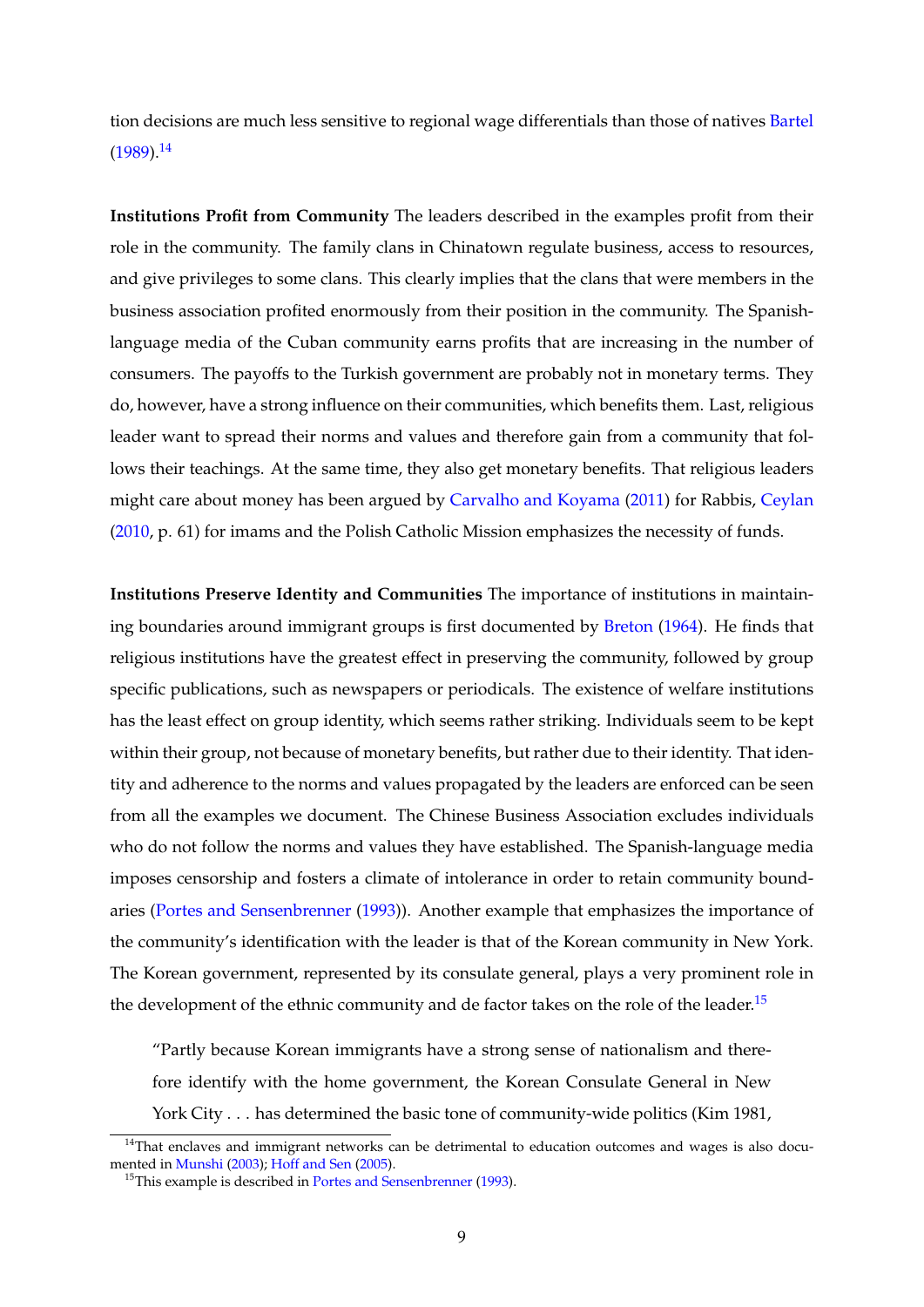p. 227)."

Thus, the Korean government only has influence as Koreans tend to have a strong sense of nationalism. Religious leaders, that is Rabbis, Catholic Priests and Imams preach norms and values according to the norms and values established by their respective religions. What these examples are silent on are the types of norms that are transmitted by the leaders.

To be more precise we consider a specific well-studied example, namely the impact of being part of a Muslim community on the attitude to female labour force participation. Generally, those who identify with being Muslim, have a more traditional attitude towards female labor force participation, which in turn affects actual female labor force participation. [Fortin](#page-35-7) [\(2005\)](#page-35-7) shows that perceptions of women as homemakers are closely associated with women's labor market outcomes. Views that see men as the main breadwinners and women as homemakers are strongly influenced by religious ideology [Algan and Cahuc](#page-32-8) [\(2006\)](#page-32-8); [Guiso et al.](#page-35-8) [\(2003\)](#page-35-8); [Vella](#page-38-3) [\(1994\)](#page-38-3); [Thornton et al.](#page-37-9) [\(1983\)](#page-37-9). Imams, in particular, seem to uphold the view of women being first and foremost homemakers. An Algerian Imam, Abdelkader Bouziane, argued that women should not be allowed to share a workplace with men because they might be tempted into adultery. Imams in Oslo emphasize that Islam does not forbid women to work in the public sphere, but that if women were to take outside jobs it should be in education or medical care. Generally, there is a notion that women can work, if there is a financial need or if they want to work. Men, however, are required to work.<sup>[16](#page-10-0)</sup> Another indicator that shows that Imams hold on to a traditional view of gender roles can be seen from their background. In the UK, a majority of Imams come from Pakistan, in Germany most Imams grew up in Turkey. In Arab countries on average 82% of individuals agree with the statement that a man has more right to a job than a woman compared to 63% for non-Arab countries [Rizzo et al.](#page-37-10) [\(2007\)](#page-37-10). It seems therefore plausible that the imams coming from such a background on average will support this statement and that they project their views on their community. Another indicator of Imams' views is the attitude towards burqas. A woman wearing a burqa has a difficult time integrating in the labor market. The riots that accompanied the ban on burqas in France and the heated discussions around this topic show that a strict Muslim identity is often at odds with the norms and customs proclaimed by the West, thereby limiting the potential earnings of immigrants.<sup>[17](#page-10-1)</sup>

In sum, there seems to be a demand of immigrants to bond with other immigrants. They form a community, which is an attractive target for social entrepreneurs, with larger immigrant

<span id="page-10-0"></span><sup>&</sup>lt;sup>16</sup>The role of men and women and how this conforms to the expectations of religious leaders is outlined in [Predelli](#page-37-11) [\(2004\)](#page-37-11).

<span id="page-10-1"></span><sup>&</sup>lt;sup>17</sup>Examples of clashes between the cultures can be found on  $http://www.pluralism.org/$ . An example that wear-ing a burqa leads to reduced employment opportunities is given in an article by [The Guardian.](http://www.theguardian.com/world/2011/sep/19/battle-for-the-burqa)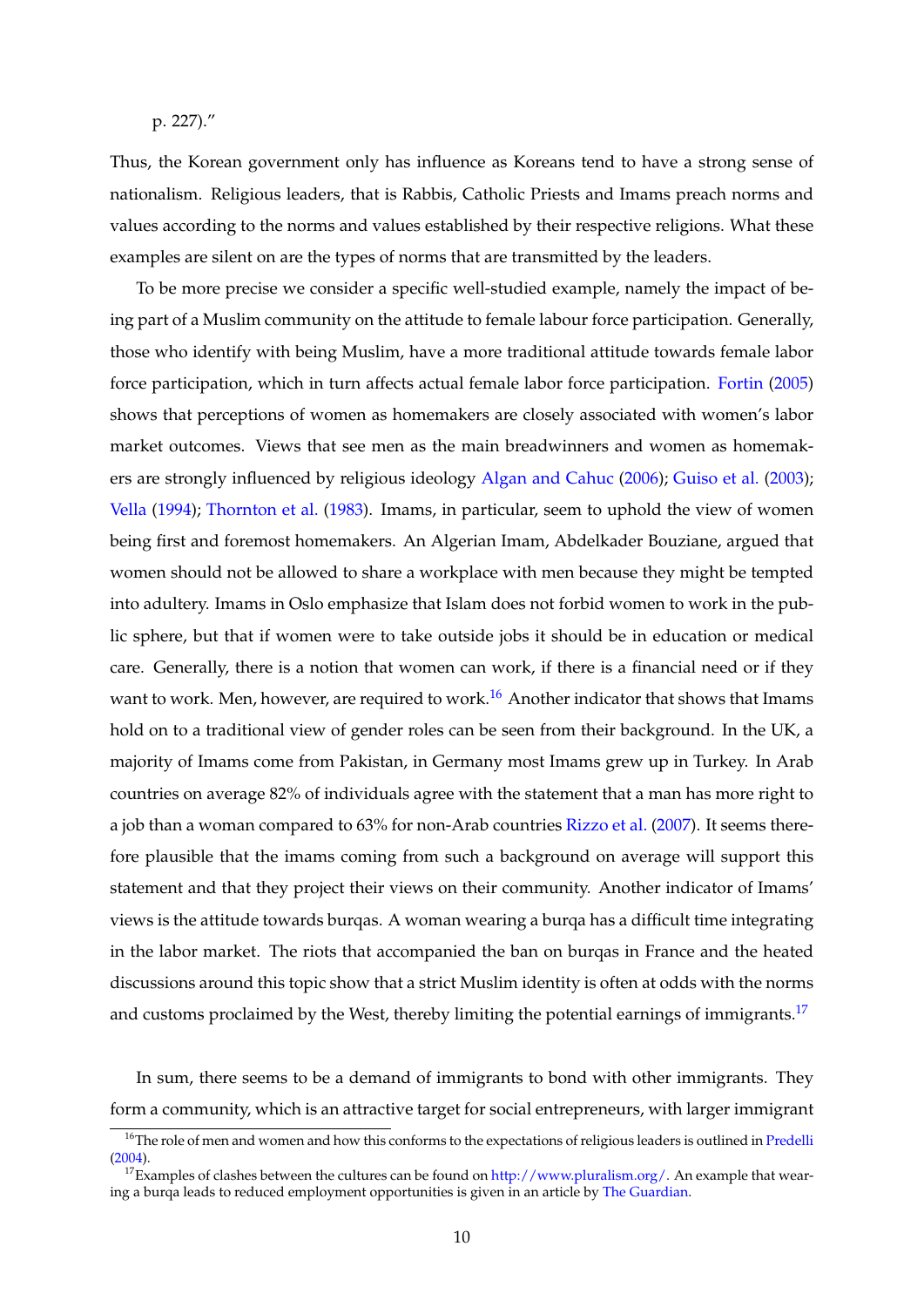groups being more valuable. These social entrepreneurs have an interest in preserving the group boundaries, in particular through the enforcement of norms and values, which leads to incomplete assimilation. This result arises without an explicit preference of group members for preserving their own culture and would only be strengthened by such considerations.

Based on these observations of institutions and their interaction with communities, we construct a theoretical framework that clarifies the role of leaders and sheds light on their incentives. We first analyze the assimilation process of communities in order to then understand how the leader affects it. In our setting, immigrants assimilate due to their incentive to invest in skills, which increase their earnings and in turn affect their identity. The processes of investment in skills and identity adaptation interact in a self-reinforcing way such that greater investment leads to faster identity adaptation and vice versa. However, identity adaptation does not only depend on an individual's investment in skills, but also his exposure to other group members as well as the leader. We consider different leader payoff functions taking into account differences between e.g. religious leaders, business associations, foreign language media and governments.

# <span id="page-11-0"></span>**3 A MODEL OF COMMUNITY ASSIMILATION**

In our model, there are n *group members* who represent a community of immigrants. They interact with and are influenced by their *host society* S and the group's *leader* L. Note that the host society does not take any actions in our model; only the group members and the group leader are active players. Group members invest in skills and adapt their identity over time taking as given the leader's policy. The leader can set norms and values and takes into account how his choice influences the group member's decision to invest in skills. We first consider the assimilation process of the group members for a *given* group leader policy and then turn to the resulting incentives for the leader.

#### **3.1 Assimilation and Identity Adaptation of Group Members**

In every period t, each group member goes first through a process of identity adaptation and in a second step invests in skills. We discuss each of these processes in turn.

**Identity Adaptation** A group member's identity,  $p_i^t \in [0, p^{max}]$ , describes the attachment an individual has with his group, with higher  $p_i^t$  indicating higher levels of group attachment. We bound the space and assume that there is an upper level  $p^{max}$ . We fix  $p_S^t = p_S = 0$  for the host society for all time periods and also take the leader's identity as fixed for all  $t$ ,  $p_L^t = p_L \in$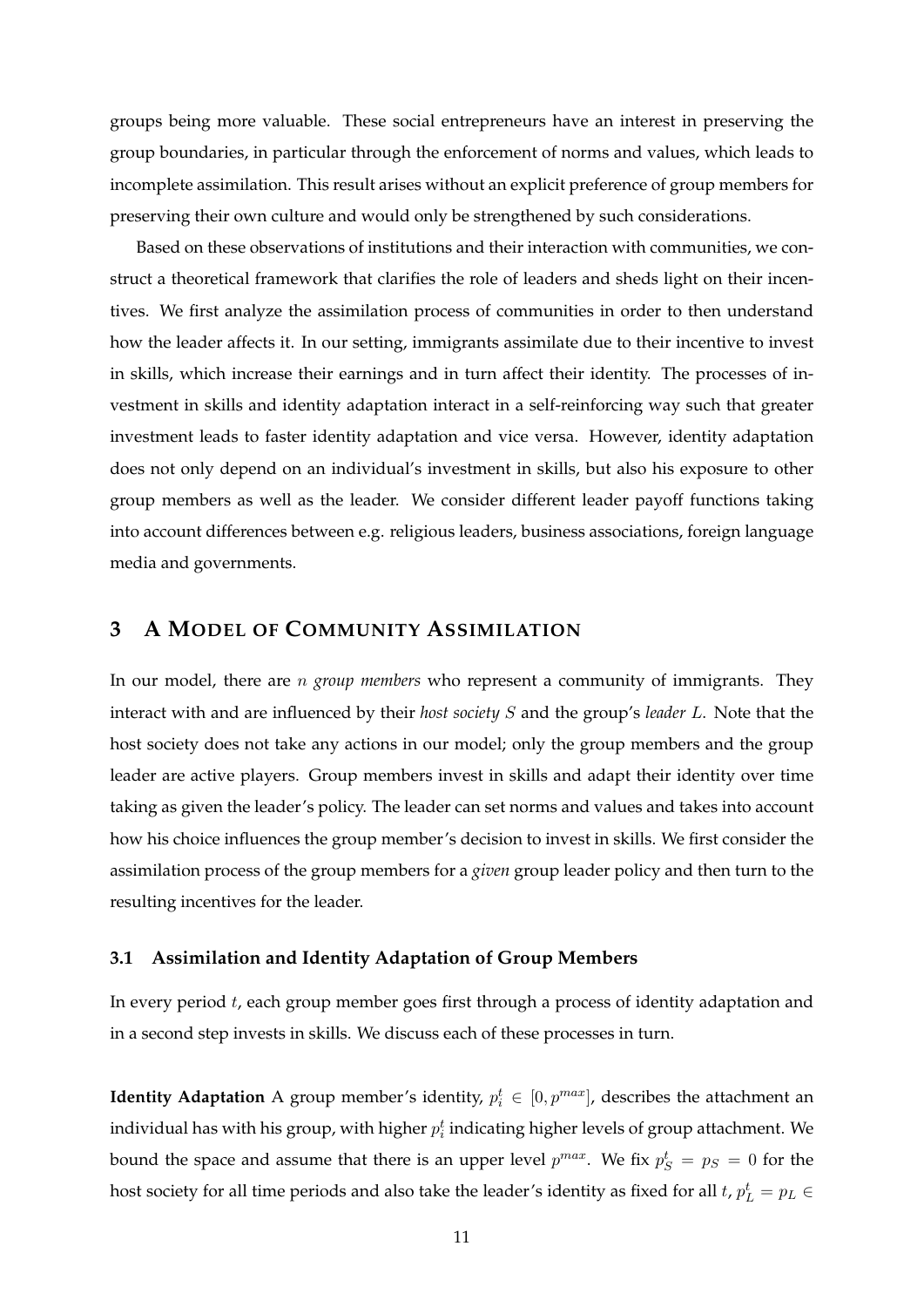$[0, p^{max}]$ . Thus,  $p_i^t = 0$  indicates full identification by group member *i* with the host country and  $p_i^t = p_L$  full identification with the group leader. The upper bound  $p^{max}$  shows how different the group identity can be with respect to the host society.<sup>[18](#page-12-0)</sup>

Group members do not actively choose their identity; instead it is adjusted passively. Our approach can be seen as a natural extension to the classical approach in the literature on con-tinuous trait formation.<sup>[19](#page-12-1)</sup> Instead of assigning weights to parents and the average society, as is commonly done, a group member's identity is given by a weighted average of values and norms of (i) the host society and (ii) the leader as well as (iii) the past identity of the group members themselves (including member i's past identity). The weights on these three sources of influence are determined as follows:

*(i) Host Society* Each group member is influenced by the host society, S. We denote the share of influence given to that source by  $g(H_i^{t-1}) \in (0,1)$  which is a strictly increasing function of the previous period's investment in skills,  $H_i^{t-1} \in \mathbb{R}_0^+$ . This captures the fact that with greater levels of investment, the group member is more exposed to the influence of the host society.

*(ii) Leader* Of the residual the leader captures a share  $\lambda \in (0, 1)$ . The overall weight on the leader is then given by  $\lambda(1-g(H_i^{t-1}))$ . The parameter  $\lambda$  is an indicator measuring the influence of the leader compared to the group members, with a higher  $\lambda$  indicating more influence of the leader.

 $(iii)$ Group Members The weight group member  $i$  assigns to group member  $j$  is denoted by  $d_{ij}(1 \lambda$ )(1 –  $g(H_i^{t-1})$ ), such that  $\sum_{j=1}^n d_{ij} = 1 \ \forall \ i$ . These weights between group members represent the strength of their social connections, their influence network.

An overview of the process is provided in Figure [1.](#page-12-2)



<span id="page-12-2"></span>Figure 1: Attention Weights in Period  $t$ 

<span id="page-12-1"></span><span id="page-12-0"></span><sup>&</sup>lt;sup>18</sup>The bound  $p^{max}$  can be seen as a restriction imposed country, e.g. a ban on burqas.

<sup>&</sup>lt;sup>19</sup> Early work on this was done by [Cavalli-Sforza and Feldman](#page-34-6) [\(1973\)](#page-34-6); [Cavalli-Sforza](#page-34-9) [\(1981\)](#page-34-9). Their approach has been modified by [Bisin and Verdier](#page-33-6) [\(2001\)](#page-33-6), [Vaughan](#page-37-4) [\(2013\)](#page-37-4), [Büchel et al.](#page-34-7) [\(2011\)](#page-34-7) and [Panebianco](#page-37-5) [\(2014\)](#page-37-5).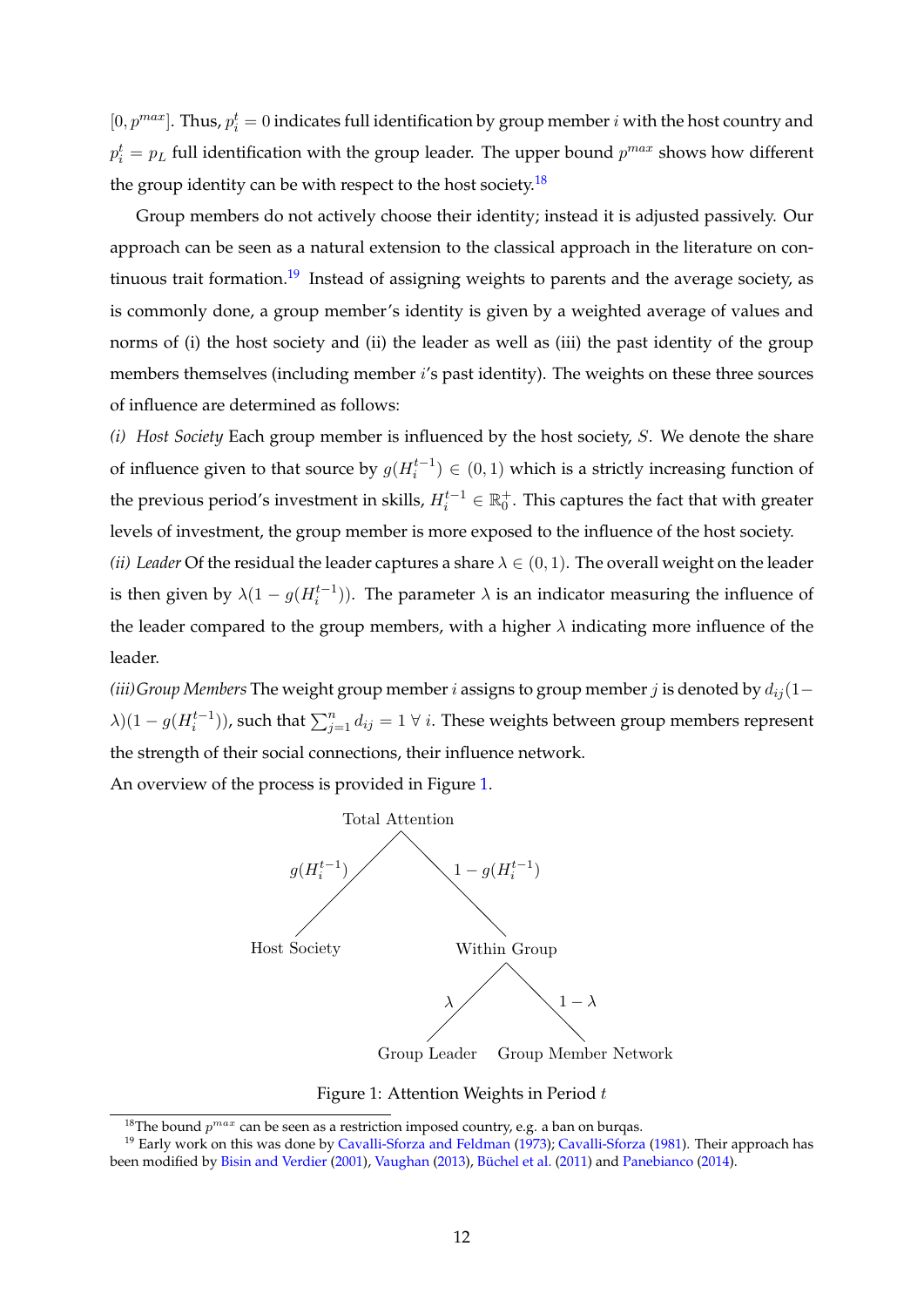To illustrate the workings of within group influence further consider the example depicted in Figure [2.](#page-13-0) The group consists of only two members, both of which are influenced by the host society and the group leader. The two members can influence each other to varying degrees. We consider the two extreme cases: (i) isolated group members where groups members do not influence each other at all, and (ii) connected group members who assign the same weight to each group member, including themselves. These two cases are depicted in Figure  $2(a)$  and Figure  $2(b)$  $2(b)$ , respectively. Additionally, Figure 2 emphasizes that the leader as well as the host society influence both group members, but the group members do not influence the leader or the host society. The leader and the host society also have no impact on each other.

In case of the isolated group members, we have  $d_{11} = d_{22} = 1$  and  $d_{12} = d_{21} = 0$ . The identity adaption process is then given by

$$
p_{[iso],i}^{t+1} = \left[1 - g\left(H_{[iso],i}^t\right)\right] \cdot \left\{\lambda p_L + (1-\lambda)p_{[iso],i}^t\right\},\,
$$

where we have used the fact that  $p_S = 0$  so that the influence term for the host society disappears.

By contrast, in the second example, where group members are connected, both group members have equal weights,  $d_{11} = d_{22} = d_{12} = d_{21} = \frac{1}{2}$  $\frac{1}{2}$ , which results in the following identity adaptation process:

<span id="page-13-1"></span>

<span id="page-13-2"></span><span id="page-13-0"></span>Figure 2: Example Social Structures

For a general network of connections, the identity adaptation process for group member  $i$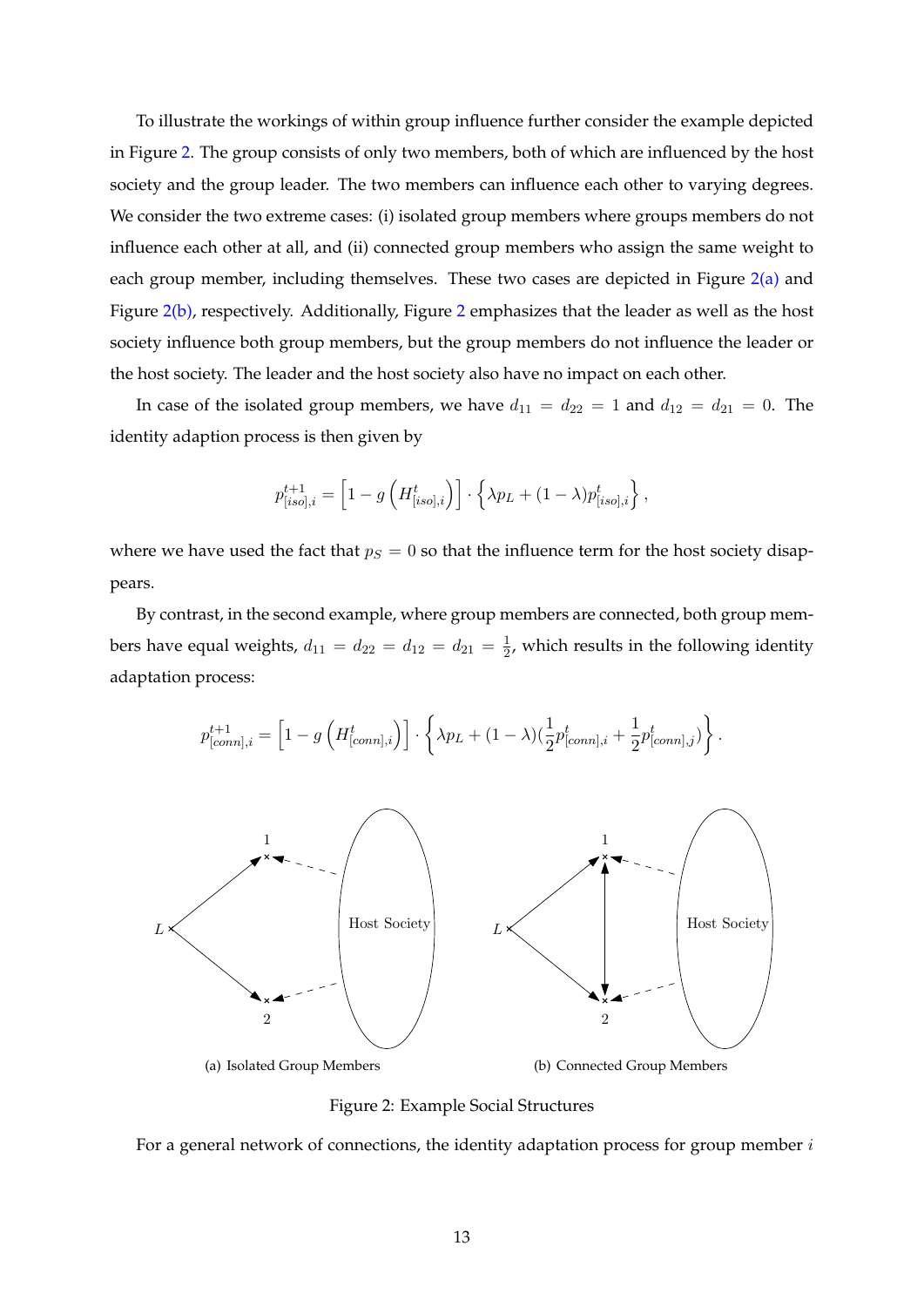from  $p_i^{t-1}$  to  $p_i^t$  can then be summarized as follows:

$$
p_i^{t+1} = [1 - g(H_i^t)] \cdot \left\{ \lambda p_L + (1 - \lambda) \sum_{j=1}^n d_{ij} p_j^t \right\}.
$$

**Skills Investment** Group members invest in skills  $H_i^t \in \mathbb{R}_0^+$ . This measures a group member's effort to learn the language, to understand the norms and cultures of the host society.

Each period every group member simultaneously selects how much to invest in skills. The payoff from investing is given by  $\alpha f\left(H_i^t\right)$ . The function  $f(H)$  is strictly increasing and concave in  $H$ . We also assume that it is three times continuously differentiable. Additionally, payoffs from investment depend on a parameter  $\alpha \in (0,1)$ , which can be interpreted globally or group member specifically: (i) At a global level,  $\alpha$  captures the degree of discrimination immigrants face with lower  $\alpha$  implying higher discrimination. (ii) At an individual level,  $\alpha_i$  reflects ability, with higher  $\alpha_i$  giving higher ability. In that case the parameter can differ between group members.

Investing in skills is costly with the cost depending on the identity of the group member. For ease of exposition we let this cost be linear in the investment level and specify it as  $c\left(p_i^t\right)\times H_i^t.$ Marginal costs are strictly increasing in  $p_i^t$ ,  $c'\left(p_i^t\right)>0$ , implying that immigrants who are more deeply rooted in their culture and whose norms and values are more different face higher costs understanding their new environment.

Finally, we assume that the marginal net return to additional investment at  $H_i^t = 0$  is positive for all agents and levels of group identification, i.e. for all *i* and  $p_i^t$ ,  $\alpha_i f'(0) > c(p_i^t)$ . This implies that all group members will choose a positive level of investment in skills for any given level of group identity.

In summary, in each period t, group members have an identity  $p_i^t$  and a stock of skills,  $H_i^t$ , which determines their wealth  $\alpha_i f(H_i^t)$ . These two variables now determine the leader's payoff.

#### **3.2 The Leader's Decision Problem**

We distinguish between two types of leader, namely a leader who cares about the norms and values of his group members per se, such as a religious leader, and a leader who is only interested in preserving group boundaries to the extent that this increases his profits such as foreign language media. We refer to the former as an *altruistic* leader (AL) and to the latter as an *extractive* leader  $(EL)$ .<sup>[20](#page-14-0)</sup> Both types of leaders would like their group to be as wealthy as possible,

<span id="page-14-0"></span> $20$ Note that for the leader payoff specification chosen, Equations [\(1\)](#page-15-0) and [\(2\)](#page-15-1) can be seen as two special cases of a CES utility function. We believe that the two cases selected are of special interest and we highlight the difference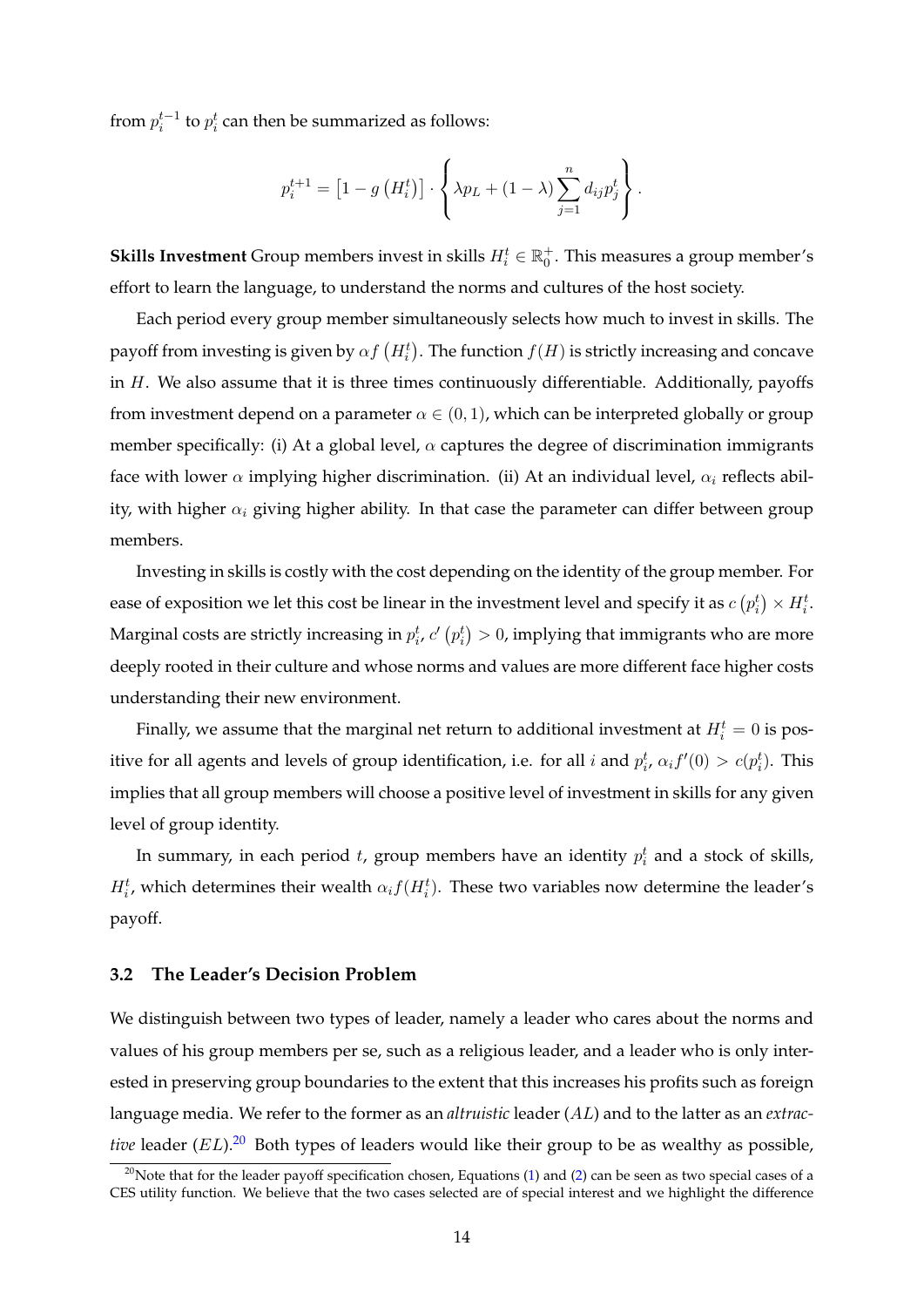but at the same time as strongly identified with the norms and values of the group as possible. They therefore face a trade-off: if they advocate norms that differ greatly from those of the host society, they will have a poor community, but one that is strongly identified with these values. If, on the other hand, they choose norms that leads the community to assimilate more, then the group members will be less identified with their group.

The leader selects a level of identity  $p_L \in [0, p^{max}]$  to maximize their payoffs. Their payoffs depend on the identity and the skill investment of all group members and we denote the identity and skill vector by,  $p^t$  and  $H^t$ , respectively. The payoff functions of the two leader types are then as follows.

**Altruistic Leader** We specify the altruistic leader's payoff function in period t as

<span id="page-15-0"></span>
$$
\Pi_{AL}(p^t, H^t) = \sum_{i=1}^n (p_i^t + k\alpha_i f(H_i^t)),
$$
\n(1)

where  $k$  denotes the weight the leader assigns to the wealth of the community relative to the identity. An altruistic leader sees wealth and identity of his community as direct substitutes within their overall wellbeing, an interpretation that is very similar to [Carvalho and Koyama](#page-34-5)  $(2011).<sup>21</sup>$  $(2011).<sup>21</sup>$  $(2011).<sup>21</sup>$  $(2011).<sup>21</sup>$ 

**Extractive Leader** Unlike the altruistic leader, the extractive leader derives benefits from the economic wealth of the community that is accumulated through skills investment. He only cares about identity to the extent that it increases his payoffs that are appropriated. The payoff function is then given by

<span id="page-15-1"></span>
$$
\Pi_{EL}(p^t, H^t) = \sum_{i=1}^n (p_i^t \times \alpha_i f(H_i^t)), \qquad (2)
$$

In both cases, the leader can only set norms and values. He can neither set how much his community is influenced by the norms and values he chooses, nor can he influence the community structure. In reality, we would expect this to be possible, at least to some extent for some leaders.<sup>[22](#page-15-3)</sup> Assuming that this is not feasible, restricts the influence of the leader. Even a leader with such a limited influence will be sufficient to prevent assimilation of its immigrant community.

between them.

<span id="page-15-2"></span> $21$ In their model, Rabbis substitute between donations and time spent at the synagogue.

<span id="page-15-3"></span><sup>&</sup>lt;sup>22</sup>The family clans in San Francisco's Chinatown could for example exclude group members.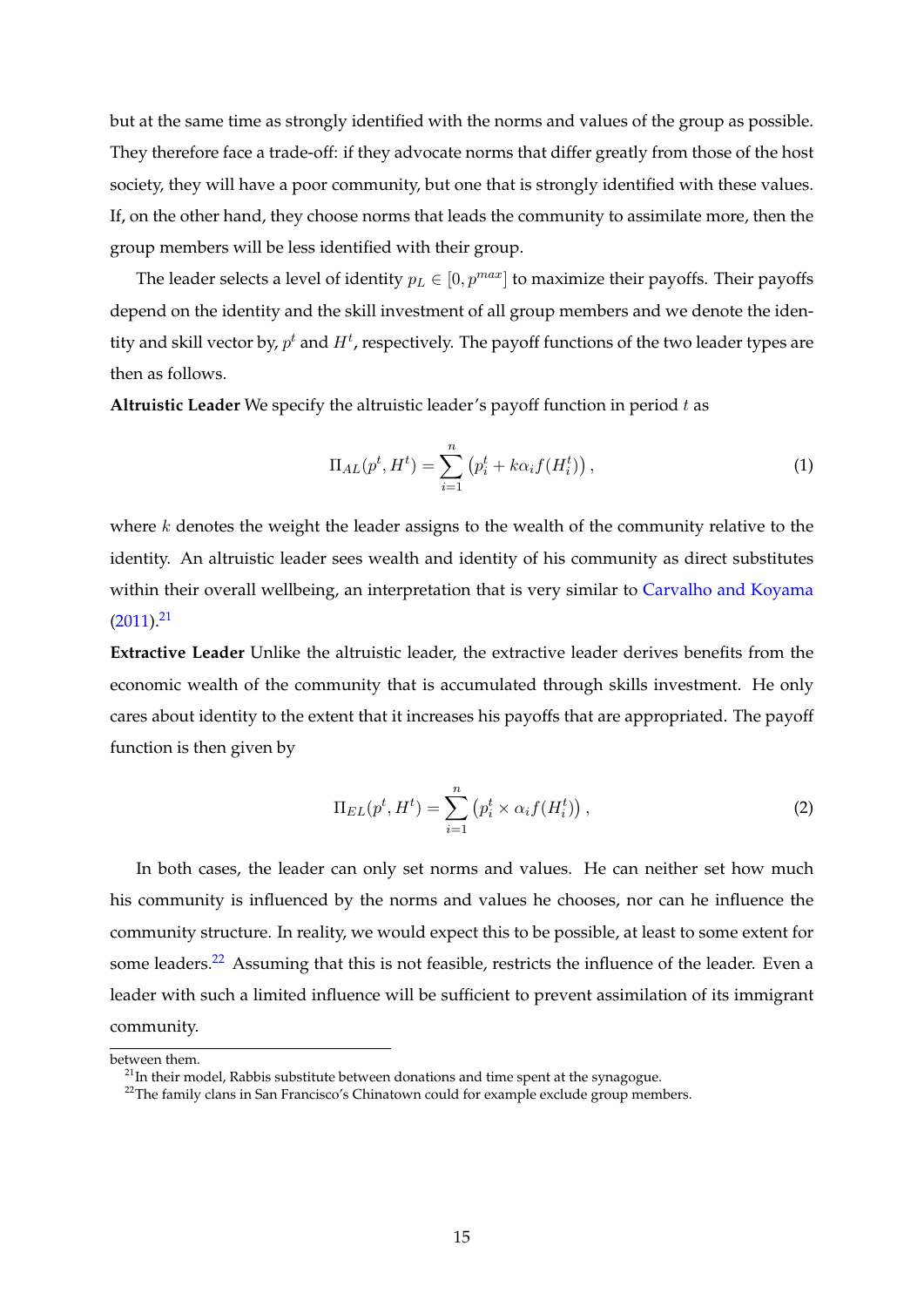## <span id="page-16-0"></span>**4 ASSIMILATION WITH AND WITHOUT LEADER**

We first study as a benchmark the assimilation process of a community without leader. This serves to document why a leader is crucial to preserve the identity of an immigrant group and to prevent their assimilation. We then turn to assimilation in the presence of a leader.

#### <span id="page-16-1"></span>**4.1 Benchmark Case: Assimilation without Leader**

We consider in turn the optimal skill investment and identity adaptation.

**Optimal Skills Investment** Each period group members select a level of skills investment based on the level of group identity they have in this period. The optimal level of investment is given by the solution to the following maximization problem:

<span id="page-16-3"></span>
$$
\max_{H_i^t \ge 0} \quad \alpha_i f\left(H_i^t\right) - c\left(p_i^t\right) H_i^t \tag{3}
$$

We solve this via a first order condition, which is both necessary and sufficient given our assumptions and gives a unique interior solution.

<span id="page-16-4"></span><span id="page-16-2"></span>
$$
\alpha f'(H_i^t) - c\left(p_i^t\right) = 0\tag{4}
$$

The solution depends on the level of identity  $p_i$  as well as the parameter  $\alpha_i$  and we can therefore write it as a function  $H^*(p_i; \alpha_i)$ , implicitly defined by Equation [\(4\)](#page-16-2). Comparative statics follow directly from the assumptions made in Section [3.](#page-11-0)

$$
\frac{\partial H^*(p_i; \alpha_i)}{\partial p_i} = \frac{c'\left(p_i^t\right)}{\alpha f''[H^*(p_i; \alpha_i)]} < 0\tag{5}
$$

$$
\frac{\partial H^*(p_i; \alpha_i)}{\partial \alpha} = -\frac{f'[H^*(p_i; \alpha_i)]}{\alpha f''[H^*(p_i; \alpha_i)]} > 0
$$
\n(6)

The optimal investment level is decreasing in  $p_i$ . As group members identify more with their home group, their desired level of skills investment decreases, reflecting the greater costs of such assimilation efforts. Furthermore, agents with higher  $\alpha_i$  have higher investment levels for any given identity level  $p_i$ . As the returns to skills investment increase for immigrants due to reduced discrimination or higher ability, they find it beneficial to invest more.

**Identity Adaptation** Based on their skill investment in the last period, group members update their identity  $p_i^{t+1}$ . Recall that the weight given to the host society is given by  $g(H_i^t)$  with  $H_i^t$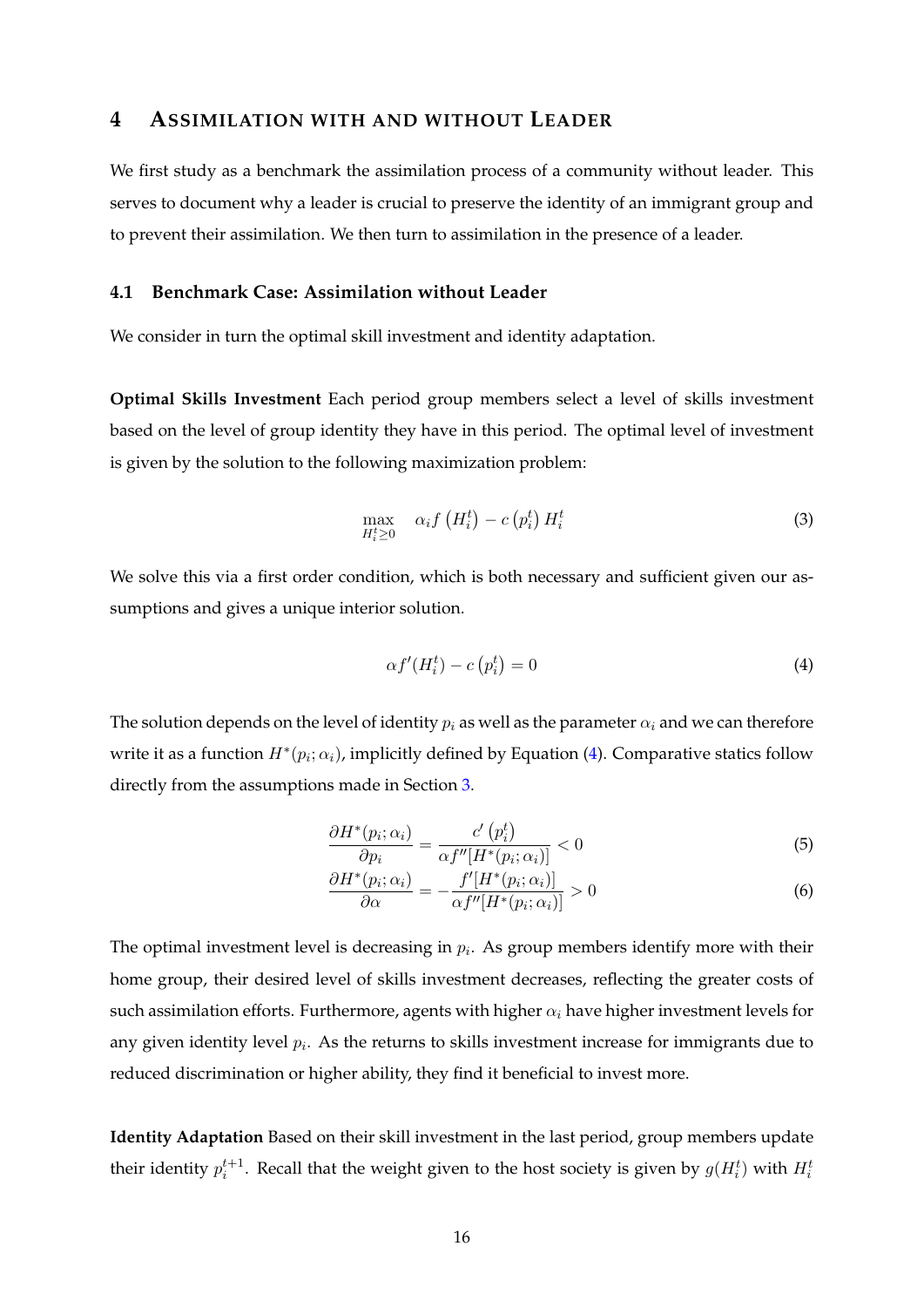chosen through function  $H^*(p_i^t; \alpha_i)$ . Taking this into account we define

$$
\hat{g}(p_i; \alpha_i) \equiv g(H^*(p_i; \alpha_i)).
$$

This function  $\hat{g}(p_i;\alpha_i)$  maps every identity level  $p$  into  $(0,1)$  for a given  $\alpha$ . It is *decreasing* in  $p$ as  $H^*(p_i; \alpha_i)$  is a decreasing function in p and  $g(H_i)$  is increasing in H. Furthermore, for every  $p_i$  it is increasing in  $\alpha_i$  as a higher  $\alpha$  implies a higher  $H^*$ , which leads to a higher weight on the host society.

Next period's identity,  $p_i^{t+1}$ , can then be written as a function of the previous period identity levels as follows:

<span id="page-17-2"></span>
$$
p_i^{t+1} = \left[1 - \hat{g}\left(p_i^t; \alpha_i\right)\right] \cdot \left\{\sum_{j=1}^n d_{ij} p_j^t\right\} \tag{7}
$$

We focus here on the long run outcome, the steady state of the system. The steady state identity vector  $\bar{p}$  is characterized by constant identity levels for each group member that satisfy:  $(8),$  $(8),$ 

<span id="page-17-0"></span>
$$
\overline{p}_i = \left[1 - \hat{g}\left(\overline{p}_i; \alpha_i\right)\right] \cdot \left\{\sum_{j=1}^n d_{ij} \overline{p}_j\right\}.
$$
\n(8)

The corresponding levels of steady state investment  $\overline{H}_i$  can then be recovered from the first order condition in Equation [\(4\)](#page-16-2). As investment is strictly positive for all identity levels, in the steady state group members put a strictly positive amount of weight on the host society. We now use this property to fully characterize the steady state identity vector for the benchmark case without leader.

#### <span id="page-17-1"></span>**Proposition 1** (Steady State without Leader)**.** *˙*

*Without a leader, group members assimilate fully, with their long run identities converging to zero.*

The proof of this proposition, as well as all others, is in the Appendix. The intuition is straightforward. Every group member has a positive level of investment in skills in each period, which leads to a strictly positive weight on the host society. A greater weight on the host society then leads step by step to a lower identification with the group. This might initially be countered by the network, as a group member might be connected to other group members that have a higher identity. Therefore, through the influence of peers, identity could initially increase. Nonetheless, in the long run, with everyone investing in skills and this becoming less costly as identification with the group falls, all immigrants will be fully assimilated. Note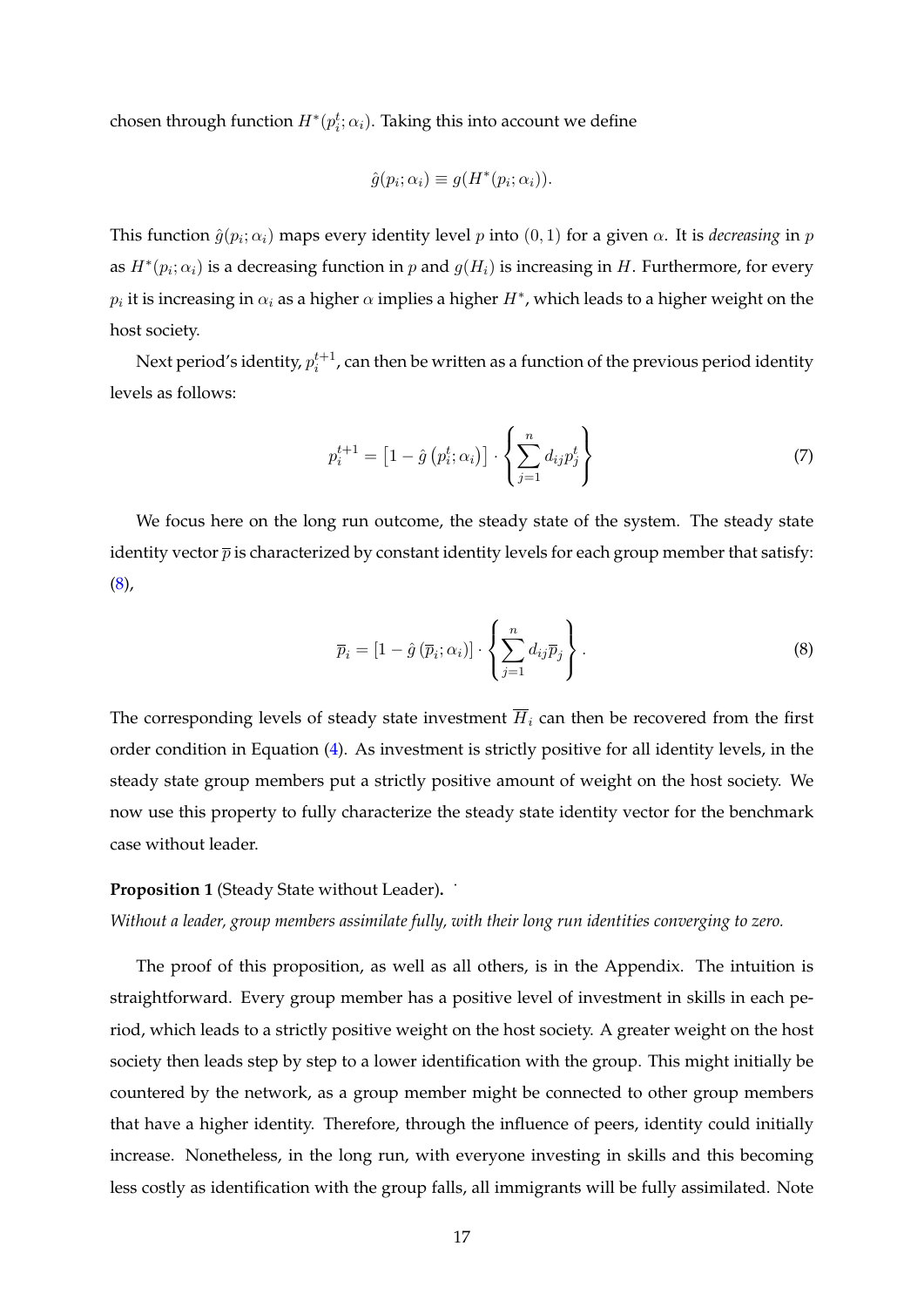that our result is not driven by  $\hat{q}(0, \alpha)$  approaching one but owed to the fact that gradually the identity of all group members decreases.

#### <span id="page-18-0"></span>**4.2 Assimilation with Leader**

We now introduce a leader with some fixed  $p<sub>L</sub>$ . This norm is not susceptible to the influences from either the host society or any of the group members. We are again interested in the properties of the steady state.

The updating process of group member  $i$ 's identity is given by

$$
p_i^{t+1} = [1 - \hat{g}(p_i^t; \alpha_i)] \left[ \lambda p_L + (1 - \lambda) \sum_{j=1}^n d_{ij} p_j^t \right]
$$
 (9)

To guarantee uniqueness of steady state as well as global convergence of the system, we impose an additional assumption on the leader's identity  $p<sub>L</sub>$ .

<span id="page-18-1"></span>**Assumption 1** (Leader's Identity)**.**

<span id="page-18-3"></span>
$$
p_L < \frac{\hat{g}(p_i; \alpha_i)}{\left|\frac{\partial \hat{g}(p_i; \alpha_i)}{\partial p_i}\right|} \,\forall\, p_i, \alpha_i
$$

The leader's identity is bounded above by the term  $\left.\hat{g}(p_i;\alpha_i)/\right|$  $\partial \hat{g}(p_i;\alpha_i)$ ∂p<sup>i</sup>   , which is the weight a group member assigns to the host society, divided by the change in the weight at some identity level  $p_i$ . This term is larger, the higher the weight on the host society. This implies that the identity of the leader can be more extreme, i.e. more differentiated from that of the host society, the greater the weight a member assigns to the host society. The maximal group leader identity also depends on the change in the weight on the host society. If an increase in identity  $p$  leads to a large decrease in the weight assigned to the host society, then the maximal identity of the group leader will be lower. Put differently, the assumption requires that the weight that group members assign to the their group does not decline too rapidly in response to small decreases in their identity  $p_i$  for  $p_l$  to obtain a high value. This assumption guarantees that the identity adjustment process is sufficiently smooth and small changes in identity today do not have too large of an impact tomorrow.

We can then establish the following result concerning the long run outcome of the setting with a rigid leader.

<span id="page-18-2"></span>**Proposition 2** (Steady State with Rigid Leader)**.** *In the model with a rigid leader:*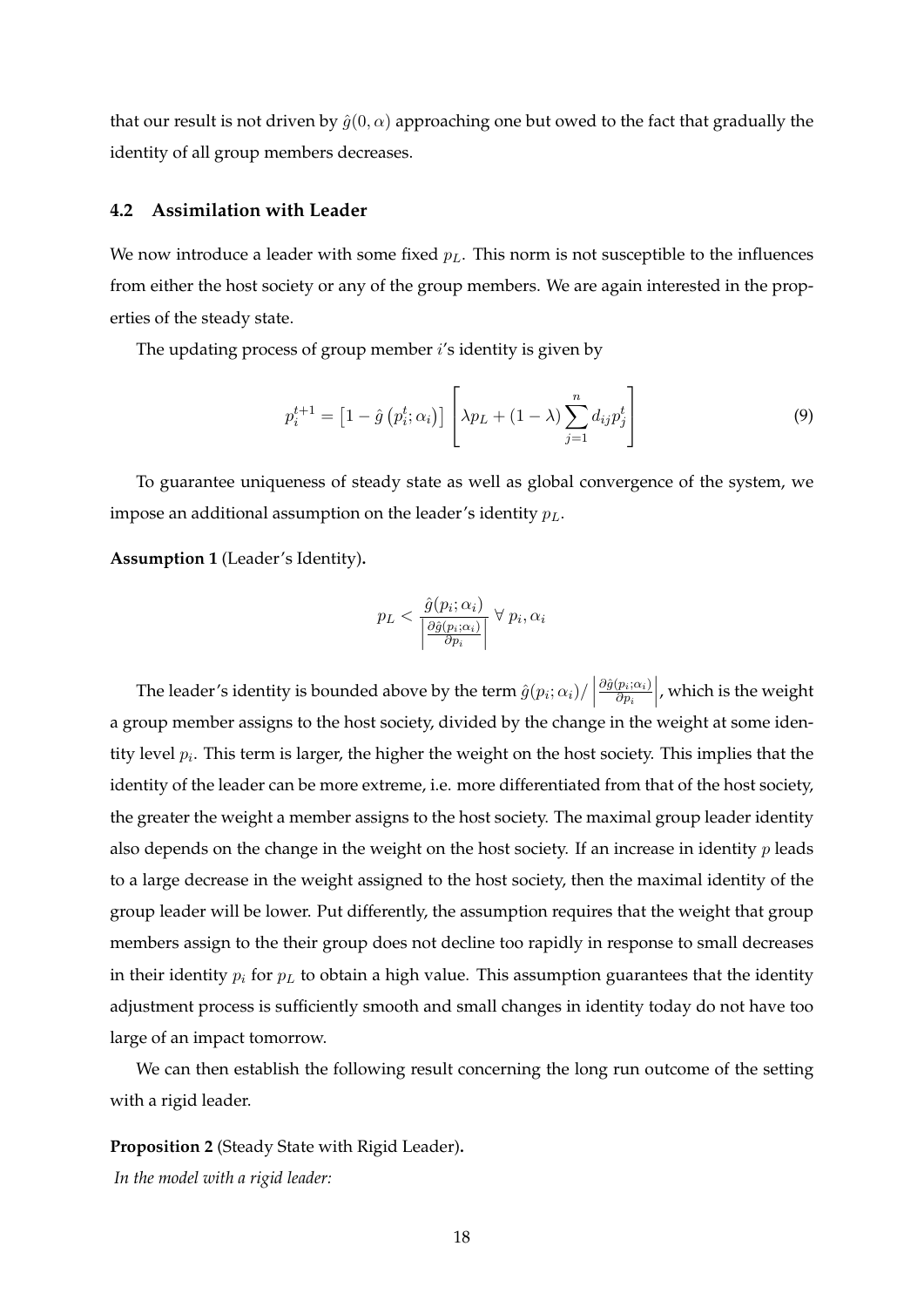- *1. A steady state exists.*
- *2. In every steady state, a group member's identity is a strictly convex combination of the position of the host society and that of the leader. There is no longer full assimilation into the host society.*
- *3. If Assumption [1](#page-18-1) holds the steady state is unique and the system converges globally.*

The presence of a leader, who is not susceptible to any influence, guarantees that there is no longer full assimilation. However, the group members will assimilate to some extent in *any* steady state. If the steady state is unique, we can establish some results on the extent of assimilation.

The extent of assimilation depends on various factors. To see this more clearly, we consider again the two examples specified in Section [3.](#page-11-0) In the "isolated" case, group members were influenced only by themselves, the leader and the host society. In the "connected" setting they were additionally influenced by all other group members. The two examples are therefore two extreme cases and provide a natural benchmark. We can readily extend them to  $n$  group members, who either only listen to themselves or to all other group members. Steady state identities for these cases then satisfy the following conditions:

<span id="page-19-1"></span><span id="page-19-0"></span>
$$
\overline{p}_{[iso],i} = \frac{\lambda \left(1 - \hat{g}(\overline{p}_{[iso],i}; \alpha_i)\right)}{1 - (1 - \lambda)(1 - \hat{g}(\overline{p}_{[iso],i}; \alpha_i))} p_L
$$
\n(10)

$$
\overline{p}_{[conn],i} = \frac{\lambda \left(1 - \hat{g}(\overline{p}_{[conn],i}; \alpha_i)\right)}{1 - (1 - \lambda)\frac{1}{n}\sum_{j=1}^n \left(1 - \hat{g}(\overline{p}_{[conn],j}; \alpha_j)\right)} p_L
$$
\n(11)

Details of the derivation can be found in the Appendix.

The expressions for the steady state identities show how the long run level of assimilation depends on the group member characteristics in terms of  $\alpha_i$  as well as the social environment described by  $\lambda$ , g and the strength of connections between group members.

Consider first the "isolated" setting and Equation [\(10\)](#page-19-0) as this shows the comparative statics the clearest. In this setting, the characteristics of others do not enter the steady state identity of any given group member. The level of assimilation is decreasing in  $\alpha$ , such that higher individual ability or a lower level of discrimination lead to lower identity and thus a greater level of assimilation. Likewise, a general increase in the influence of the host society, described as  $\hat{g}(p;\alpha)$  function that is higher everywhere, leads to greater assimilation. By contrast, an increase in the influence of the leader (a higher  $\lambda$ ) or a stronger projection of norms and values (a higher  $p_L$ ) both lead to a higher  $\bar{p}_i$  and thus less assimilation.

The direction of these effects are all identical for the "connected" structure, as is immediate from the symmetry of Equations [\(10\)](#page-19-0) and [\(11\)](#page-19-1). However, the connections show up in the de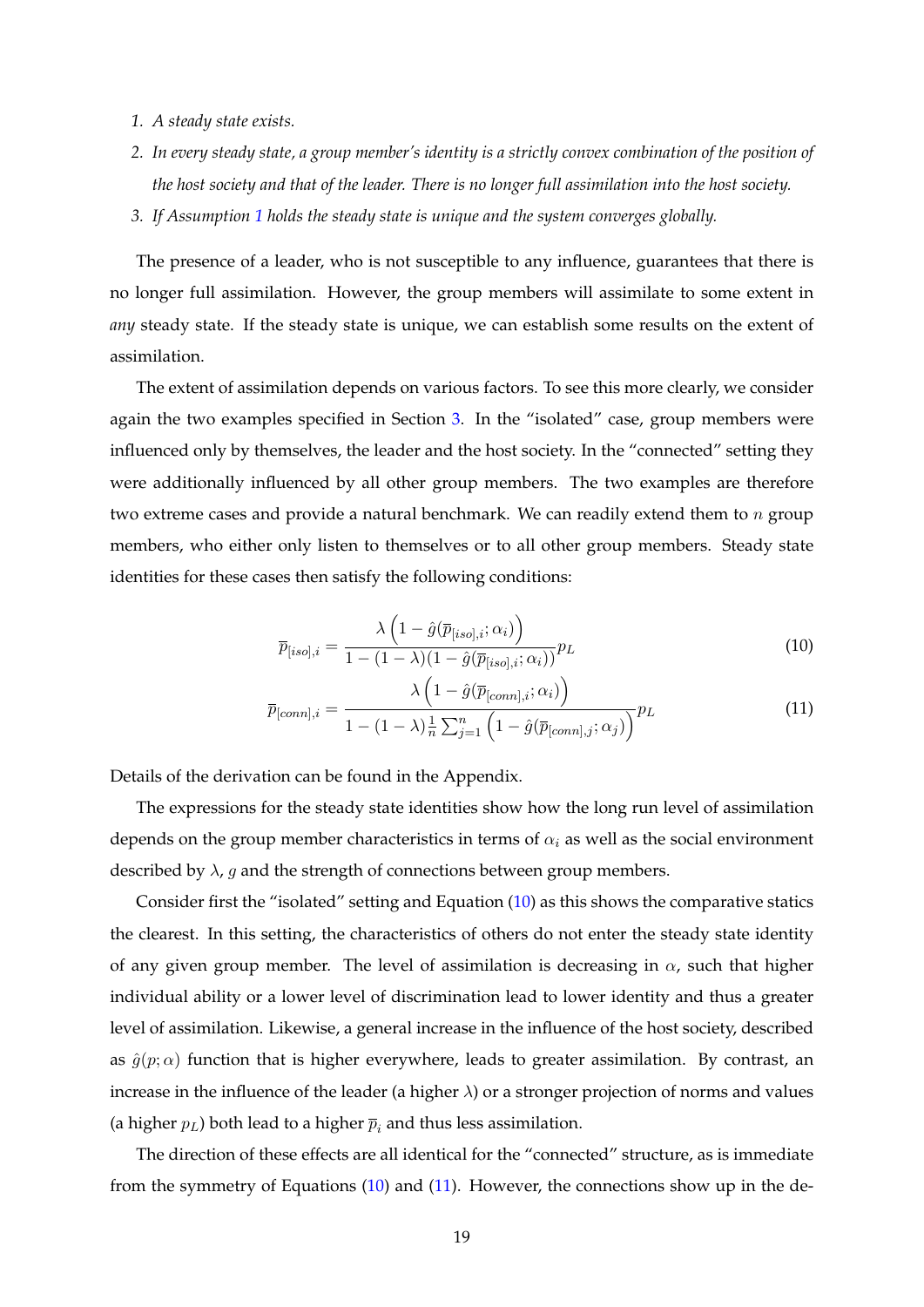nominator of Equation [\(11\)](#page-19-1). Where previously only the term  $1 - \hat{g}(p; \alpha)$  of the group member concerned appeared, the expression now shows the mean weight assigned to the group across all group members,  $\frac{1}{n}\sum_{j=1}^n\Big(1-\hat{g}(\overline{p}_{[conn],j};\alpha_j)\Big).$  Whether this difference has an impact on the long run level of assimilation depends on the degree of heterogeneity across group members.

If all group members have the same  $\alpha$ , that is, they face the same level of discrimination or have the same ability, then all group members will respond symmetrically and thus have the same  $\hat{g}(p;\alpha)$  function. The idiosyncratic level of  $\hat{g}(p;\alpha)$  and the average across group members are therefore the same. In consequence the long run identities of the group members are the same, independently of whether they are "isolated" or "connected". This insight readily carries over to any social structures.

#### **Remark 3** ( Ability  $\alpha_i = \alpha \ \forall i$ ).

*If all group members have the same level of ability, the steady state identity vector is invariant to the structure of the group network.*

However, if there is heterogeneity in group members, in terms of heterogeneity in ability  $\alpha$ , the individual and average  $\hat{g}(p;\alpha)$  will differ. In consequence, there is now an attenuation in the spread of long run identities in the "connected" structure relative to the "isolated" case: for a group member  $i$  with high  $\alpha_i$  and low  $1-\hat{g}(p_i,\alpha_i)$  the exposure to influence from another group member  $j$  with low  $\alpha_j$  and high  $1 - \hat{g}(p_i, \alpha_i)$  means an overall higher level of identity in the long run for  $i$ . We expand on the attenuation effect by comparing the level of long run assimilation when group members of different ability types assign more or less weight to each other in a simple example with two types of group members.

**Example with Two Different Group Member Types** Suppose there are two types of group members, A and B, such that A assigns a higher weight to the host society for a given identity. We can think of  $A$  as a high ability group member, whereas  $B$  could be considered as a low ability type. This implies that for a given identity level  $A$  invests more in skills than  $B$  resulting in a higher weight on the host society for A. We denote by  $d \in [0, 1]$  the attention that A and B assign to themselves relative to the other type. The steady state identity levels for  $A$  and  $B$  are respectively given by:

<span id="page-20-1"></span><span id="page-20-0"></span>
$$
\overline{p}_A = \left[1 - \hat{g}(\overline{p}_A; \alpha_A)\right] \left\{\lambda p_L + (1 - \lambda) \left[d\overline{p}_A + (1 - d)\overline{p}_B\right]\right\} \tag{12}
$$

$$
\overline{p}_B = [1 - \hat{g}(\overline{p}_B; \alpha_B)] \left\{ \lambda p_L + (1 - \lambda) \left[ d\overline{p}_B + (1 - d) \overline{p}_A \right] \right\} \tag{13}
$$

Based on Equations [\(12\)](#page-20-0) and [\(13\)](#page-20-1) we can then analyze the effect of an increase in d and we find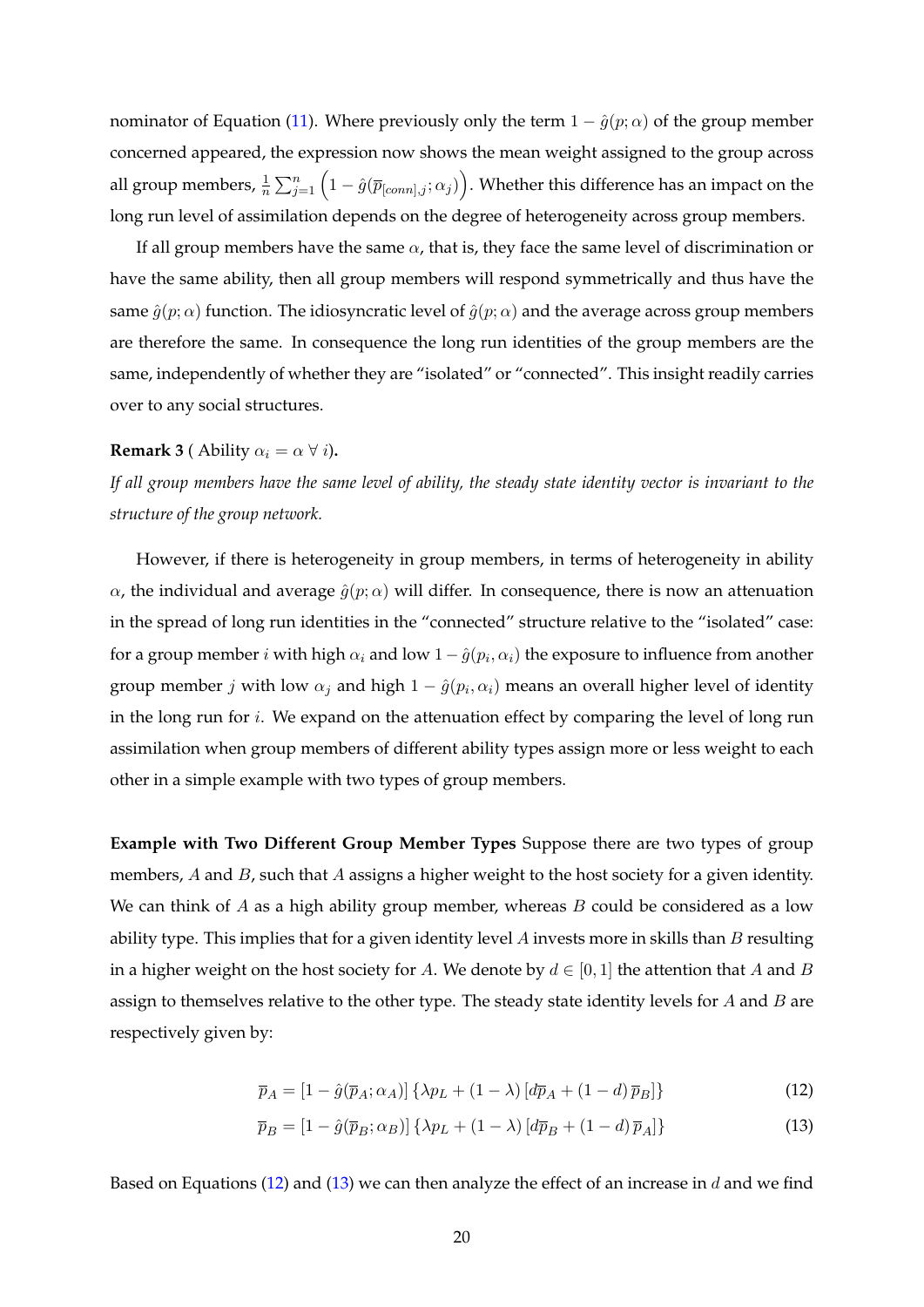that  $\frac{\partial \overline{p}_A}{\partial d} > 0$  and  $\frac{\partial \overline{p}_B}{\partial d} < 0$ . This is summarized in Proposition [4.](#page-21-0)

<span id="page-21-0"></span>**Proposition 4** (Identity Spread for Different Types)**.** *Suppose there are two types of group members,* A *and* B *such that* A *assigns a higher weight to the host society for a given identity. Then, the difference between their steady state identities is decreasing in the weight they assign to each other.*

Thus, our model also sheds light upon the effects of stratification according to ability. If group cohesion is low and high and low ability group members do not influence each other, then their levels of assimilation will differ greatly and we will observe very different outcomes according to ability type. If the community is more connected, then skill investment and identities are less dispersed and there is greater equality in outcomes.

**Discussion** We have shown how the presence of an institution can lead to incomplete assimilation outcomes, even in the long run, whereas without such an institution, we always obtain full assimilation of the immigrant group.

Our result hinges crucially on the fact that the leader is completely immune to any influence from the host society and the group. We argue that this is a feature that holds in many examples, such as that of the imams in Germany, which is discussed in depth in [Halm et al.](#page-35-9) [\(2012\)](#page-35-9) and [Ceylan](#page-34-4) [\(2010\)](#page-34-4). A majority of the imams in Germany are employed by the Turkish government and serve for only 4-5 years in Germany. Their knowledge of German is limited, with only 50% of the imams taking German classes. Sermons are traditionally held in Turkish. This sequence of imams a community is exposed to can be seen as such a rigid leader. By the time the imams have somewhat adjusted to life in Germany, they have to return to Turkey and a new imam arrives, one who is only familiar with the values and norms in Turkey. The situation is similar in the UK, as documented in [Geaves](#page-35-4) [\(2008\)](#page-35-4) where the vast majority of imams comes from abroad, namely more than 90%. Also, similar to the situation in Germany, the majority of imams has only arrived in the UK five years ago and has been educated and raised in an environment with very different norms and cultural values than those prevalent in the UK. There are in fact a few imams that have been raised and educated in Britain. Nonetheless, even those imams give sermons in Urdu, the prevalent language of Muslims in the UK. Our analysis sheds light on the question of why these imams are predominantly recruited from the home countries: they serve as a rigid institutions that preserves the values and norms of the home countries and keep the community together. It is also plausible to assume that the governments that try to influence their citizens abroad, such as the Korean or Turkish government, are not susceptible to the influence of the host society. Even foreign-language media is often produced in the home country, making it also little susceptible to influence from the host country [Zhou](#page-38-4)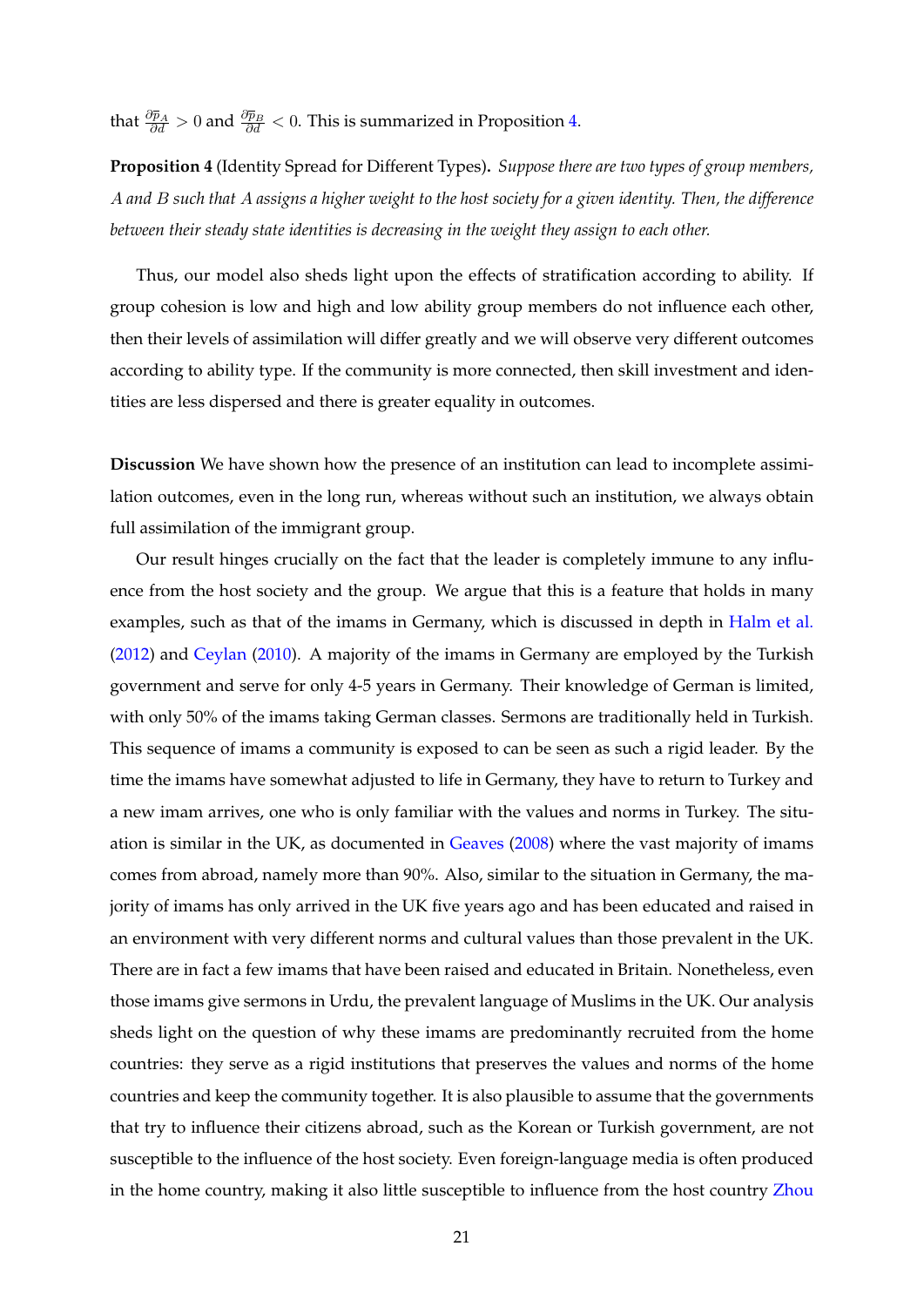[and Cai](#page-38-4) [\(2002\)](#page-38-4); [Subervi-Velez](#page-37-3) [\(1986\)](#page-37-3). Furthermore, leaders have an incentive to uphold norms and values that are culturally distinct from the host country, as we will show in the next section.

In our setting, group members do not gain utility from belonging to a group. One could easily introduce this as an additive element in Equation [\(3\)](#page-16-3), the maximization problem of each group member, that depends positively on identity. The outcome would remain exactly the same, with group members assimilating fully in the long run. This is a key point of departure from [Bisin and Verdier](#page-33-0) [\(2000\)](#page-33-0). In their model, parents have a preference regarding the cultural trait of their children. In our model, one can interpret the different time periods as generations. In this case, parents who are more identified with their group have children who will also be more identified with the group. But their identification will decrease over time or rather across generations as each generation keeps investing in skills. This is supported by evidence that second generation immigrants have a lower identity and are less identified with their cultural background than first generation immigrants [Algan et al.](#page-32-9) [\(2012\)](#page-32-9); [Aleksynska and Algan](#page-32-3) [\(2010\)](#page-32-3).

Group members invest in skills myopically, that is they assess the benefits of additional skills in the current period only, without taking into account that they also profit from the skills later on. If time periods are interpreted as generations, this approach seems appropriate. However, even for shorter interpretations of time periods, immigrants might act myopically if there is an expectation to return to their home country. Turkish immigrants in Germany are commonly referred to as "Gastarbeiter", guest workers who expected to settle temporarily and who were thought to return to Turkey. Under these circumstances, it might make sense to only invest a limited amount in skills. Last, even if the skill investment was not myopic, the long-run outcomes would be unaffected. Speed of convergence may be affected and our model would then give a lower bound on the speed of assimilation.

In the absence of an institution, there will be full assimilation based on the assumption that immigrants find it beneficial to invest in skills. We find this assumption natural. One of the most important determinants in migration is the hope of immigrants to increase their income. They will therefore have an incentive to educate themselves at least to some extent and to adjust to some of the norms and customs of their host country. Even if some group members might not find it beneficial to invest in skills for a sufficiently high level of identity, there will be full assimilation without a leader as long as they are connected and thus influenced by another group member, who finds it beneficial to invest in skills. Then their identity will still adjust until they also invest in skills. Thus, in the long run, there will be full assimilation, as long as each group member who is not investing initially is connected to someone who does invest.

Last, it is worth noting that one can adjust the model such that the host society is also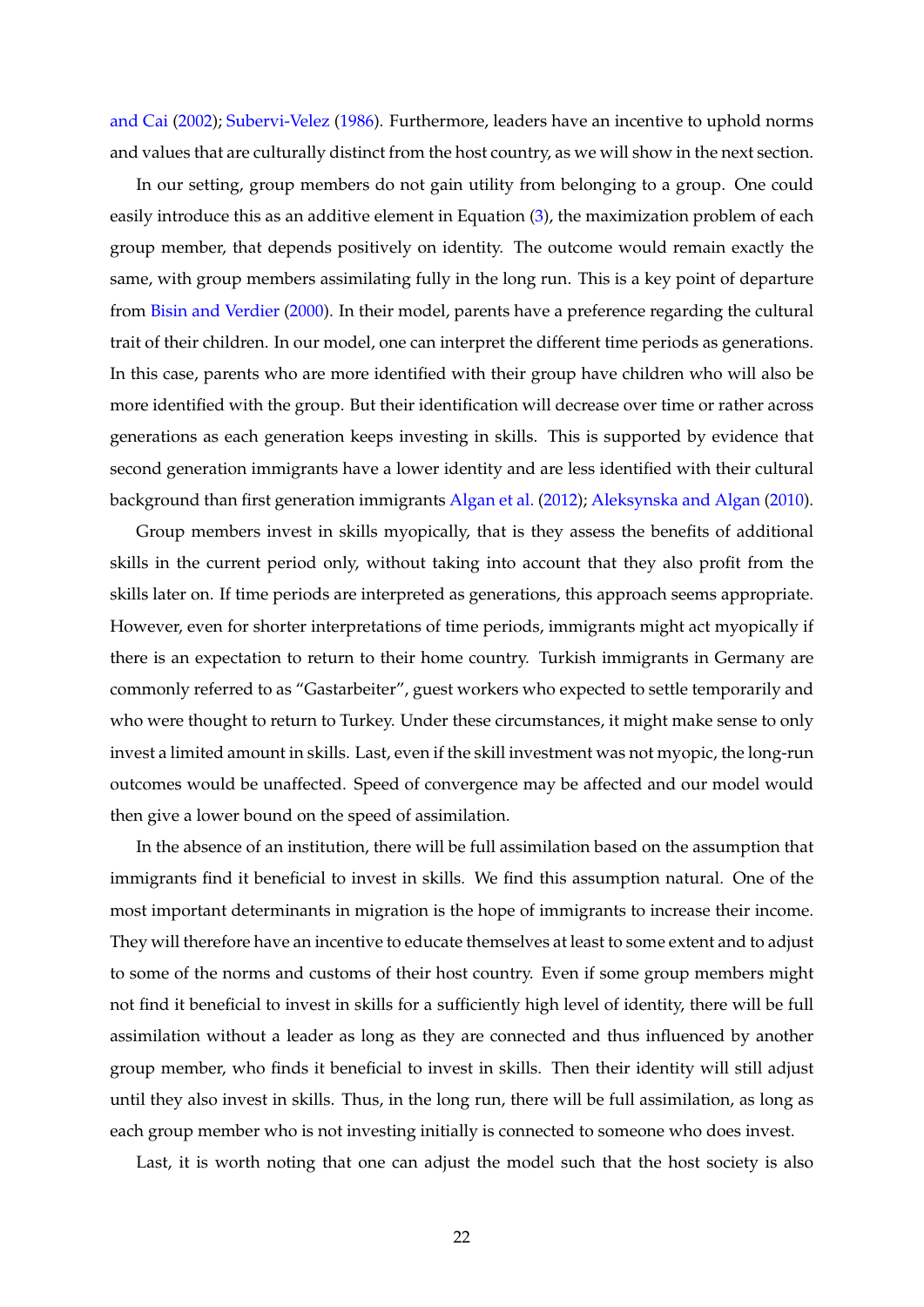influenced by the immigrant group. This would simply result in different identity levels, but would not change our main results: there is full assimilation in the absence of a leader and incomplete assimilation in the presence of an institution.

# <span id="page-23-0"></span>**5 STRATEGIC LEADER**

Up to this point, the norms and the values of the leader have been taken as given and we have not distinguished between the two types of leaders we introduced previously, the *altruistic* and the *extractive* leader. In this section we will consider the strategic choice a leader faces. We show that leaders have an incentive to choose norms and values that result in incomplete assimilation. We consider first what norms and values the leader selects, depending on his type and then continue to look at the impact of the community structure on a leader's choice, payoff and assimilation outcomes.

#### **Leader Identity Choice**

For the leader identity choice we focus on payoffs in the steady state and we further assume that  $\alpha_i = \alpha$  for all *i*. In addition we simplify the marginal cost function of investment in skills such that  $c(p^t) = c_0 + c_1 p^t$  with  $c_0 > 0$  and  $c_1 > 0$ .

The leader's payoff is a function of both identity and group members' earnings  $\alpha f(\overline{H})$ . The steady state skill investment is again determined by the steady state identity and so we rewrite income as  $\alpha \hat{f}(\bar{p};\alpha) \equiv \alpha f(H^*(\bar{p};\alpha))$ . Note that  $\hat{f}(\bar{p};\alpha)$  is *decreasing* in  $\bar{p}$ . This derives from the fact that  $f(\overline{H})$  is increasing in  $\overline{H}$  and  $H^{*}(\overline{p};\alpha)$  is decreasing in  $\overline{p}.$ 

The leader sets  $p_L$ , which then has an impact on  $\bar{p}$  as

<span id="page-23-2"></span>
$$
\overline{p} = \left[1 - \hat{g}(\overline{p}; \alpha)\right] \left\{\lambda p_L + \left(1 - \lambda\right) \overline{p}\right\},\tag{14}
$$

Given Assumption [1,](#page-18-1)  $\frac{\partial \bar{p}}{\partial n_i}$  $\frac{\partial p}{\partial p_L}$  is strictly positive. We then write  $\overline{p}(p_L)$  to emphasize that the steady state identity depends on the norms and values the leader sets.

The altruistic and extractive leader's maximization problem, respectively, is given by:

$$
\max_{p_{AL}} \quad \Pi_{AL}(p_{AL}) = n \left[ \overline{p}(p_{AL}) + k\alpha \hat{f}(\overline{p}(p_{AL}); \alpha) \right],
$$
  

$$
\max_{p_{EL}} \quad \Pi_{EL}(p_{EL}) = n \left[ \alpha \overline{p}(p_{EL}) \hat{f}(\overline{p}(p_{EL}); \alpha) \right]
$$

We first consider the possible assimilation outcomes under an altruistic leader.

<span id="page-23-1"></span>**Proposition 5** (Altruistic Leader)**.** *The optimal level of identity projected by the altruistic leader depends on the shape of the function*  $\hat{f}(p; \alpha)$ :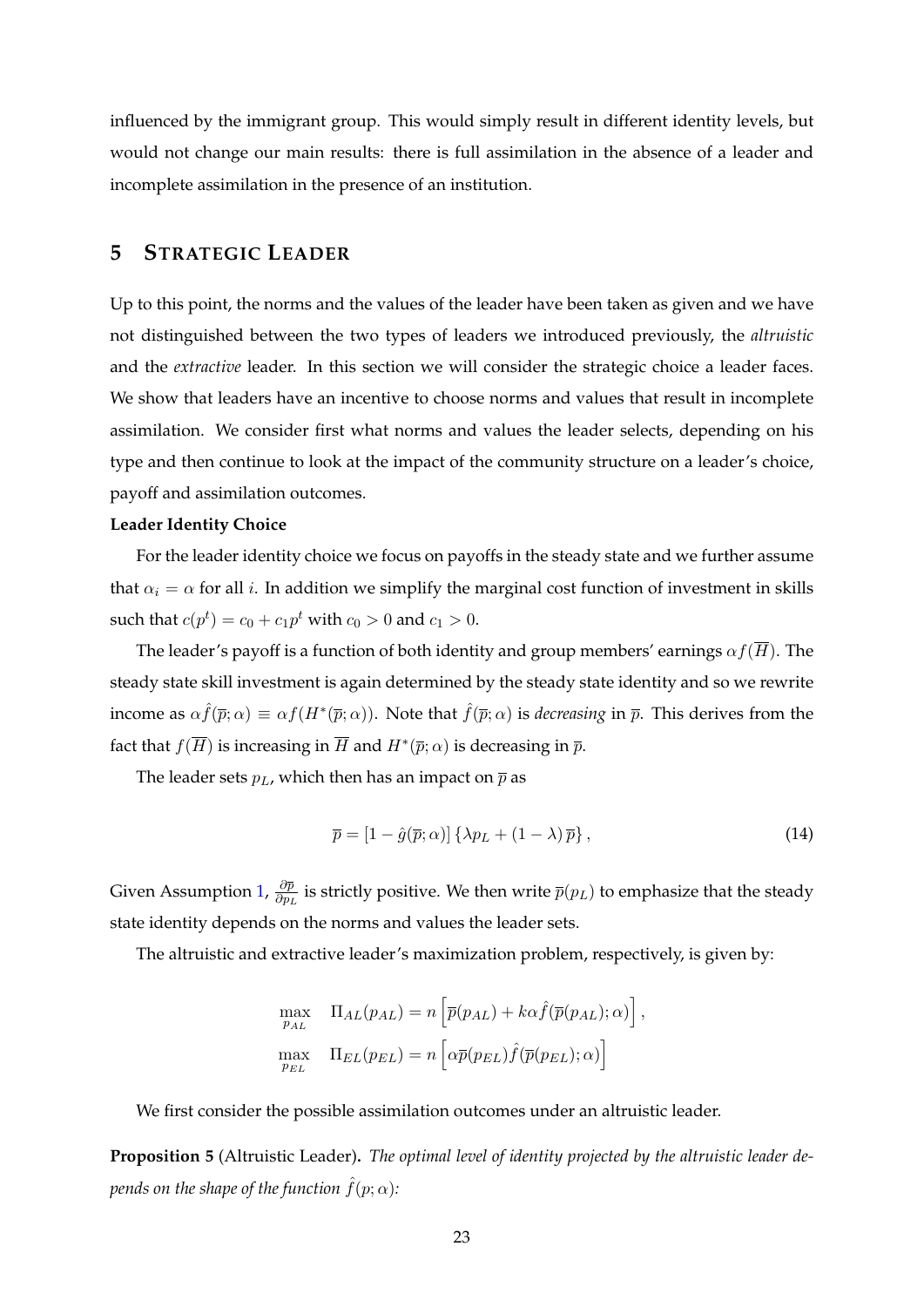- *1. If*  $\hat{f}(p;\alpha)$  *is a convex function, the altruistic leader selects either the most extreme norms and values,* p max*, or full assimilation.*
- *2. If*  $\hat{f}(p; \alpha)$  *is a concave function, the altruistic leader chooses an intermediate level of group identity. The implemented level of group identity depends positively on* α*. Thus, having group members with a higher ability or facing lower discrimination leads to lower levels of assimilation.*

Whether the leader is willing to support assimilation of the group depends on the properties of  $\hat{f}(p;\alpha)$ . If the earnings function is convex, then this implies that a small decrease in p away from  $p^{max}$  has only a small impact. In order to realize high earnings with a convex  $\hat{f}(p;\alpha)$ , the identity has to decrease significantly. Therefore, if the earnings function is convex, the altruistic leader chooses either full assimilation or no assimilation at all, depending on which extreme identity yields the highest payoff. This depends on  $p^{max}$  as well as on  $\alpha$ . If  $p^{max}$  is sufficiently large, then the altruistic leader will always prefer the highest possible cultural distinction. But for a smaller  $p^{max}$ , a higher  $\alpha$  makes full assimilation more likely. If the group member's payoff function is a concave function in  $p$ , then this implies, that a small decrease at  $p^{max}$  leads to a large increase in investment in skills and thus to a large increase in earnings. The leader can increase the community's income drastically by reducing cultural distinction. Thus, with a concave earnings function the leader will prefer the community to assimilate to some extent, assuming that the bound  $p^{max}$  is sufficiently large to guarantee an interior solution. The level of assimilation depends positively on ability or negatively on discrimination. This implies that with an altruistic leader who finds it beneficial to assimilate to some extent, an environment that provides opportunities for the immigrant community will lead to worse assimilation of said community.

Similar to the altruistic leader, the extractive leader might also choose the most extreme level of norms and values or an intermediate value.

<span id="page-24-0"></span>**Proposition 6** (Extractive Leader)**.** *Unlike the altruistic leader, the extractive leader will never choose full assimilation. The optimal level of identity projected by the extractive leader depends on the shape of the function*  $\hat{f}(p; \alpha)$ *:* 

- 1. If the elasticity of  $\hat{f}(p;\alpha)$  is below one, the extractive leader selects  $p^{max}.$
- 2. If  $f(p; \alpha)$  is a concave function, the extractive leader chooses an intermediate level of group iden*tity. In case of an interior maximum, an increase in* α *leads to an increase in the group identity.*

Note first that it is never optimal for the extractive leader to set  $p_L = 0$ . If he were to do so, he would earn zero profits. A small increase in identity would yield a strictly positive payoff. It is on the other hand possible that the extractive leader will choose  $p^{max}$ . This is the case whenever investment in skills is not affected too much by a change in identity, that is, if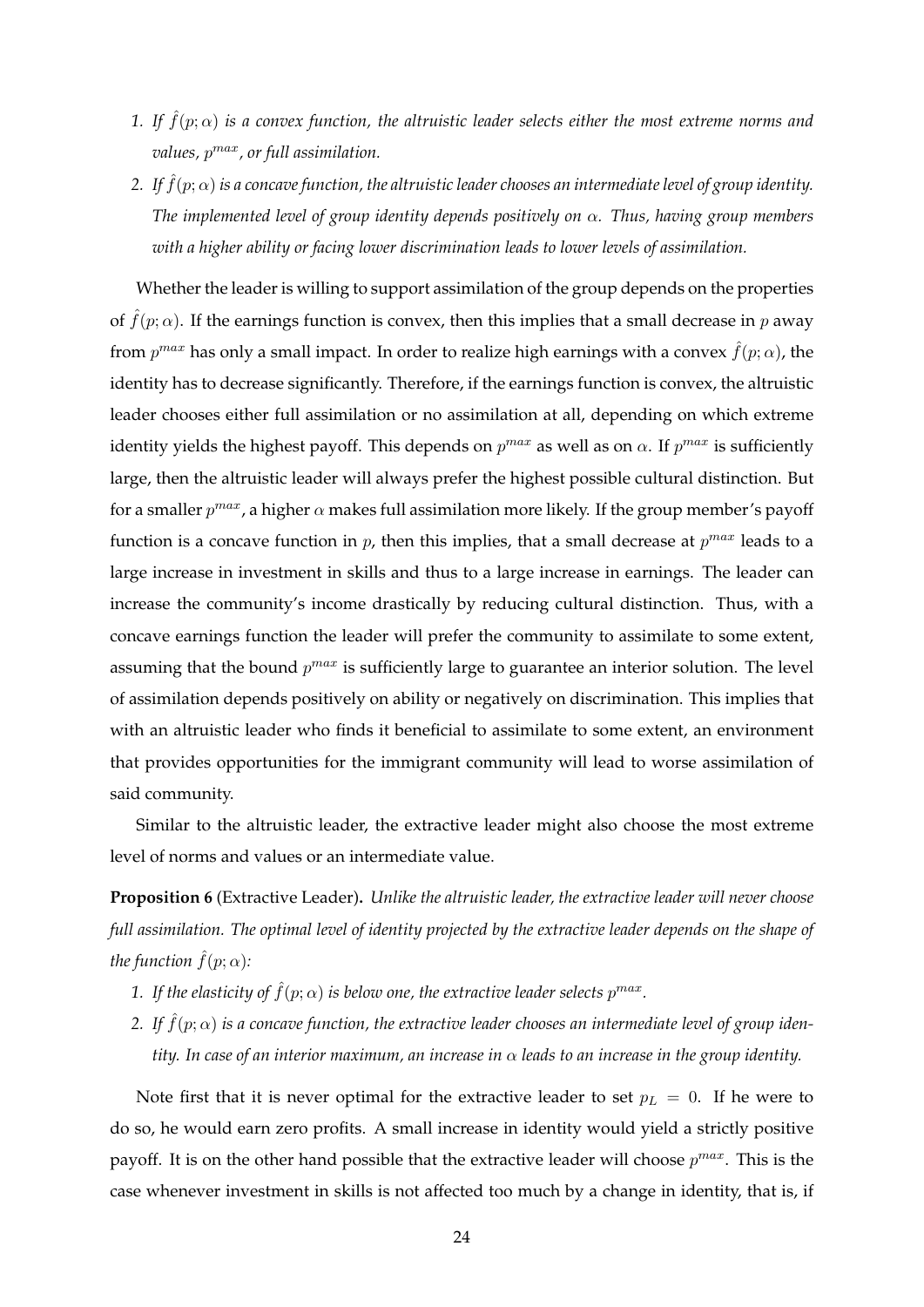the elasticity of  $\hat{f}(p;\alpha)$  is smaller than one, formally  $1 > -\frac{\partial \hat{f}(p;\alpha)}{\partial p}$ ∂p p  $\frac{p}{\hat{f}(p;\alpha)}$ . The leader being an extremist can also occur, if the earnings function is convex. Note that this is only a necessary, but not a sufficient condition.

Last, the leader might set norms and values that are not extreme, but that still prevent full assimilation. A sufficient condition for this to occur is the concavity of  $\hat{f}(p;\alpha)$  and again, that  $p^{max}$  is sufficiently large so as to have an interior solution. But even if the earnings function is convex, positive cultural distinction can emerge. Similar to the altruistic, an increase in  $\alpha$  is associated with an increase in group identity.

The effect of a decrease in discrimination depends on the type of leader and the properties of the earnings function. In case of an altruistic leader, who faces a convex function  $f(p; \alpha)$ , a decrease in discrimination or having higher ability group members is beneficial and makes integration more likely. In this case, a restriction on  $p^{max}$  also makes assimilation more likely. But the impact of an increase of discrimination is very different when considering an altruistic leader who faces an concave earnings function. In this case, a reduction in discrimination will lead to lower assimilation, less investment in skills and a more distinct identity. In case of an extremist extractive leader, a reduction in discrimination simply increases payoffs of the leader, without having an impact on the actual norms and values chosen. If the extractive leader chooses cultural distinction without being extreme, then lower discrimination or higher ability group members lead to higher cultural distinction.

Which type of leader leads to higher levels of assimilation in the case of interior solutions depends on the parameter  $k$ , the weight assigned by the altruistic leader to wealth relative to identity. The level of assimilation that the leader chooses is increasing in  $k$  and for sufficiently high k, will approach complete assimilation. Likewise for sufficiently low k, the altruistic leader will favour a level of assimilation that is approaching the extremist position. As a consequence, the altruistic leader may implement a level of assimilation that is higher or lower than that of the extractive leader for different  $k$ .

**Impact of Network on Leader Payoffs** We are interested in whether it is better for each type of leader to have a more or less connected group. To see the impact of different network structures on the leader payoffs, we again return to the structures in Figure [2,](#page-13-0) namely "isolated" and "connected" social structures, and consider an example with fixed functional forms. The parameters used in our specifications are given in Table [1.](#page-26-0)

Based on these assumptions on the functional forms and parameters we can show that the impact of the network structure is very different for the two types of leader as can be seen in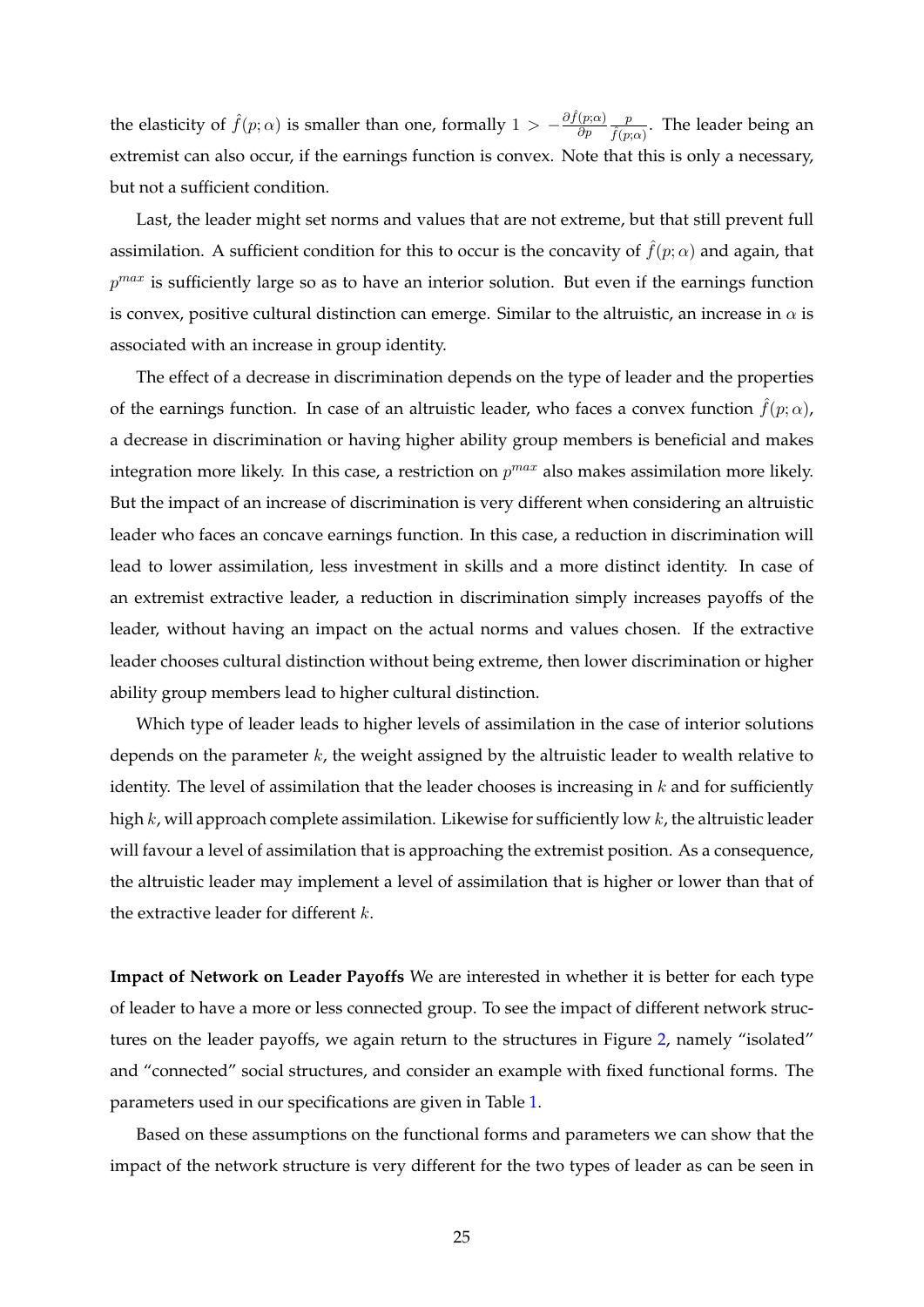<span id="page-26-0"></span>

| Table 1: Baseline Specification |        |      |       |            |          |  |
|---------------------------------|--------|------|-------|------------|----------|--|
|                                 | c(p,H) | q(H) | $p_L$ | $\alpha_1$ | $\alpha$ |  |
|                                 |        |      |       | 0.1        | (1.9)    |  |

Figure [3.](#page-26-1)



<span id="page-26-1"></span>Figure 3: Leader Payoffs and Networks

For an altruistic leader, it is beneficial if group members are not connected to each other, whereas for an extractive leader the opposite is the case. To gain some intuition for this result, recall that if group members assign less weight to each other, then their steady state identities are more dispersed and the same holds for their investment in skills. The group member with a high  $\alpha$  will end up with a much lower identity than the group member with the low  $\alpha$ . And the difference in the identities is lower if the group members are influenced by each other. A high ability group member will invest less in skills in the connected network as his identity is also shaped by the low ability group member and vice versa. This also has an impact on the leader's payoff. In case the group members identities and earnings are very dispersed, i.e. one group member with high earnings, but low identification and another one with low earnings and high identity, an extractive leader will never be able to gain a high payoff. The high ability group member has the earnings to pay for the service of the leader, but is not interested in it, whereas the low ability group member would like to buy the service, but he cannot afford it. In the end an extractive leader will earn very little from both types of agents and therefore he prefers them to be connected so that they can influence each other. But this is different for the altruistic leader. An altruistic leader benefits both from his community being wealthy as well as identified with the norms and values. He therefore prefers both types of group members, the high and low ability group members to do what they want. Namely, the high ability type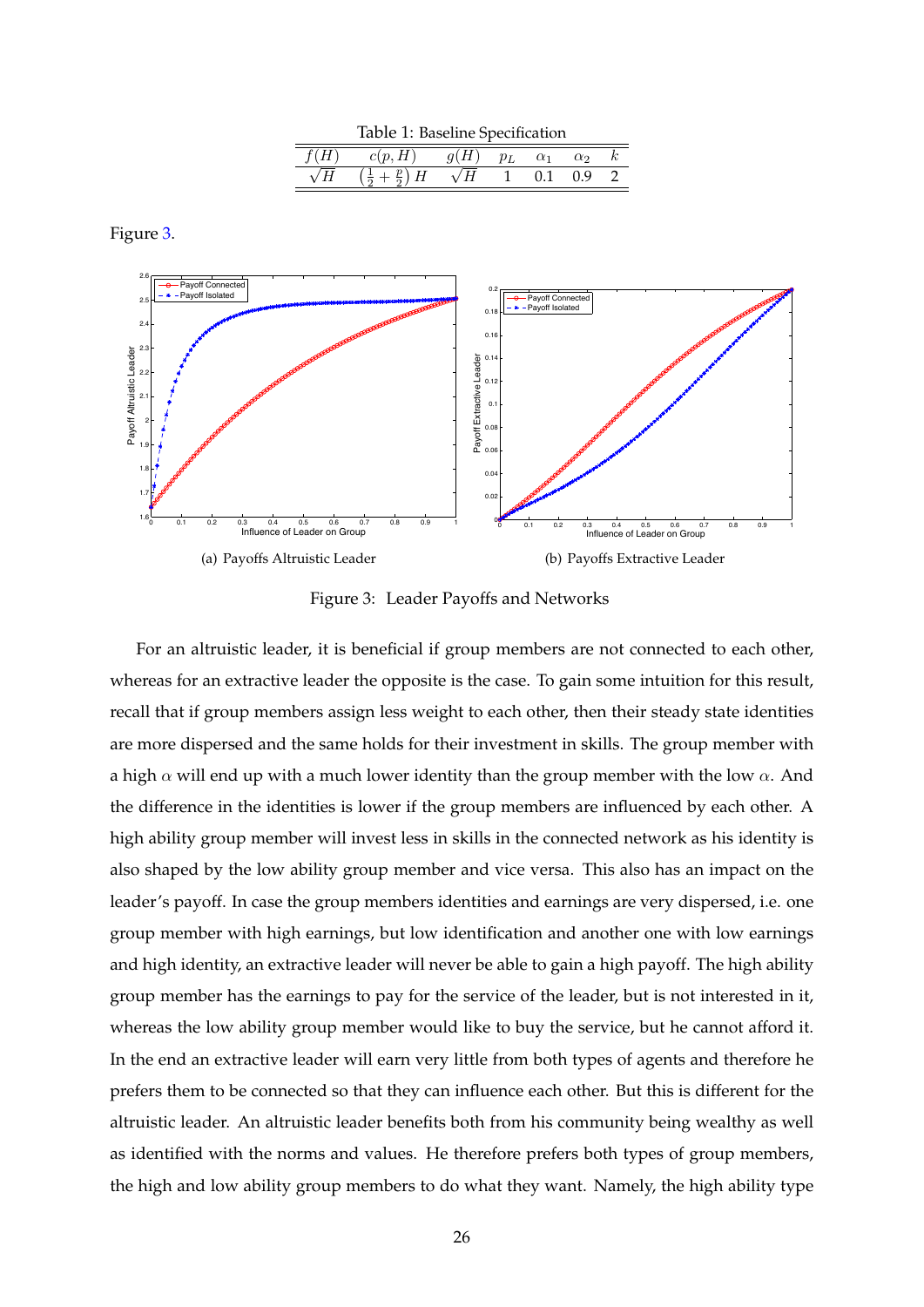specializes in acquiring skills and has therefore high earnings, whereas a low ability type will focus on fulfilling the norms and values that the leader prescribes. If they influence each other, then the identity of the low ability group member falls more than his earnings increase, which drives this result, as can be seen in Figure [4.](#page-27-0)

<span id="page-27-1"></span>

<span id="page-27-2"></span><span id="page-27-0"></span>Figure 4: Network, Identity and Earnings

Figure  $4(a)$  shows that the identity of the high ability type increases only modestly compared to the decrease in identity of the low ability type. On the other hand, the earnings of the low ability types are almost zero and they almost do not differ, whereas the earnings of the high ability types decrease somewhat when they are influenced by a low ability group member (Figure  $4(b)$ ).

**Discussion** Our findings for the altruistic leader with a convex function  $\hat{f}(p; \alpha)$  are in line with [Carvalho and Koyama](#page-34-5) [\(2011\)](#page-34-5). As mentioned previously, they have a similar payoff function for rabbis in Eastern Europe and Germany. They document that Jewish communities in Germany assimilated to German customs. Rabbis changed the religious procedures such that less time was required to be spent at the Synagogue. Additionally, organ music was introduced, traditionally a Christian custom. Sermons started to be held in German instead of Hebrew. All these changes can be seen as increased assimilation to German customs and traditions. However, the assimilation took place at the same time as the building of many new synagogues. During that period, German communities became very wealthy and invested in the construction of many new synagogues.<sup>[23](#page-27-3)</sup> But on the other hand, the communities in Hungary started creating norms

<span id="page-27-3"></span> $23$ Note that we are only interested in assimilation as far as it concerns economic outcomes or affects similarities in preferences regarding public goods. So, even though the Jewish community persisted it was on many important issues not that different from Christian communities.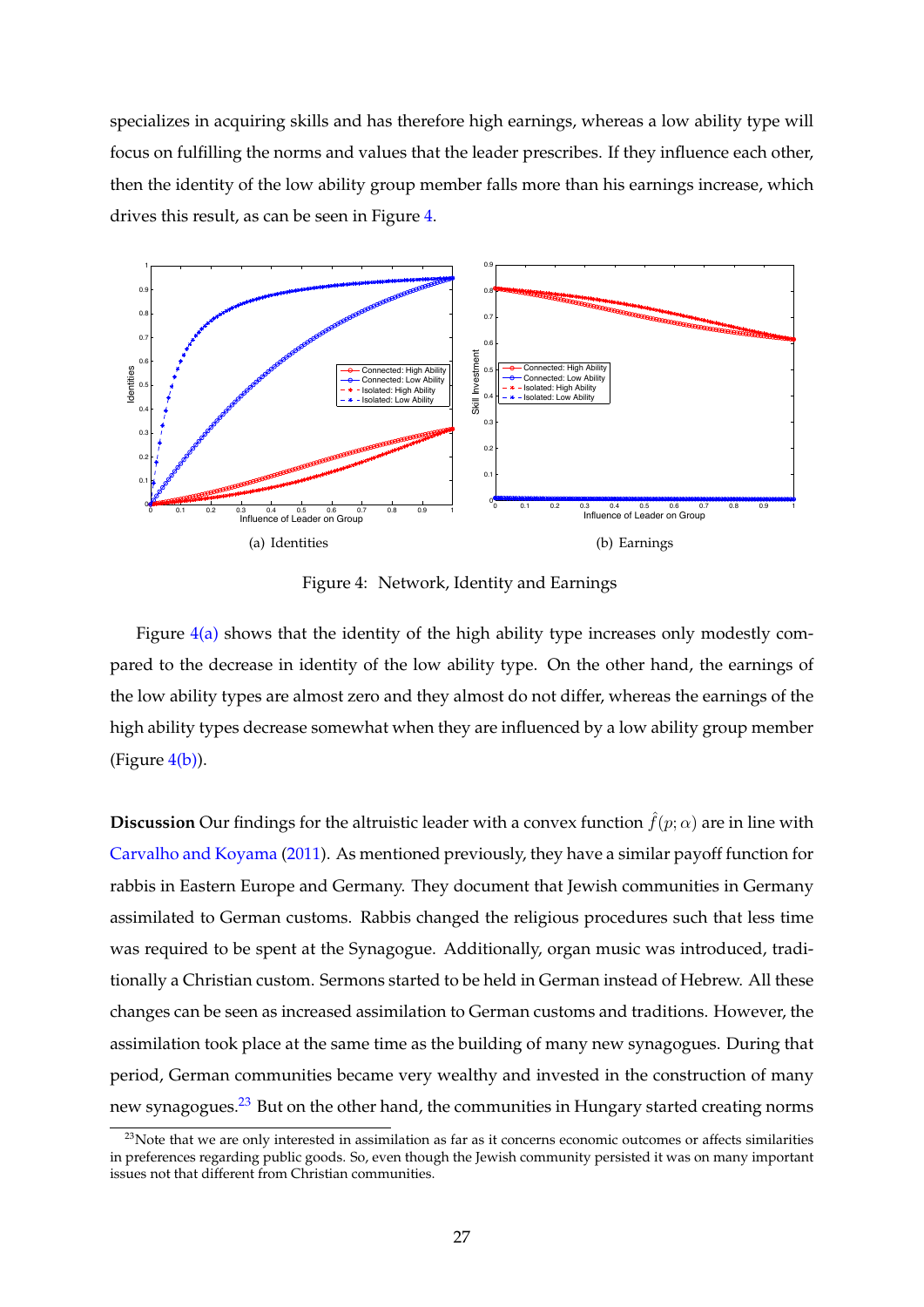and customs that required their followers to spend more time at the synagogue. They also imposed dress codes that emphasized the difference between the Jewish community and the Hungarian society. [Carvalho and Koyama](#page-34-5) [\(2011\)](#page-34-5) argue that these difference in development stems from the diverse economic environments: Germany was further developed, making it easier to find well-paid employment. Assimilation was therefore more profitable in such an environment.

However, it is not clear that religious leaders are in fact always altruistic. [Ceylan](#page-34-4) [\(2010,](#page-34-4) p. 61), argues that for the majority of Imams coming from Turkey to Germany the most important driving force is money. The imams can earn more in Germany, than they could ever make in Turkey. This then is more likely to make them an extractive leader than an altruistic leader. If this is the case, then Turkish Imams face very different incentives from other religious leader, which might explain why the assimilation of Muslims seems to be different from that of other religious groups. $24$  Foreign-language media and ethnic business associations also seem to fall into the category of extractive leaders. In all the examples given in Section [2,](#page-7-0) observers note how strict the leaders were, how much control they exerted on the respective communities. These type of leaders establish a regime of total intolerance and punish any deviant behavior, which is understandable given their payoff function. They cannot sustain their position if the community fully assimilates. And one way to prevent full assimilation is to reduce profits from investment in skills, profits from learning the language. The Chinese-language media in the US has been instrumental in the reduced payoff from learning English. They advocate education, but at the same time help build and improve ethnic networks in order to prevent assimilation. What has emerged is a very well educated, wealthy parallel society of Chinese immigrants who often only speak insufficient English, but still have high incomes from their networks, see [Zhou and Cai](#page-38-4) [\(2002\)](#page-38-4). In a similar spirit, Latin American media outlets have contents that tend towards socialization into Spanish society [Subervi-Velez](#page-37-3) [\(1986\)](#page-37-3). This clearly makes investment in host country language more costly and at least in case of Hispanic immigrants decreases their earnings [McManus](#page-36-2) [\(1990\)](#page-36-2); [Borjas](#page-33-3) [\(2013\)](#page-33-3).

Additionally, it is of interest to see the impact of the community structure on the leader payoffs and how the community structure preferred by leader differs. Altruistic leaders have higher payoffs from their community if the members are more isolated, whereas extractive leaders benefit more if the community is more connected. We argue that collectivist societies are more likely to have connected social structures, whereas individualistic societies have a more isolated networks structure.<sup>[25](#page-28-1)</sup> According to a standard classification based on the work

<span id="page-28-0"></span><sup>&</sup>lt;sup>24</sup>See [Bisin et al.](#page-33-1) [\(2008\)](#page-36-8), [Constant et al.](#page-35-3) [\(2006\)](#page-35-3) and [Haug](#page-36-8) (2008) for evidence of this.

<span id="page-28-1"></span> $25$  For a formal definition of collectivism and individualism see [Hofstede](#page-36-12) [\(1984\)](#page-36-12).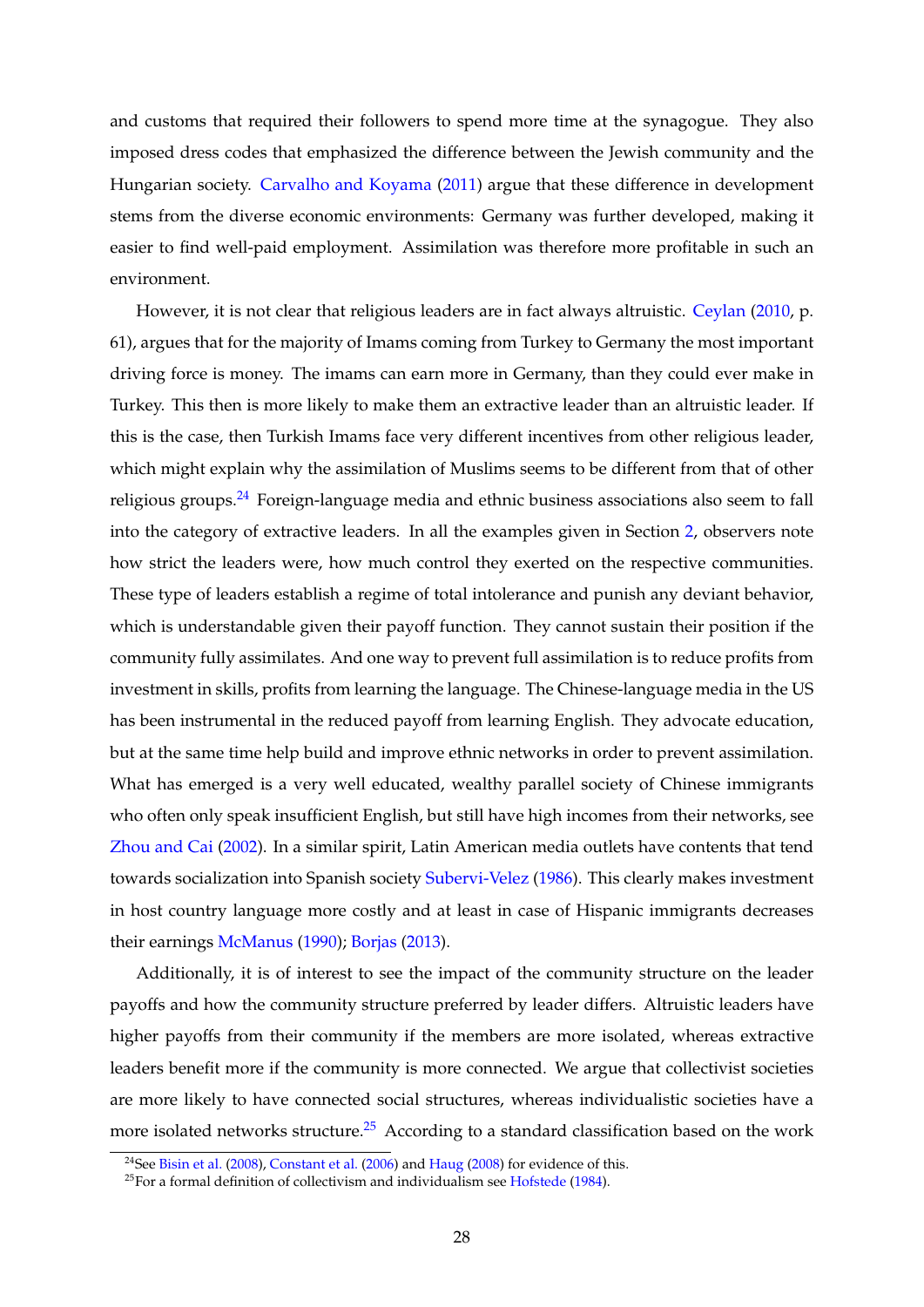of [Hofstede](#page-36-12) [\(1984\)](#page-36-12), China, Turkey, Mexico and South Korea are considered to be collectivist societies. On the other hand, Western European countries and especially the US are individualistic societies. It might be the case that the assimilation failure along religious lines that occurred in the US and which was mainly of Western European groups was due to the interaction of an isolated network and an altruistic leader who would especially profit from such a community. On the other hand, we have shown the presence of extractive institutions for Chinese, Turkish, Mexican as well as Korean immigrants. Again, this emergence might be due to the fact that extractive leaders profit more from these connected social structures.

In our setting, a reduction in discrimination will lead to an increase in payoffs for an extremist leader. Additionally, lower discrimination leads under most circumstances to an increase in cultural distinction. The exception is an altruistic leader who decides between full assimilation and the maximal cultural distinction: in this case lower discrimination makes full assimilation more likely. It is often argued in policy debates that lower discrimination leads immigrants to assimilate more. In our model, the opposite is true. It highlights that lowering barriers to the job market will not lead to cultural assimilation in the presence of leaders, but instead – through the response of leaders who capture some of the gains from lower barriers – may create higher level of cultural distinction.

Last, note that in our model, the higher exposure to the host society does not lead to an increase in identity. [Bisin et al.](#page-33-8) [\(2010\)](#page-33-8) argues that higher cultural distinction is chosen in a neighborhood where host society and immigrant groups are more mixed.<sup>[26](#page-29-1)</sup> In our model, exposure to the host country should rather be interpreted as consuming media of the host country or having obtained education in the host country. All these factors are associated with a lower identity [Bisin et al.](#page-33-8) [\(2010\)](#page-33-8); [Subervi-Velez](#page-37-3) [\(1986\)](#page-37-3); [Zhou and Cai](#page-38-4) [\(2002\)](#page-38-4).

### <span id="page-29-0"></span>**6 CONCLUSION**

We develop a model of the assimilation process of an immigrant community with a strategic leader capturing the evolution of the skills and identities of community members. In the absence of an institution, our setting predicts complete assimilation. A rigid institution can prevent this and leads to persistent differences in norms and values between the immigrant group and the host society.

Furthermore, we study the incentives for leaders to prevent assimilation under two payoff specifications that both value the economic success and identification of community members

<span id="page-29-1"></span> $^{26}$ In a similar spirit, [Currarini et al.](#page-35-10) [\(2009\)](#page-35-10) show that racial groups show more homophily if the groups are of equal size.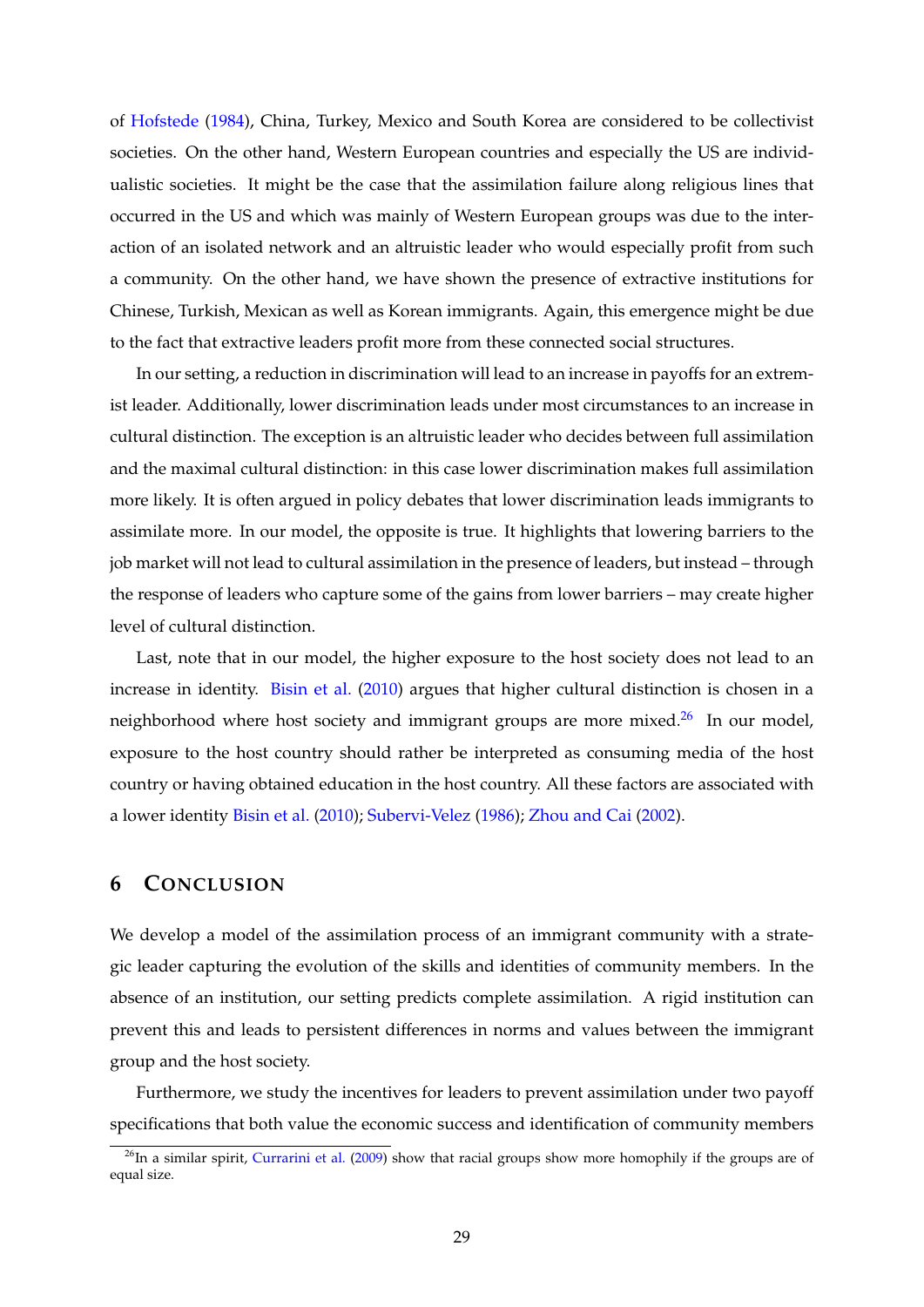with the group. We find that both under altruistic and extractive leaders extremist outcomes are possible. This means the institutions distance themselves as much as possible from the norms and values of the host society. However, altruistic leadership payoffs may also result in full assimilation, if the benefits that this outcome generates for the community can be captured to a sufficient extent by the leadership. This outcome is never possible for extractive leaderships, who rely on the continued identification of the group members with their origin culture to generate payoffs.

In addition to these extreme outcomes, both types of leadership may find it optimal to create the conditions for intermediate, but still incomplete assimilation. The effect of an increase in discrimination on identity depends on the type of leader as well as on the properties of the earnings function. Whether the community is tightly knit also has an impact on a leader's payoff. In particular, an altruistic leader benefits more from a community that is less connected, whilst an extractive leader prefers a community that is more connected.

Our model helps understand why there seems to be a strong preference for religious leaders that come from the home country, why leaders prefer to limit investment in skills, why Muslim leaders might be different from other religious leaders. We additionally analyze the impact of the economic environment on leader's incentive regarding assimilation or the lack thereof.

We do not address the question of competition between groups, but rather focus on small minorities that have a negligible impact on the host society. Additionally if groups are competitors such as described in [Munshi and Wilson](#page-37-6) [\(2008\)](#page-37-6), then we would expect outcomes to differ.

We have argued that institutions are instrumental in preventing assimilation and keeping the community together. However, it might very well be that only individuals who are of a certain type are influenced by the institution, that is, there is self-selection of group members. Suppose for example that Chinese immigrants who consume more Chinese language media are of a certain type. This type is more likely to go to consume home country media and they have different values. This will not imply that the language media is instrumental in promoting these values. In our model, a Chinese immigrant will only be able to hold onto different values if the media is present, either because it shapes his views or simply because it affirms them. We have provided several case studies which argue that the leaders are indeed instrumental. In the end, this question is an empirical one. To test our hypothesis rigorously, it would require to have randomly allocated leaders, community members that cannot leave their group and will be influenced by the leader no matter his position and assimilation and integration variables that measure the impact of leader characteristics on the group.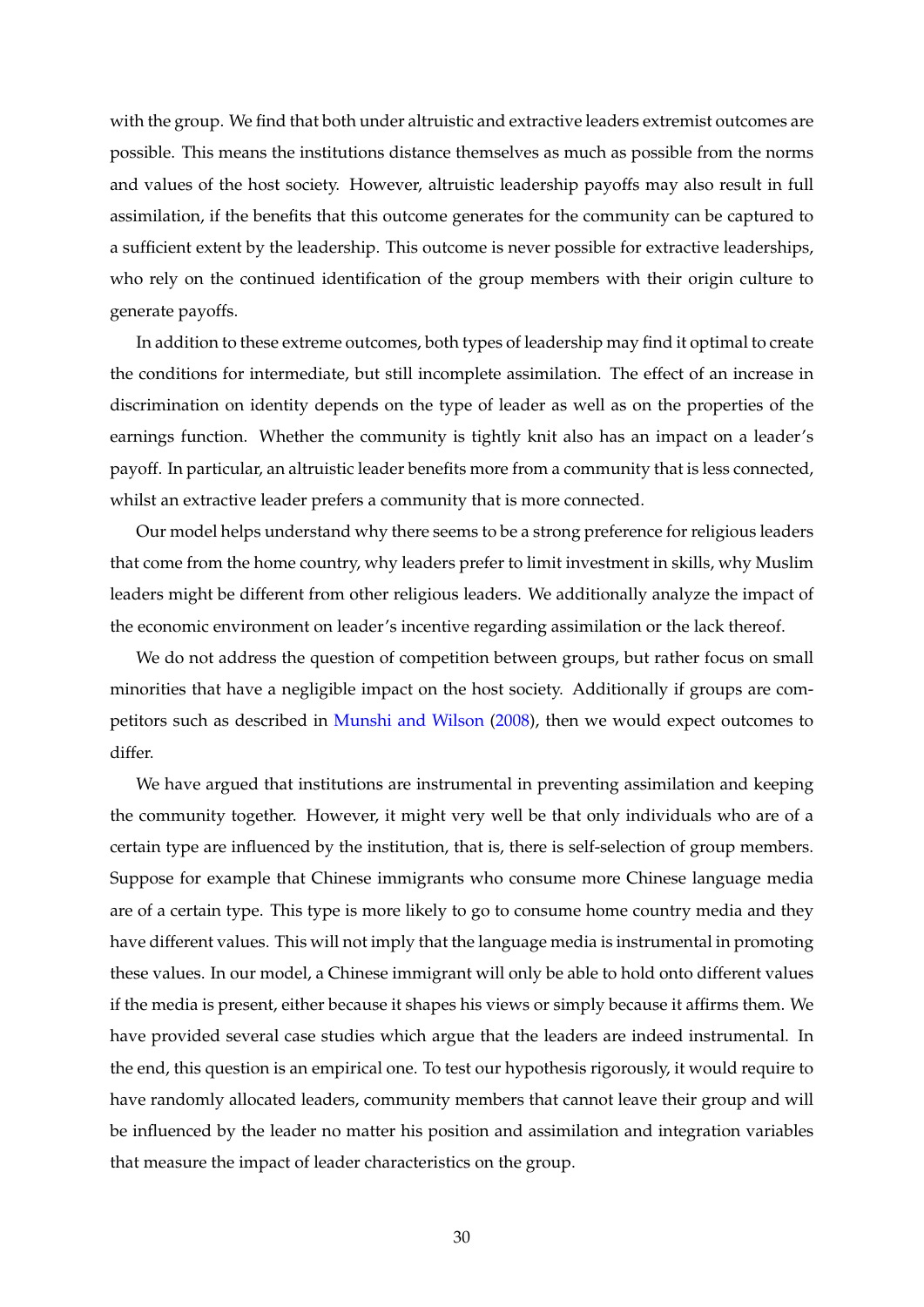In closing, we highlight the importance of leaders for shaping norms and values in the policies pursued by Atatürk. He initially used Imams to mobilize the Turkish people in the Turkish War of Independence and later founded an institution to control the preaching of Imams. Imams were employed by this institution and were forced to teach a state conform and moderate Islam, often against the wishes of the leaders themselves. Still, the incentive structur created by Atatürk had an impact and it affected the change in communities he aimed for [Ceylan](#page-34-4) [\(2010\)](#page-34-4).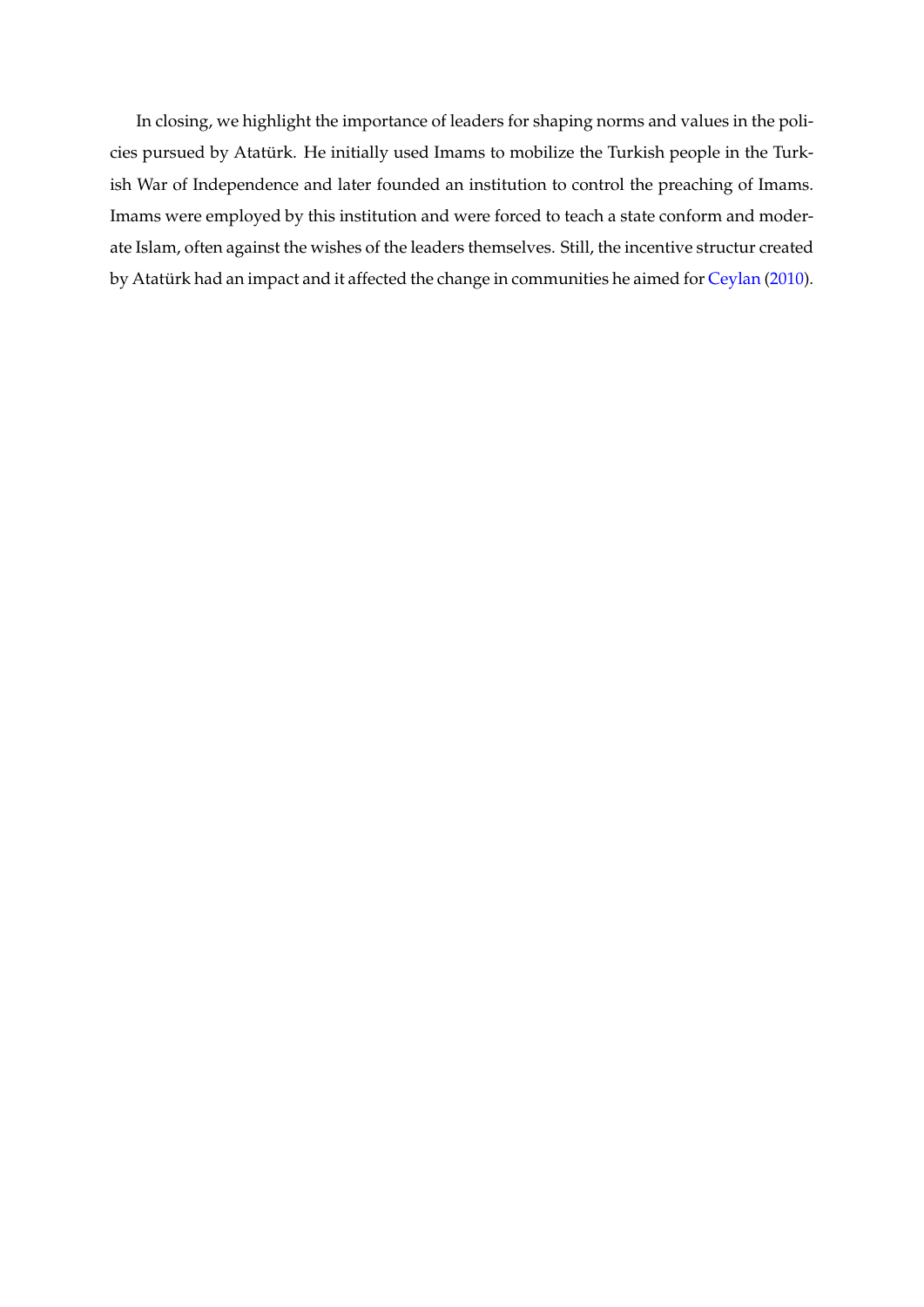# **References**

- <span id="page-32-5"></span>Acemoglu, D., G. Como, F. Fagnani, and A. Ozdaglar (2013). Opinion Fluctuations and Disagreement in Social Networks. *Mathematics of Operations Research 38*(1), 1–27.
- <span id="page-32-6"></span>Acemoglu, D., A. Ozdaglar, and A. ParandehGheibi (2010). Spread of (Mis)Information in Social Networks. *Games and Economic Behavior 70*(2), 194–227.
- Acemoglu, D. and J. Robinson (2012). *Why Nations Fail: The Origins of Power, Prosperity, and Poverty*. Crown Publishing Group.
- <span id="page-32-2"></span>Akerlof, G. A. and R. Kranton (2010). *Identity Economics: How Our Identities Shape Our Work, Wages, and Well-Being*. Princeton, NJ: Princeton University Press.
- <span id="page-32-1"></span>Akerlof, G. A. and R. E. Kranton (2000). Economics and Identity. *Quarterly Journal of Economics 115*(3), 715–753.
- <span id="page-32-0"></span>Alba, R. and V. Nee (1997). Rethinking Assimilation Theory for a New Era of Immigration. *International Migration Review 31*(4), 826–874.
- <span id="page-32-3"></span>Aleksynska, M. and Y. Algan (2010). Assimilation and Integration of Immigrants in Europe. Technical report, Dsicussion Paper Forschungsinstitut zur Zukunft der Arbeit.
- <span id="page-32-9"></span>Algan, Y., A. Bisin, A. Manning, and T. Verdier (2012). *Cultural Integration of Immigrants in Europe*. Oxford University Press.
- <span id="page-32-8"></span>Algan, Y. and P. Cahuc (2006). Job Protection: The Macho Hypothesis. *Oxford Review of Economic Policy 22*(3), 390–410.
- Algan, Y., C. Dustmann, A. Glitz, and A. Manning (2010). The Economic Situation of First and Second-Generation Immigrants in France, Germany and the United Kingdom. *The Economic Journal 120*(542), F4–F30.
- Austen-Smith, D. and R. G. Fryer (2005). An Economic Analysis of "Acting White". *The Quarterly Journal of Economics 120*(2), 551–583.
- Bala, V. and S. Goyal (1998). Learning from Neighbours. *The Review of Economic Studies 65*(3), 595–621.
- <span id="page-32-7"></span>Bartel, A. P. (1989). Where do the new US immigrants live? *Journal of Labor Economics 7*(4), 371–391.
- Battu, H. and Y. Zenou (2010). Oppositional Identities and Employment for Ethnic Minorities: Evidence from England. *The Economic Journal 120*(542), F52–F71.
- Bekkers, R. and P. Wiepking (2010). A Literature Review of Empirical Studies of Philanthropy: Eight Mechanisms that Drive Charitable Giving. *Nonprofit and Voluntary Sector Quarterly 40*(5), 924–973.
- <span id="page-32-4"></span>Bekkers, R. and P. Wiepking (2011). Who Gives? A Literature Review of Predictors of Charitable Giving Part One: Religion, Education, Age and Socialisation. *Voluntary Sector Review 2*(3), 337–365.
- Benabou, R. (1993). Workings of a City: Location, Education, and Production. *The Quarterly Journal of Economics 108*(3), 619–652.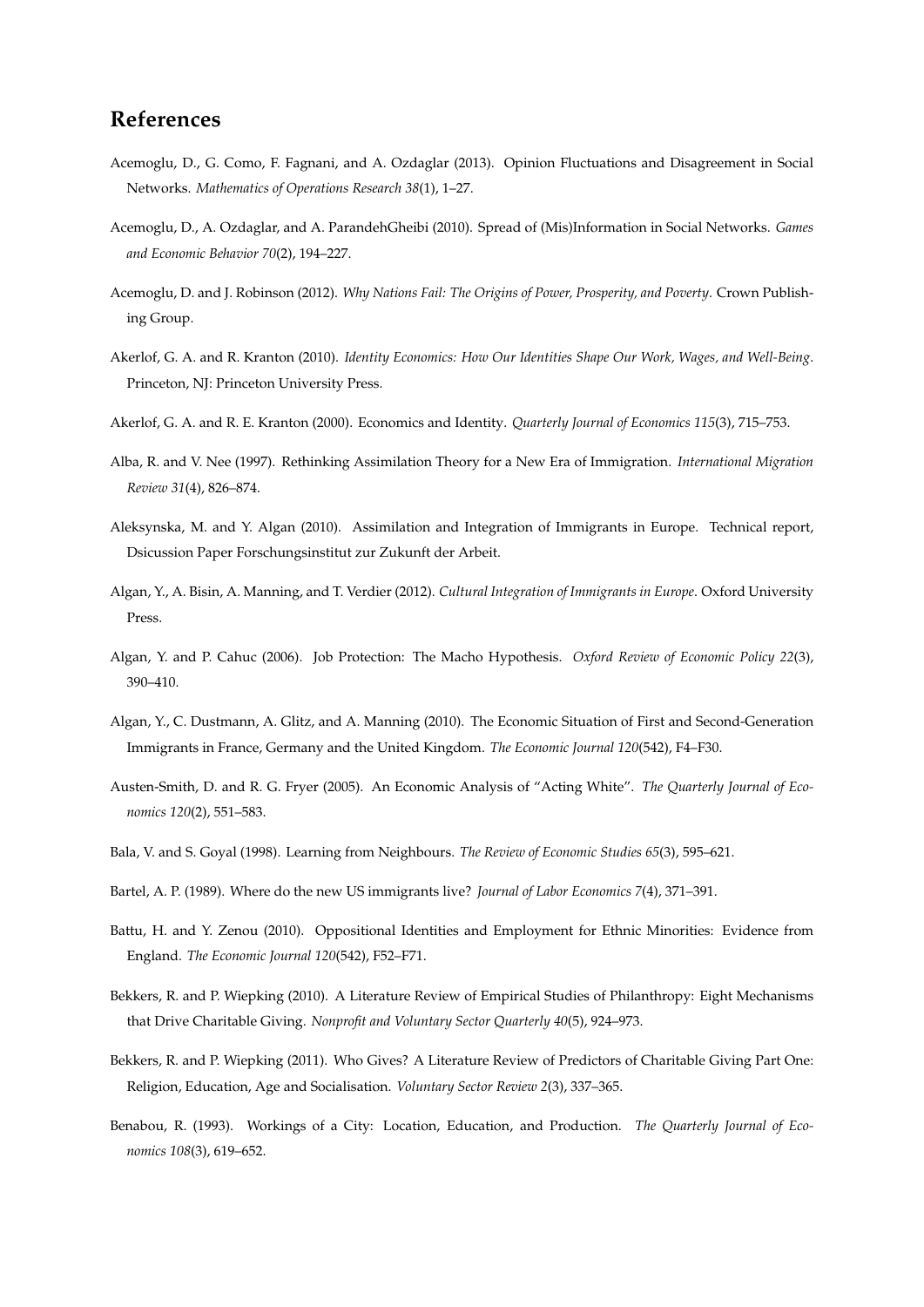- <span id="page-33-5"></span>Berger, I. E. (2006). The Influence of Religion on Philanthropy in Canada. *Voluntas: International Journal of Voluntary and Nonprofit Organizations 17*(2), 110–127.
- <span id="page-33-1"></span>Bisin, A., E. Patacchini, T. Verdier, and Y. Zenou (2008). Are Muslim Immigrants Different in Terms of Cultural OIntegration? *Journal of the European Economic Association 6*(2-3), 445–456.
- <span id="page-33-8"></span>Bisin, A., E. Patacchini, T. Verdier, and Y. Zenou (2010). Bend It Like Beckham: Ethnic Identity and Integration. National Bureau of Economic Research Working Paper No w16465.
- Bisin, A., E. Patacchini, T. Verdier, and Y. Zenou (2011a). Ethnic Identity and Labour Market Outcomes of Immigrants in Europe. *Economic Policy 26*(65), 57–92.
- Bisin, A., E. Patacchini, T. Verdier, and Y. Zenou (2011b). Formation and Persistence of Oppositional Identities. *European Economic Review 55*(8), 1046–1071.
- Bisin, A. and G. Topa (2003). Empirical Models of Cultural Transmission. *Journal of the European Economic Association 1*(2-3), 363–375.
- Bisin, A., G. Topa, and T. Verdier (2004). Religious Intermarriage and Socialization in the United States. *Journal of Political Economy 112*(3), 615–664.
- Bisin, A., G. Topa, and T. Verdier (2009). Cultural Transmission, Socialization and the Population Dynamics of Multiple-Trait Distributions. *International Journal of Economic Theory 5*(1), 139–154.
- <span id="page-33-0"></span>Bisin, A. and T. Verdier (2000). "Beyond the Melting Pot": Cultural Transmission, Marriage, and the Evolution of Ethnic and Religious traits. *The Quarterly Journal of Economics 115*(3), 955–988.
- <span id="page-33-6"></span>Bisin, A. and T. Verdier (2001). The Economics of Cultural Transmission and the Dynamics of Preferences. *Journal of Economic Theory 97*(2), 298–319.
- <span id="page-33-7"></span>Bisin, A. and T. Verdier (2010). The Economics of Cultural Transmission and Socialization. In J. Benhabib, A. Bisin, and M. Jackson (Eds.), *Handbook of Social Economics*. North-Holland.
- Borjas, G. (1992). Ethnic Capital and Intergenerational Mobility. *The Quarterly Journal of Economics 107*(1), 123–150.
- Borjas, G. (1994). The Economics of Immigration. *Journal of Economic Literature 32*(4), 1667–1717.
- Borjas, G. (2000). Ethnic Enclaves and Assimilation. *Swedish Economic Policy Review 7*(2), 89–122.
- <span id="page-33-3"></span>Borjas, G. (2013). The Slowdown in the Economic Assimilation of Immigrants: Aging and Cohort Effects Revisited Again. Working Paper 19116, National Bureau of Economic Research.
- <span id="page-33-4"></span>Borjas, G. and R. Freeman (1992). *Introduction and Summary, Economic Consequences for the U.S. and Source Areas*. University of Chicago.
- <span id="page-33-2"></span>Borjas, G. J. (1985). Assimilation, Changes in Cohort Quality, and the Earnings of Immigrants. *Journal of Labor Economics 3*(4), pp. 463–489.
- Borjas, G. J. (1995). Ethnicity, Neighborhoods, and Human-Capital Externalities. *The American Economic Review 85*(3), pp. 365–390.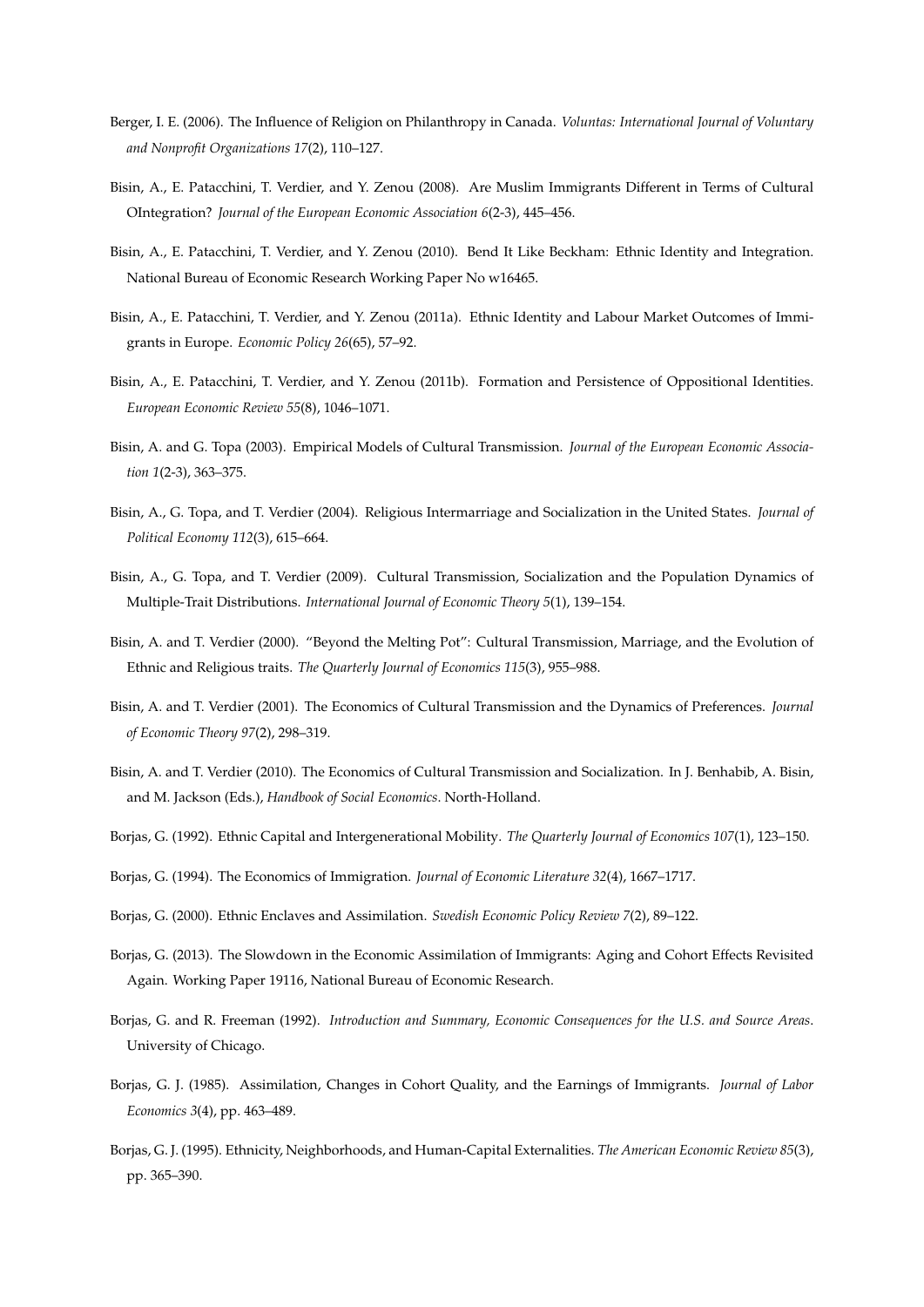- <span id="page-34-3"></span>Breton, R. (1964). Institutional Completeness of Ethnic Communities and the Personal Relations of Immigrants. *American Journal of Sociology 70*(2), 193–205.
- <span id="page-34-0"></span>Brubaker, R. (2001). The Return of Assimilation? Changing Perspectives on Immigration and its Sequels in France, Germany, and the United States. *Ethnic and Racial Studies 24*(4), 531–548.
- <span id="page-34-8"></span>Büchel, B., T. Hellmann, S. Klößner, et al. (2012). Opinion Dynamics under Conformity. Working Paper 469, Bielefeld University, Institute of Mathematical Economics.
- <span id="page-34-7"></span>Büchel, B., T. Hellmann, and M. M. Pichler (2011, December). The Dynamics of Continuous Cultural Traits in Social Networks. Working Paper 457, Bielefeld University, Institute of Mathematical Economics.
- Burt, R. (1999). The Social Capital of Opinion Leaders. *The Annals of the American Academy of Political and Social Science 566*(1), 37–54.
- Card, D. and J. E. DiNardo (2000). Do Immigrant Inflows Lead to Native Outflows? Working Paper 7578, National Bureau of Economic Research.
- Carrington, W., E. Detragiache, and T. Vishwanath (1996). Migration with Endogenous Moving Costs. *The American Economic Review 86*(4), 909–930.
- <span id="page-34-5"></span>Carvalho, J.-P. and M. Koyama (2011). *Development and Religious Polarization: the Emergence of Reform and Ultra-Orthodox Judaism*. Department of Economics, University of Oxford.
- Carvalho, J.-P. and M. Koyama (2013). Resisting Education. unpublished.
- Casey, T. and C. Dustmann (2010). Immigrants' Identity, Economic Outcomes and the Transmission of Identity Across Generations. *The Economic Journal 120*(542), F31–F51.
- <span id="page-34-9"></span>Cavalli-Sforza, L. L. (1981). *Cultural Transmission and Evolution: A Quantitative Approach*. Princeton University Press.
- <span id="page-34-6"></span>Cavalli-Sforza, L. L. and M. W. Feldman (1973). Cultural versus Biological Inheritance: Phenotypic Transmission from Parents to Children.(A Theory of the Effect of Parental Phenotypes on Children's Phenotypes). *American Journal of Human Genetics 25*(6), 618.
- <span id="page-34-4"></span>Ceylan, R. (2010). *Die Prediger des Islam Imame–Wer sie sind und was sie wirklich wollen* . Freiburg: Herder.
- Chatterjee, S. and E. Seneta (1977). Towards Consensus: Some Convergence Theorems on Repeated Averaging. *Journal of Applied Probability 14*(1), 89–97.
- Chiswick, B. (1988). Differences in Education and Earnings Across Racial and Ethnic Groups: Tastes, Discrimination, and Investments in Child Quality. *The Quarterly Journal of Economics 103*(3), 571–597.
- <span id="page-34-2"></span>Chiswick, B. and P. Miller (1992). *Language in the Immigrant Labor Market in Immigration, Language and Ethnicity: Canada and the United States*. American Enterprise Institute, Washington.
- Chiswick, B. R. (1978). The Effect of Americanization on the Earnings of Foreign-Born Men. *The Journal of Political Economy 86*(5), 897–921.
- <span id="page-34-1"></span>Chiswick, B. R. (1991). Speaking, Reading, and Earnings among Low-Skilled Immigrants. *Journal of Labor Economics 9*(2), 149–170.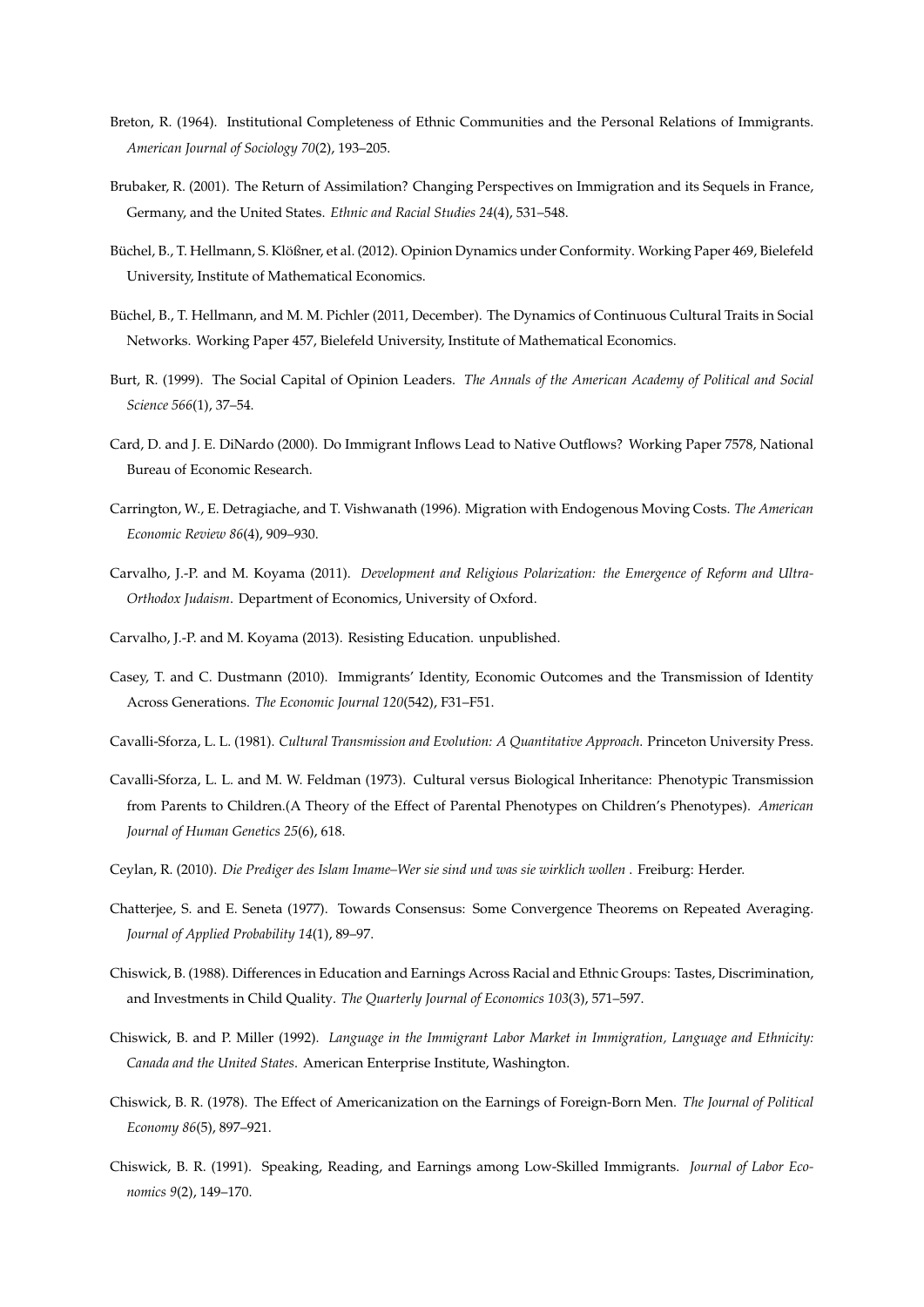- <span id="page-35-3"></span>Constant, A., L. Gataullina, K. Zimmermann, and L. Zimmermann (2006). Clash of Cultures: Muslims and Christians in the Ethnosizing Process. Available at SSRN.
- Constant, A. F. and K. F. Zimmermann (2008). Measuring Ethnic Identity and its Impact on Economic Behavior. *Journal of the European Economic Association 6*(2-3), 424–433.
- <span id="page-35-10"></span>Currarini, S., M. Jackson, and P. Pin (2009). An Economic Model of Friendship: Homophily, Minorities, and Segregation. *Econometrica 77*(4), 1003–1045.
- Danzer, A. and H. Ulku (2008). Determinants of Integration and its Impact on the Economic Success of Immigrants: A Case Study of the Turkish Community in Berlin. Discussion Paper 833, DIW Berlin.
- DeGroot, M. (1974). Reaching a Consensus. *Journal of the American Statistical Association 69*(345), 118–121.
- <span id="page-35-6"></span>DeMarzo, P., D. Vayanos, and J. Zwiebel (2003). Persuasion Bias, Social Influence, and Unidimensional Opinions. *The Quarterly Journal of Economics 118*(3), 909–968.
- Eguia, J. X. (2013). Discrimination and Assimilation. Available at SSRN 1657144.
- Fernández, R. and A. Fogli (2006). Fertility: The Role of Culture and Family Experience. *Journal of the European Economic Association 4*(2-3), 552–561.
- Fernández, R., A. Fogli, and C. Olivetti (2004). Mothers and Sons: Preference Formation and Female Labor Force Dynamics. *The Quarterly Journal of Economics 119*(4), 1249–1299.
- <span id="page-35-7"></span>Fortin, N. M. (2005). Gender Role Attitudes and the Labor-Market Outcomes of Women across OECD Countries. *Oxford Review of Economic Policy 21*(3), 416–438.
- Friedkin, N. (2004). Social Cohesion. *Annual Review of Sociology 30*, 409–425.
- Gale, D. and S. Kariv (2003). Bayesian Learning in Social Networks. *Games and Economic Behavior 45*(2), 329–346.
- <span id="page-35-4"></span>Geaves, R. (2008). Drawing on the Past to Transform the Present: Contemporary Challenges for Training and Preparing British Imams. *Journal of Muslim Minority Affairs 28*(1), 99–112.
- <span id="page-35-1"></span>Glazer, N. (1998). *We Are All Multiculturalists Now*. Harvard University Press.
- <span id="page-35-0"></span>Glazer, N. and D. P. Moynihan (1963). *Beyond the Melting Pot: The Negroes, Puerto Ricans, Jews, Italians and Irish of New York City.* Massachusetts Inst. Technology Pres.
- <span id="page-35-5"></span>Golub, B. and M. Jackson (2010). Naive Learning in Social Networks and the Wisdom of Crowds. *American Economic Journal: Microeconomics 2*(1), 112–149.
- <span id="page-35-2"></span>Grenier, G. (1984). The Effects of Language Characteristics on the Wages of Hispanic-American Males. *Journal of Human Resources 19*(1), 35–52.
- <span id="page-35-8"></span>Guiso, L., P. Sapienza, and L. Zingales (2003). People's Opium? Religion and Economic Attitudes. *Journal of Monetary Economics 50*(1), 225–282.
- <span id="page-35-9"></span>Halm, D., M. Sauer, J. Schmidt, and A. Stichs (2012). Islamisches Gemeindeleben in Deutschland. Technical report, Bundesamt für Migration und Flüchtlinge and Stiftung Zentrum für Türkeistudien und Integrationsforschung.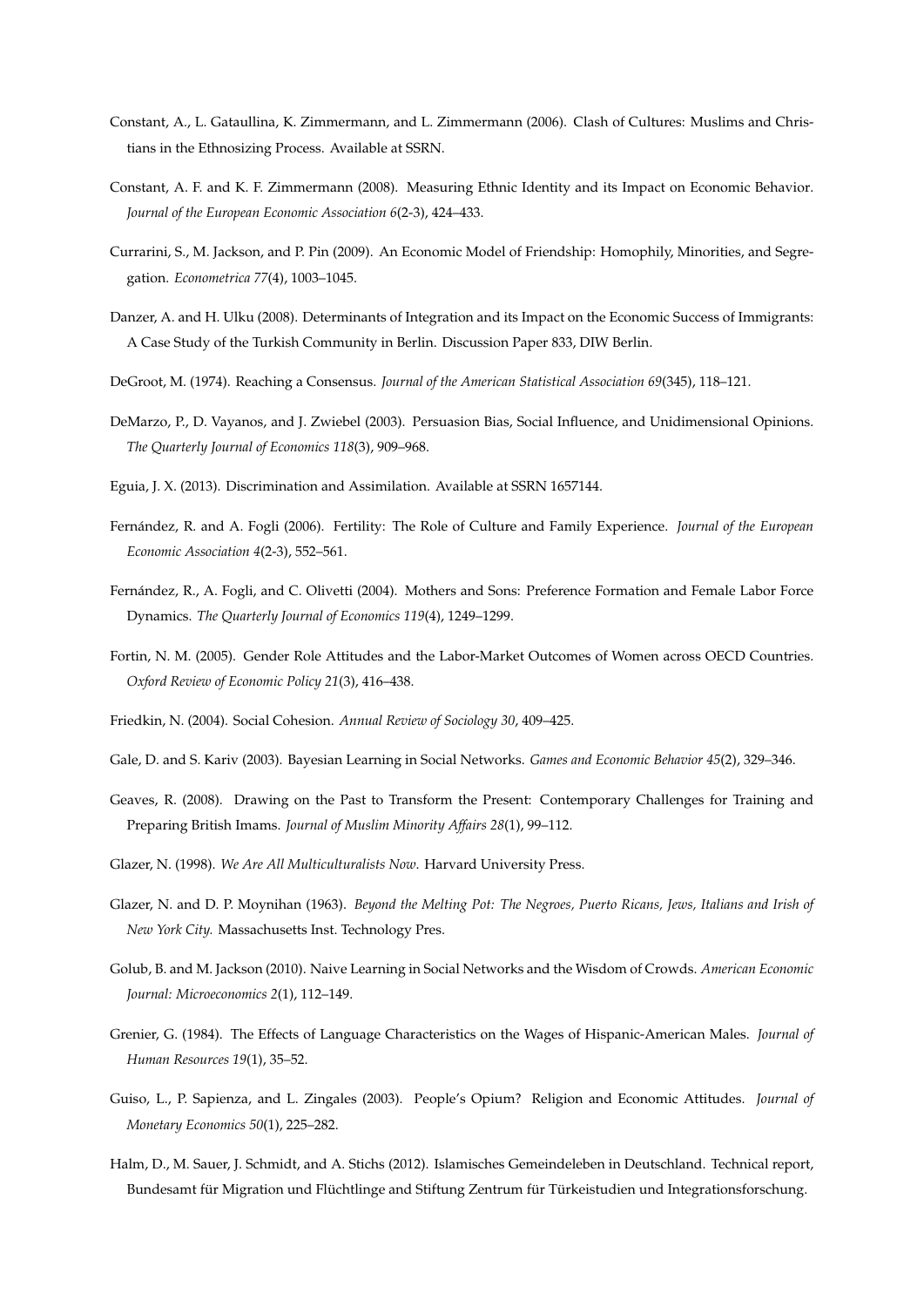- Heath, A. F. and S. Y. Cheung (2007). *Unequal Chances: Ethnic Minorities in Western Labour Markets*, Volume 137. Oxford University Press.
- <span id="page-36-0"></span>Herberg, W. (1983). *Protestant–Catholic–Jew: An Essay in American Religious Sociology*. University of Chicago Press.
- <span id="page-36-11"></span>Hoff, K. and A. Sen (2005). The Kin System as a Poverty Trap? World Bank Policy Research Working Paper 3575, World Bank.
- <span id="page-36-12"></span>Hofstede, G. (1984). *Culture's Consequences: International Differences in Work-Related Values*, Volume 5. Sage.
- Hood, R., S. A. Martin, and L. S. Osberg (1977). Economic Determinants of Individual Charitable Donations in Canada. *Canadian Journal of Economics 10*(4), 653–669.
- Horst, U., A. Kirman, and M. Teschl (2006). Changing Identity: The Emergence of Social Groups. Working Paper 2006-51, GREQAM Groupement de Recherche en Economie Quantitative d'Aix-Marseille.
- <span id="page-36-13"></span>Judd, K. L. (1998). *Numerical Methods in Economics*. MIT press.
- <span id="page-36-7"></span>Kantarevic, J. (2004). Interethnic Marriages and Economic Assimilation of Immigrants. Discussion paper series, IZA.
- <span id="page-36-5"></span>Kossoudji, S. A. (1988). English Language Ability and the Labor Market Opportunities of Hispanic and East Asian Immigrant Men. *Journal of Labor Economics 6*(2), 205–228.
- Kuran, T. and W. Sandholm (2008). Cultural Integration and Its Discontents. *Review of Economic Studies 75*(1), 201–228.
- <span id="page-36-9"></span>Lorenz, J. (2005). A Stabilization Theorem for Dynamics of Continuous Opinions. *Physica A: Statistical Mechanics and its Applications 355*(1), 217–223.
- <span id="page-36-10"></span>Lorenz, J. (2006). Convergence of Products of Stochastic Matrices with Positive Diagonals and the Opinion Dynamics Background. *Positive Systems 341*, 209–216.
- <span id="page-36-1"></span>Mayer, E. (1979). *From Suburb to Shtetl: The Jews of Boro Park*. Transaction Publishers.
- <span id="page-36-2"></span>McManus, W. (1990). Labor Market Effects of Language Enclaves: Hispanic Men in the United States. *Journal of Human Resources 25*(2), 228–252.
- <span id="page-36-3"></span>McManus, W., W. Gould, and F. Welch (1983). Earnings of Hispanic Men: The Role of English Language Proficiency. *Journal of Labor Economics 1*(2), 101–130.
- <span id="page-36-4"></span>McManus, W. S. (1985). Labor Market Costs of Language Disparity: An Interpretation of Hispanic Earnings Differences. *The American Economic Review 75*(4), 818–827.
- <span id="page-36-6"></span>Meng, X. and R. G. Gregory (2005). Intermarriage and the Economic Assimilation of Immigrants. *Journal of Labor economics 23*(1), 135–174.
- Mookherjee, D., D. Ray, and S. Napel (2010). Aspirations, Segregation, and Occupational Choice. *Journal of the European Economic Association 8*(1), 139–168.

<span id="page-36-8"></span>Haug, S. (2008). *Sprachliche Integration von Migranten in Deutschland*. Bundesamt für Migration und Flüchtlinge.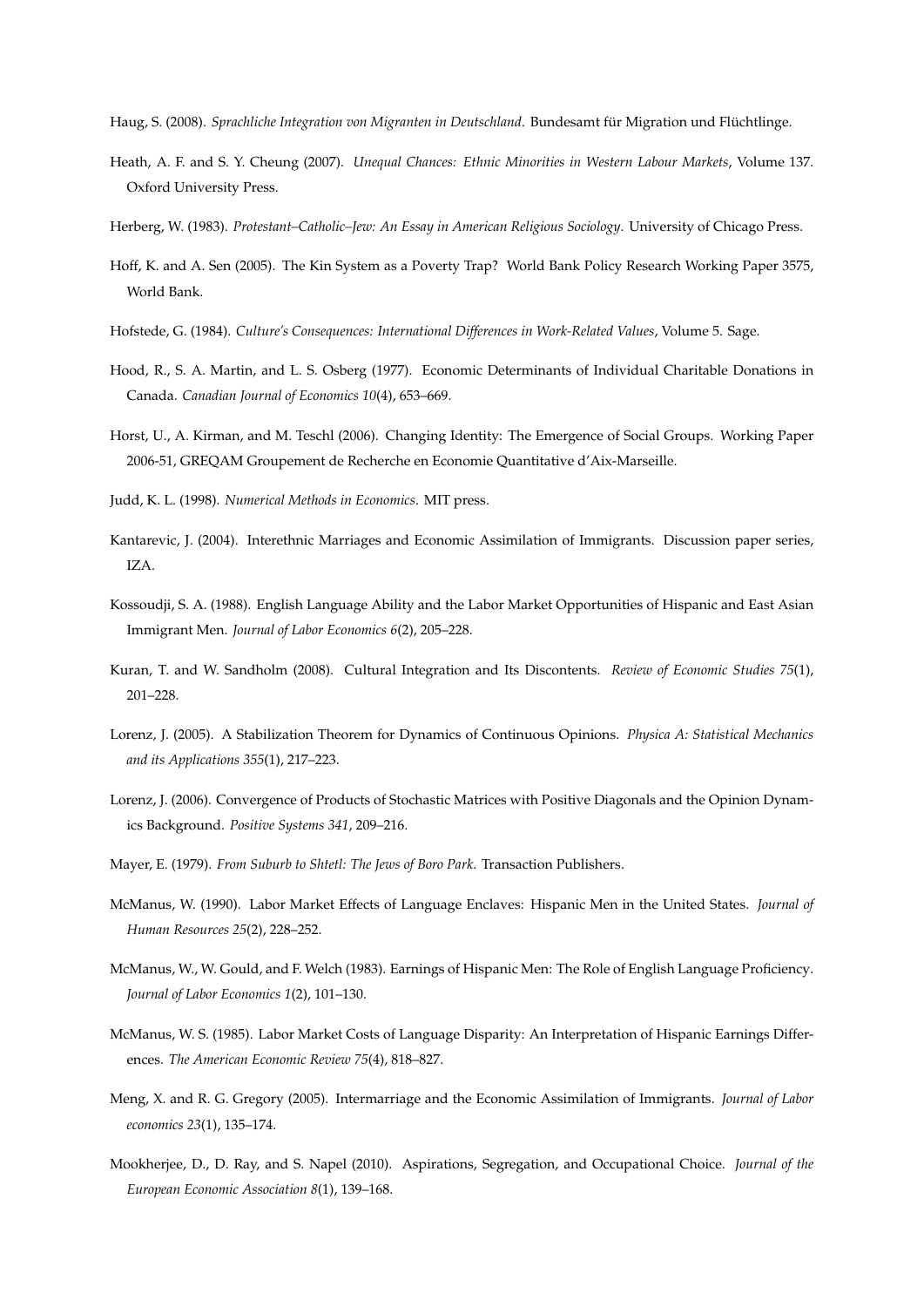- <span id="page-37-8"></span>Munshi, K. (2003). Networks in the Modern Economy: Mexican Migrants in the US Labor Market. *The Quarterly Journal of Economics 118*(2), 549–599.
- <span id="page-37-6"></span>Munshi, K. and N. Wilson (2008). Identity, Parochial Institutions, and Occupational Choice: Linking the Past to the Present in the American Midwest. Working Paper 13717, National Bureau of Economic Research.
- <span id="page-37-1"></span>Nielsen, H. S., M. Rosholm, N. Smith, and L. Husted (2004). Qualifications, Discrimination, or Assimilation? An Extended Framework for Analysing Immigrant Wage Gaps. *Empirical Economics 29*(4), 855–883.
- <span id="page-37-5"></span>Panebianco, F. (2014). Socialization Networks and the Transmission of Interethnic Attitudes. *Journal of Economic Theory 150*, 583–610.
- Pichler, M. (2010a). Cultural Formation of Preferences and Assimilation of Cultural Groups. Working Paper 438, Bielefeld University, Institute of Mathematical Economics.
- Pichler, M. (2010b). The Economics of Cultural Formation of Preferences. Working Paper 431, Bielefeld University, Institute of Mathematical Economics.
- Pierre, N. (2012, August). The Impact of Social Institutions on Social Consensus and Polarization. Available at SSRN: http://ssrn.com/abstract=2124396 or http://dx.doi.org/10.2139/ssrn.2124396.
- Portes, A. (1987). The Social Origins of the Cuban Enclave Economy of Miami. *Sociological Perspectives 30*(4), 340–372.

Portes, A. (1998). *The Economic Sociology of Immigration*. Russell Sage Foundation.

- <span id="page-37-7"></span>Portes, A. and J. Sensenbrenner (1993). Embeddedness and Immigration: Notes on the Social Determinants of Economic Action. *American Journal of Sociology 98*(6), 1320–1350.
- <span id="page-37-11"></span>Predelli, L. N. (2004). Interpreting Gender in Islam A Case Study of Immigrant Muslim Women in Oslo, Norway. *Gender & Society 18*(4), 473–493.
- <span id="page-37-10"></span>Rizzo, H., A.-H. Abdel-Latif, and K. Meyer (2007). The Relationship between Gender Equality and Democracy: A Comparison of Arab versus non-Arab Muslim Societies. *Sociology 41*(6), 1151–1170.
- Sanders, J. (2002). Ethnic Boundaries and Identity in Plural Societies. *Annual Review of Sociology 28*, 327–357.
- <span id="page-37-0"></span>Schalk-Soekar, S. R., F. J. van de Vijver, and M. Hoogsteder (2004). Attitudes toward Multiculturalism of immigrants and Majority Members in the Netherlands. *International Journal of Intercultural Relations 28*(6), 533–550.
- <span id="page-37-2"></span>Schervish, P. G. (1993). The Dependent Variable of the Independent Sector: the Definition and Measurement of Giving and Volunteering. *Voluntas: International Journal of Voluntary and Nonprofit Organizations 4*(2), 223–232.
- <span id="page-37-3"></span>Subervi-Velez, F. A. (1986). The Mass Media and Ethnic Assimilation and Pluralism A Review and Research Proposal with Special Focus on Hispanics. *Communication Research 13*(1), 71–96.
- <span id="page-37-9"></span>Thornton, A., D. F. Alwin, and D. Camburn (1983). Causes and Consequences of Sex-Role Attitudes and Attitude Change. *American Sociological Review 48*(2), 211–227.
- <span id="page-37-4"></span>Vaughan, D. (2013). Nurture vs. Nurture: Endogenous Parental and Peer Effects and the Transmission of Culture. Working Paper 2013-04, Working Papers, Banco de México.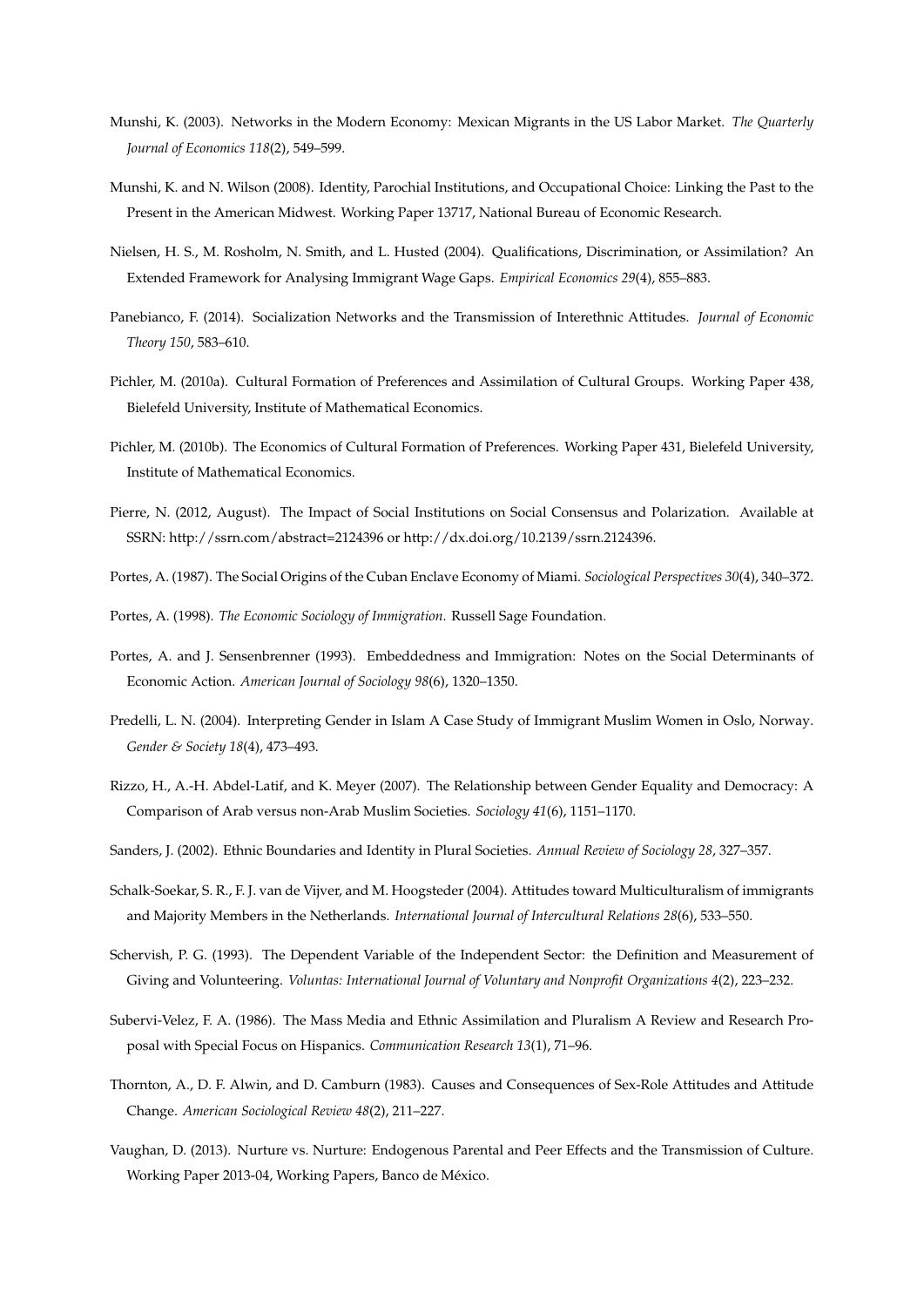- <span id="page-38-3"></span>Vella, F. (1994). Gender Roles and Human Capital Investment: The Relationship Between Traditional Attitudes and Female Labour Market Performance. *Economica 61*(242), 191–211.
- von Loeffelholz, H. and D. Thränhardt (2001). Kosten der Nichtintegration ausländischer Zuwanderer. *Beihefte der Konjunkturpolitik 52*, 191–212.
- <span id="page-38-1"></span>Wiepking, P. and R. Bekkers (2012). Who Gives? A Literature Review of Predictors of Charitable Giving. Part Two: Gender, Family Composition and Income. *Voluntary Sector Review 3*(2), 217–245.
- Wilson, D., S. Burgess, and A. Briggs (2006). The Dynamics of School Attainment of England's Ethnic Minorities. Technical report, Centre for Analysis of Social Exclusion, London School of Economics and Political Science.
- <span id="page-38-2"></span>Yasar, A. (2012). *Die DITIB zwischen der Türkei und Deutschland: Untersuchungen zur Türkisch-Islamischen Union der Anstalt für Religion eV*. Ergon.
- Yen, S. T. (2002). An Econometric Analysis of Household Donations in the USA. *Applied Economics Letters 9*(13), 837–841.
- <span id="page-38-0"></span>Zaleski, P. A. and C. E. Zech (1992). Determinants of Contributions to Religious Organizations. *American Journal of Economics and Sociology 51*(4), 459–472.
- <span id="page-38-4"></span>Zhou, M. and G. Cai (2002). Chinese Language Media in the United States: Immigration and Assimilation in American Life. *Qualitative Sociology 25*(3), 419–441.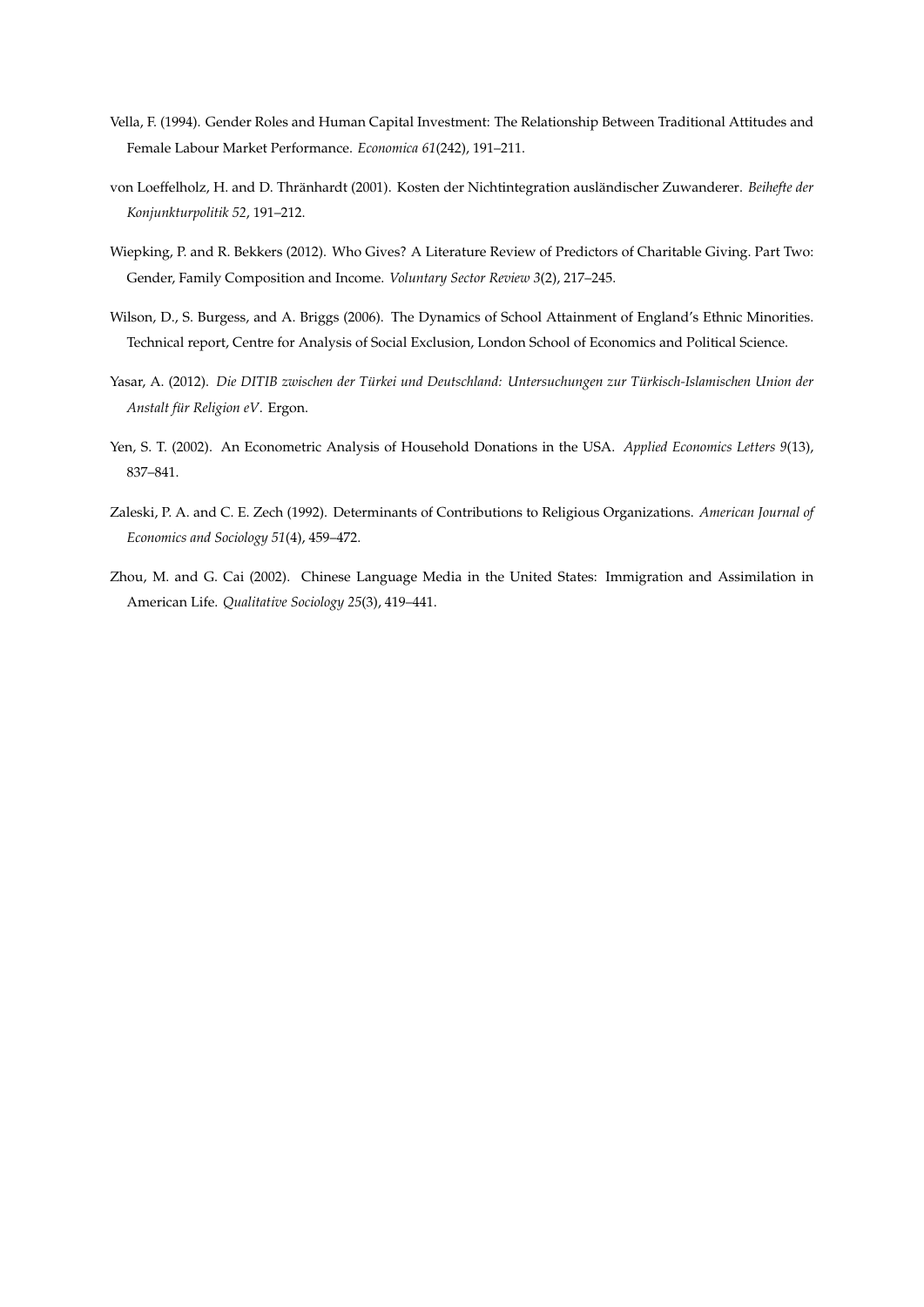# **APPENDIX**

#### **Proof of Proposition [1](#page-17-1) - Steady State in the Benchmark Case without Leader**

We can verify by inspection that  $\bar{p}_i = 0 \ \forall i$  is a solution to the steady state condition in Equation [\(8\)](#page-17-0). It remains to be shown that this is the unique such steady state and that the system described by Equation [\(7\)](#page-17-2) converges towards it.

We first rewrite Equation [\(7\)](#page-17-2) in matrix form as follows:

$$
p^{t+1} = \left[I - G\left(p^t\right)\right] D p^t \tag{15}
$$

where  $p^t$  is the vector of identities. I is the identity matrix and we define  $G\left(p^t\right)$  to be the  $n \times n$  matrix with diagonal elements  $G_{ii} \left( p^t \right) = g(p^t_i; \alpha_i)$  and zeros elsewhere.  $D$  is the group member influence matrix defined by  $D_{ij} = d_{ij}$ . Note that for this proof a superscript t applied to a matrix such as  $D$  denotes  $D$  taken to the tth power whilst a superscript on a vector such as  $p$  refers to the vector  $p$  in period  $t$ .

Solving backwards yields

$$
p^{t} = \prod_{s=0}^{t-1} \left\{ [I - G(p^{s})] D \right\} p^{0}
$$

$$
= \prod_{s=0}^{t-1} \left[ I - G(p^{s}) \right] D^{t} p^{0}.
$$

Now, the long run behavior of  $p^t$  as  $t\to\infty$  depends on the behavior of  $\lim_{t\to\infty}\prod_{s=0}^{t-1}{[I-G(p^s)]}$ and  $\lim_{t\to\infty} D^t$ .

Consider first  $\lim_{t\to\infty}\prod_{s=0}^{t-1}[I-G(p^s)]$ . This is a diagonal matrix with element  $(i,i)$  given by

$$
\lim_{t \to \infty} \prod_{s=0}^{t-1} [1 - g(p_i^s; \alpha_i)] = 0
$$

as  $g(p_i^s; \alpha_i) \in (0, 1)$  by assumption. Thus,

$$
\lim_{t \to \infty} \prod_{s=0}^{t-1} [I - G(p^s)] = 0.
$$

Furthermore, as  $D$  is row stochastic  $\lim_{t\to\infty} D^t$  is bounded so that we have

$$
\lim_{t \to \infty} \prod_{s=0}^{t-1} \left[ I - G\left(p^s\right) \right] D^t p^0 = 0.
$$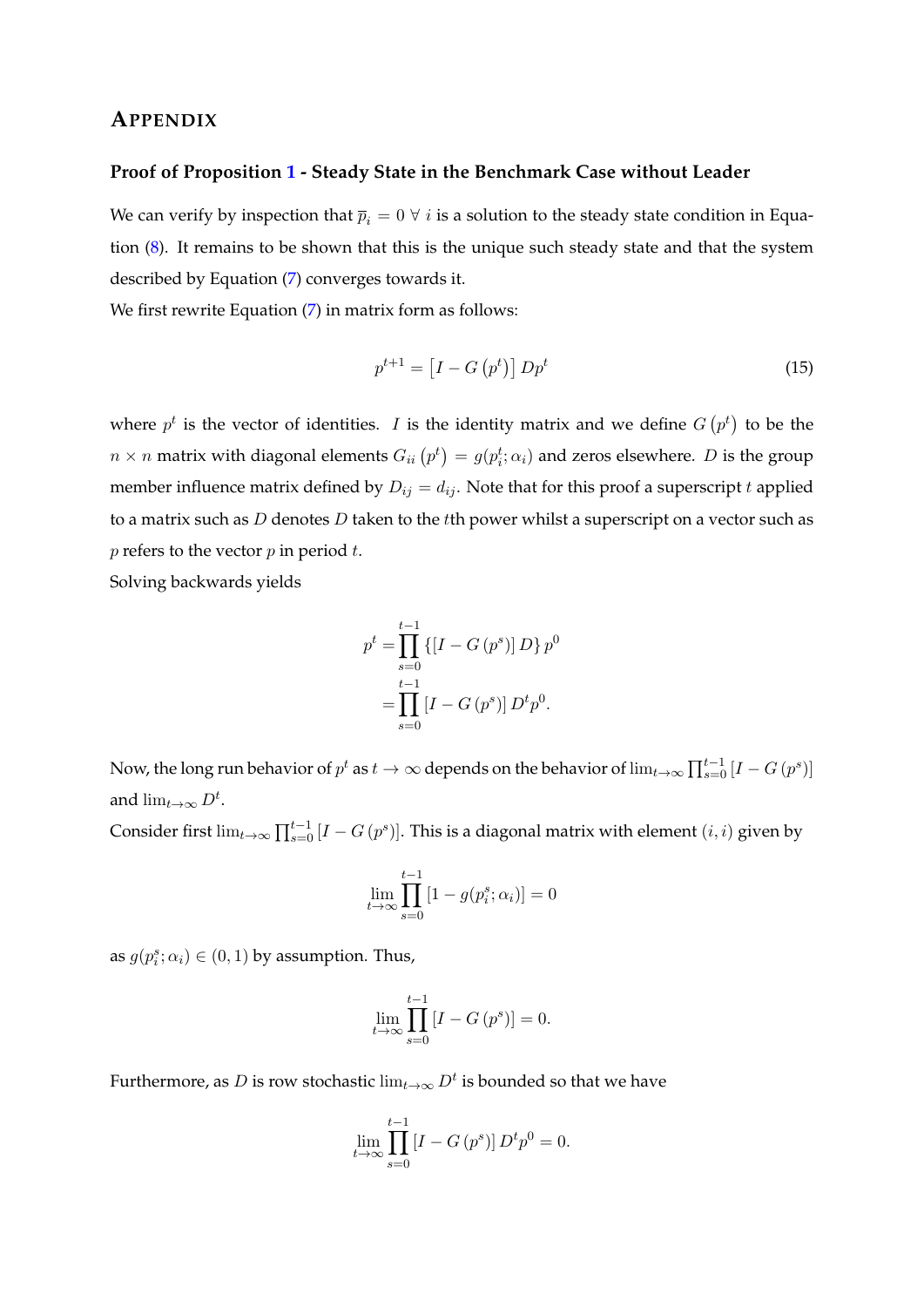#### **Proof of Proposition [2](#page-18-2) - Steady State with Leader**

#### **Existence and Characterization as Convex Combination**

The updating process maps a vector of group member identities into a new identity vector,  $p' = \Phi(p)$ , where  $p'$  is next period's identity vector, which is a function of today's identity  $p$ . A steady state identity vector is a fixed point of  $\Phi(\cdot)$ .

The domain and co-domain of  $\Phi(\cdot)$  are both  $[0, p^{max}]^n$ , which are compact convex subsets of Euclidean space. Continuity of  $\Phi(\cdot)$  follows from its definition in Equation [\(9\)](#page-18-3). Therefore by Brouwer's Fixed Point Theorem,  $\Phi(\cdot)$  has a fixed point and there exists a steady state.

Next we show that at any fixed point the identity of every group member is a strict combination of the leader's payoff and the host society, that is

$$
p_i \in (0, p_L) \qquad \forall i.
$$

We proceed by contradiction. Support first  $\tilde{p}$  is a fixed point of  $\Phi(p)$  and the exists a player such that  $\tilde{p}_i = 0$ . Then  $\Phi_i(\tilde{p}) = \left[1 - g\left(\tilde{p}_i; \alpha_i\right)\right] \left[\lambda p_L + \left(1 - \lambda\right) \sum_{j=1}^n d_{ij} p_j\right]$  which is strictly greater than zero because  $g(\tilde{p}_i; \alpha_i) < 1$ ,  $\lambda > 0$  and  $p_L > 0$ .  $\tilde{p}$  thus is not a fixed point, delivering the contradiction.

Now suppose that there was a player for which  $\tilde{p}_i \geq p_L$ . Label the player with the highest  $\tilde{p}_i$  as  $i_{max}.$  Then  $\tilde{p}_{i_{max}} \geq p_L.$  Again  $\Phi_{i_{max}}(\tilde{p}) = [1-g(\tilde{p}_{i_{max}}; \alpha_{i_{max}})] \left[\lambda p_L + (1-\lambda) \sum_{j=1}^n d_{ij} p_j\right]$ which is strictly less than  $\tilde{p}_{i_{max}}$  as  $g(\tilde{p}_i; \alpha_i) > 0$ . This implies  $\tilde{p}$  is not a fixed point, delivering the contraction.

#### **Uniqueness and Convergence**

To show uniqueness and convergence of the fixed point we will show that under Assumption [1](#page-18-1) the updating process with a leader described by Equation [\(9\)](#page-18-3) is a contraction under a suitable norm and then use Blackwell's contraction mapping theorem. The proof implies existence and uniqueness of the steady state as well as global convergence towards the steady state.

Label again  $\Phi(p)$  the one period updating process of group member identity vector p yielding next period vector  $p'$ . Then for  $\Phi(p)$  to be a contraction we need to show that for every two *n*-dimensional identity vectors  $p \neq q$  and for some norm  $\lVert \cdot \rVert$  and scalar  $c < 1$ :

$$
\|\Phi(p) - \Phi(q)\| \le c \|p - q\| < \|p - q\|
$$

Now, from Equation [\(9\)](#page-18-3) and assumptions on  $g(\cdot)$  we know that  $\Phi(p)$  is continuous and differen-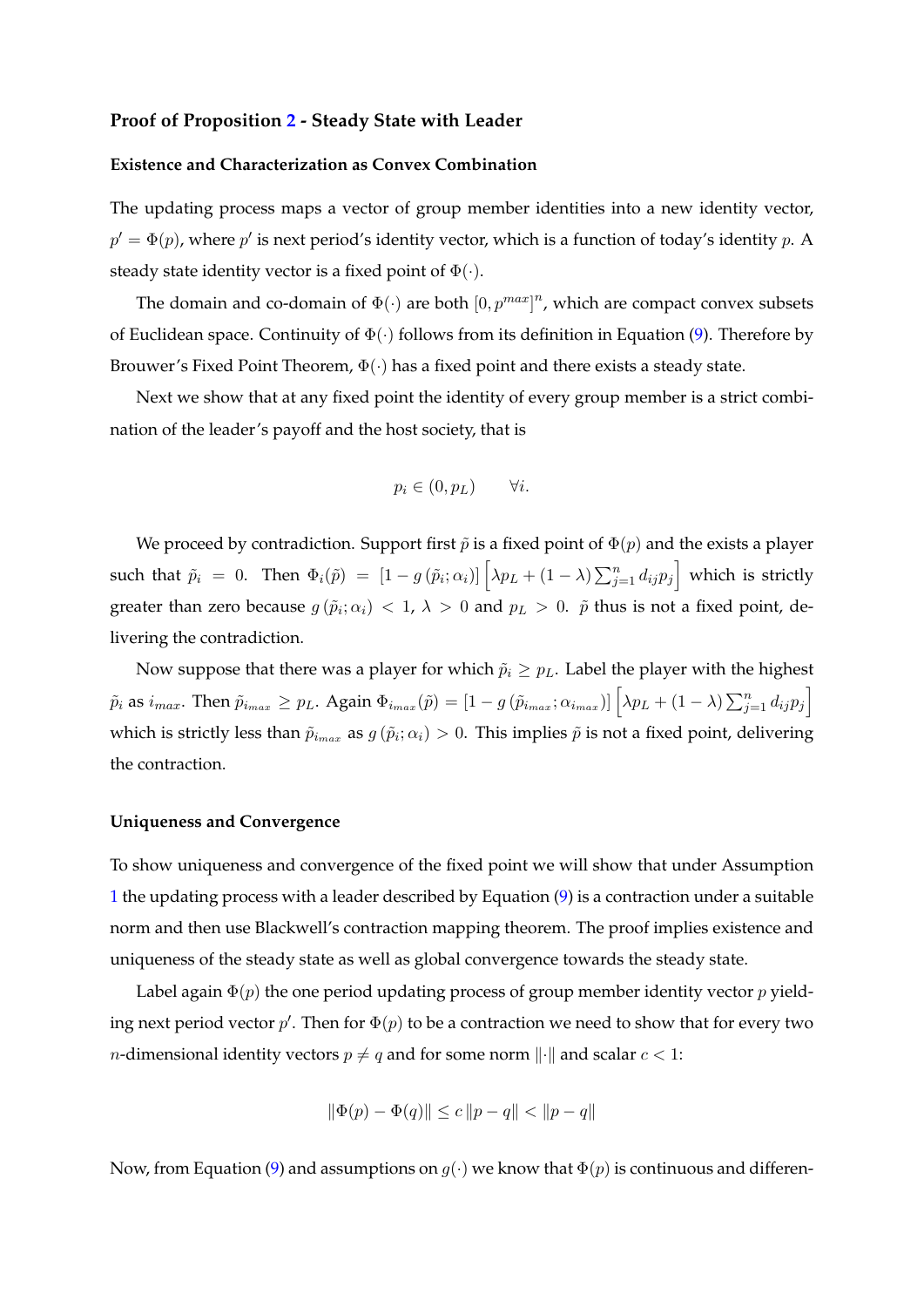tiable everywhere. The condition for a contraction can then be expressed in terms of a property on the Jacobian  $J(\Phi(p))$  as follows.<sup>[27](#page-41-0)</sup>  $\Phi(p)$  is a contraction if there exists a matrix norm  $\|\cdot\|$  of *J* and scalar  $c < 1$  such that for every  $p$ 

$$
\|J\left(\Phi(p)\right)\|\leq c
$$

The matrix norm we use is the norm induced by the  $\infty$ -vector norm defined as

$$
||A||_{\infty} = \max_{i} \left[ \sum_{j} A_{ij} \right]
$$

A sufficient condition for  $\Phi(p)$  to be a contraction is thus:

$$
\max_{i} \left[ \sum_{j} J_{ij} \left( \Phi(p) \right) \right] < 1
$$

Computing the elements of the Jacobian

$$
\frac{\partial \Phi_i(p)}{\partial p'_i} = \left[1 - \hat{g}(p_i; \alpha_i)\right](1 - \lambda)D_{ii} + \left\{\lambda p_L + (1 - \lambda)\sum_j \left(D_{ij} p_j\right)\right\} \left[-\alpha_i \frac{\partial \hat{g}(p_i; \alpha_i)}{\partial p_i}\right]
$$

$$
\frac{\partial \Phi_i(p)}{\partial p'_j} = \left[1 - \hat{g}(p_i; \alpha_i)\right](1 - \lambda)\sum_{j \neq i} D_{ij}
$$

we then derive the following condition:

$$
\|\mathbf{J}(\Phi(p))\|
$$
\n
$$
= \max_{i} \left[ \left[ 1 - \hat{g}(p_i; \alpha_i) \right] (1 - \lambda) + \left\{ \lambda p_L + (1 - \lambda) \sum_{j} (D_{ij} p_j) \right\} \left[ -\frac{\partial \hat{g}(p_i; \alpha_i)}{\partial p_i} \right] \right]
$$
\n
$$
\leq \max_{i} \left[ \left[ 1 - \hat{g}(p_i; \alpha_i) \right] (1 - \lambda) + p^{max} \left[ -\frac{\partial \hat{g}(p_i; \alpha_i)}{\partial p_i} \right] \right]
$$
\n
$$
< \max_{i} \left[ \left[ 1 - \hat{g}(p_i; \alpha_i) \right] + p^{max} \left[ -\frac{\partial \hat{g}(p_i; \alpha_i)}{\partial p_i} \right] \right]
$$
\n
$$
< 1.
$$

The line following the first  $\leq$  provides an upper bound for all network structures and all initial values of p. The subsequent step then ensures the condition holds for all  $\lambda$ , in particular as

<span id="page-41-0"></span><sup>&</sup>lt;sup>27</sup>See [Judd](#page-36-13) [\(1998,](#page-36-13) Theorem 5.4.1) for the approach adopted here.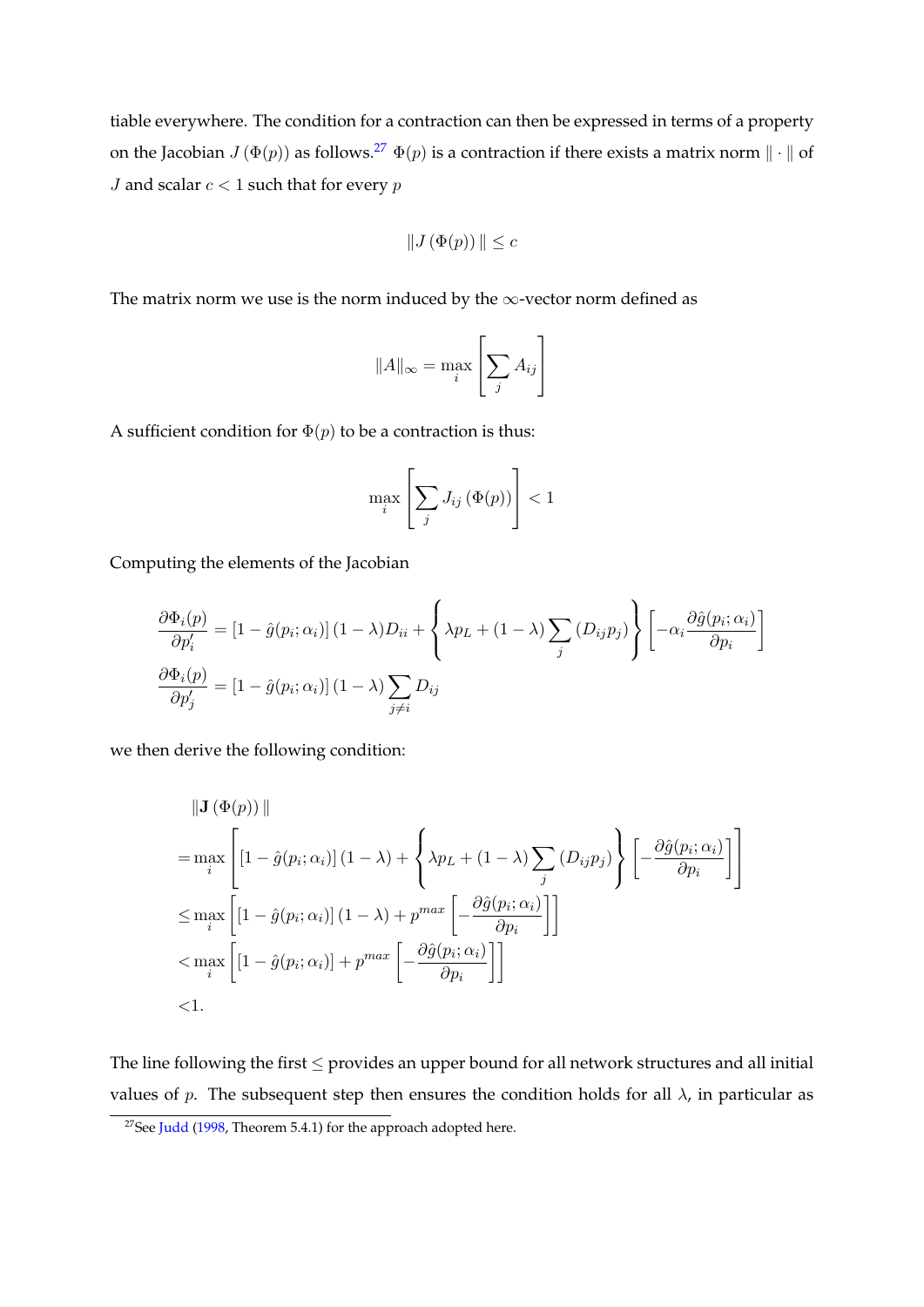$\lambda \rightarrow 0$ . This condition further simplifies to

$$
p^{max} < \frac{g(p_i; \alpha_i)}{|\frac{\partial \hat{g}(p_i; \alpha_i)}{\partial p_i}|} \; \forall \; i \in N \; \text{and} \; \; \forall \; p_i \in [0, p^{max}]
$$

which delivers Assumption [1.](#page-18-1) It then follows from the contraction mapping theorem that  $\Phi(\cdot)$ has a unique steady state and the system converges globally to the steady state.

### **Derivation of Steady State Identities in Equations [\(10\)](#page-19-0) and [\(11\)](#page-19-1)**

Recall the matrix notation from the proof of Proposition [1.](#page-17-1) Using this notation and Equation [9,](#page-18-3) the system of equations characterizing the steady state can be written as

$$
\overline{p} = [I - G(\overline{p})] [\lambda p_L \mathbf{1} + (1 - \lambda) D \overline{p}]
$$

where 1 stands for the  $n \times 1$  vector of ones. We solve for the vector of steady state identities  $p$ 

$$
\overline{p} = [I - (1 - \lambda) [I - G(\overline{p})] D]^{-1} [I - G(\overline{p})] 1 \lambda p_L
$$

The network structure enters this expression in the inverse on the right hand side only. We define:

$$
A \equiv [I - (1 - \lambda) [I - G(\overline{p})] D]
$$

such that  $\bar{p} = A^{-1} [I - G(\bar{p})] \mathbf{1} \lambda p_L$ . Note that  $[I - G(\bar{p})]$  is a diagonal matrix. We can then proceed to solve for the identity vector for the two structures in our example.

#### **Isolated Case: Group member puts no weight on other group members**

In the "isolated" structure,  $D$  is equal to the identity matrix  $I$ . Thus:

$$
\overline{p}_{[iso]} = \left[I - (1 - \lambda)\left[I - G\left(\overline{p}_{[iso]}\right)\right]\right]^{-1} \left[I - G\left(\overline{p}_{[iso]}\right)\right] \mathbf{1} \lambda p_L
$$

and  $A_{[iso]}$  is a diagonal matrix with element  $\{i,i\}$  given by  $1-(1-\lambda)\left[1-\hat{g}\left(\overline{p}_i,\alpha_i\right)\right]$ . The inverse  $A_{\scriptscriptstyle{ij}}^{-1}$  $_{[iso]}^{-1}$  is thus also a diagonal matrix with element  $\{i,i\}$  equal to  $\frac{1}{1-(1-\lambda)[1-\hat{g}(\overline{p}_i,\alpha_i)]}.$  It follows that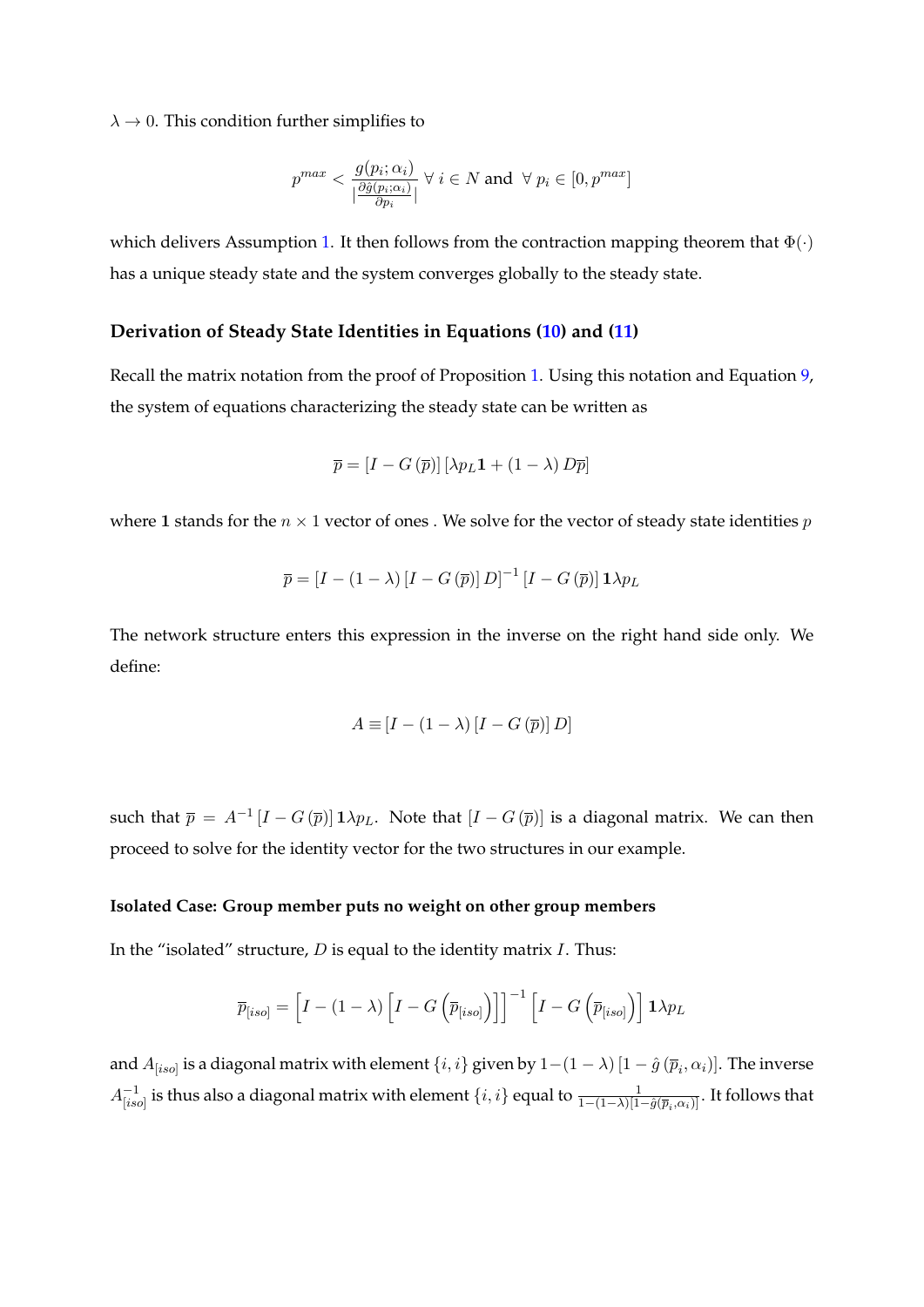$A^{-1}_{\text{lis}}$  $\left[\overline{I}_{[iso]}\left[I-G\left(\overline{p}_{[iso]}\right)\right]\right]$  is a diagonal matrix with element  $\{i,i\}$  equal to

$$
\frac{1 - \left[1 - \hat{g}\left(\overline{p}_{[iso],i}, \alpha_i\right)\right]}{1 - (1 - \lambda)\left[1 - \hat{g}\left(\overline{p}_{[iso],i}, \alpha_i\right)\right]}
$$

Adding the remaining elements we can derive an expression for  $\bar{p}_{[iso],i}$  as required:

$$
\overline{p}_{[iso],i} = \frac{1 - \left[1 - \hat{g}\left(\overline{p}_{[iso],i}, \alpha_i\right)\right]}{1 - (1 - \lambda)\left[1 - \hat{g}\left(\overline{p}_{[iso],i}, \alpha_i\right)\right]} \lambda p_L
$$

#### **Connected Case: Group member puts weight on other group members**

In the "connected" structure,  $D$  is an  $n \times n$  matrix with every element equal to  $\frac{1}{n}$ . Thus  $A_{[conn]}$  is a matrix with diagonal element  $\{i,i\}$  given by  $1-\frac{1-\lambda}{n}$  $\frac{-\lambda}{n} \hat{g}\left(\overline{p}_i, \alpha_i\right)$  and off diagonal element  $\{i, j\}$ given by  $-(1-\lambda)\left[1-\hat{g}\left(\overline{p}_i,\alpha_i\right)\right]$  for all  $j\neq i$ . We use the shorthand  $a_i=(1-\lambda)\left[1-\hat{g}\left(\overline{p}_i,\alpha_i\right)\right]$ to simplify the next steps.

The inverse  $A^{-1}_{[co]}$  $^{-1}_{[conn]}$  can be computed from the definition:

$$
A^{-1}_{[conn]}A_{[conn]} = I
$$

which describes a system of  $n \times n$  equations. Multiplying out the left hand side and collecting terms we get for the diagonal elements

$$
A^{-1}_{[conn],[i,i]} - \sum_{k=1}^{n} A^{-1}_{[conn],[i,k]} a_k = 1
$$
\n(16)

and for the off diagonal elements in position  $\{i, j\}$ 

<span id="page-43-1"></span>
$$
A^{-1}_{[conn],[i,j]} - \sum_{k=1}^{n} A^{-1}_{[conn],[i,k]} a_k = 0
$$
\n(17)

for all  $j \neq i$ . Note that any two expressions corresponding to row i share the term with the sum. Thus subtracting the expressions for two off diagonal elements in the same row yields:

$$
A_{[conn],[i,j]}^{-1} = A_{[conn],[i,k]}^{-1} \ \forall \ j, k \neq i
$$
 (18)

Subtracting any off diagonal from the diagonal element of the same row yields:

<span id="page-43-0"></span>
$$
A_{[conn],[i,i]}^{-1} = 1 + A_{[conn],[i,j]}^{-1}
$$
 (19)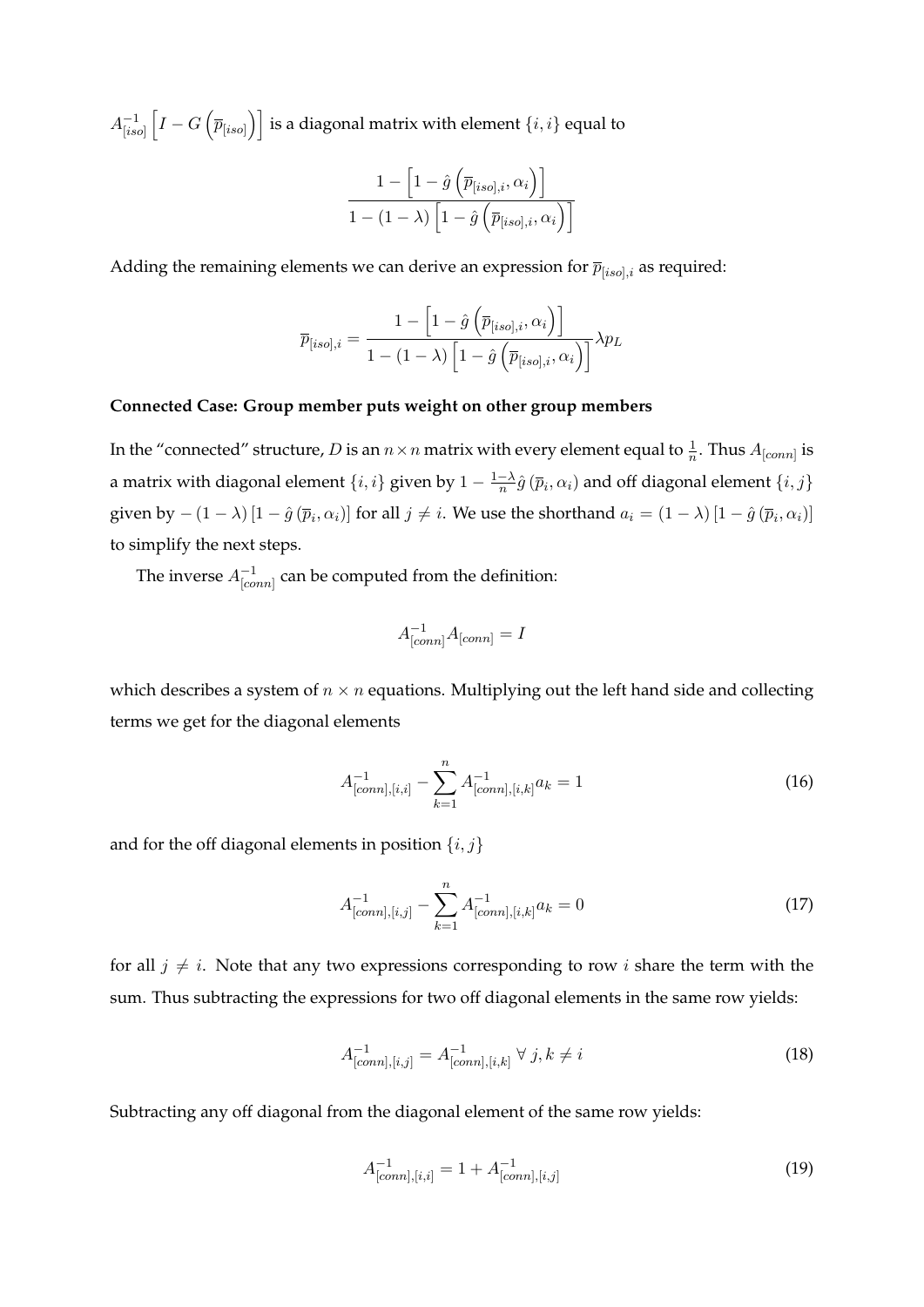Substituting Equations [\(19\)](#page-43-0) and [\(19\)](#page-43-0) into Equation [\(17\)](#page-43-1) then yields:

$$
A_{[conn],[i,j]}^{-1} \left( 1 - \sum_{k=1}^{n} a_k \right) - a_i = 0
$$

and therefore  $A^{-1}_{[conn],[i,j]} = \frac{a_i}{(1-\sum_{i=1}^n a_i)}$  $\frac{a_i}{(1-\sum_{k=1}^n a_k)}$ . It follows that  $A^{-1}_{[conn],[i,j]} = 1 + A^{-1}_{[conn],[i,j]} = 1 +$ ai  $\frac{a_i}{(1-\sum_{k=1}^n a_k)} = \frac{1-\sum_{k=1,k\neq i}^n a_k}{(1-\sum_{k=1}^n a_k)}$  $\frac{(-\sum_{k=1,k\neq i}a_k}{(1-\sum_{k=1}^n a_k)}$  Some algebra computing  $A^{-1}_{[co]}$  $\frac{-1}{[conn]} \left [ I - G \left ( \overline{p}_{[conn]} \right ) \right ]$  shows that many elements cancel and the steady state identities are then given by

$$
\overline{p}_{[conn],i} = \frac{\lambda \left(1 - \hat{g}(\overline{p}_{[conn],i}; \alpha_i)\right)}{1 - (1 - \lambda)\frac{1}{n}\sum_{j=1}^n \left(1 - \hat{g}(\overline{p}_{[conn],j}; \alpha_j)\right)} p_L
$$

#### **Comparative Statics on Steady State Identities**

Comparative statics are can be computed by the implicit function theorem. We start with the "isolated" case and rewrite Equation  $(10)$  as:

$$
F(\overline{p}_{[iso],i};\alpha_i;\lambda;p_L) = \overline{p}_{[iso],i} \left\{ 1 - (1-\lambda) \left[ 1 - \hat{g} \left( \overline{p}_{[iso],i},\alpha_i \right) \right] \right\} - \left\{ 1 - \left[ 1 - \hat{g} \left( \overline{p}_{[iso],i},\alpha_i \right) \right] \right\} \lambda p_L = 0
$$

The partial derivative with respect to  $\overline{p}_{[iso],i}$  is:

$$
\frac{\partial F}{\partial \overline{p}_{[iso],i}} = \left\{ 1 - (1 - \lambda) \left[ 1 - \hat{g}(\overline{p}_{[iso],i}; \alpha_i) \right] \right\} + \frac{\partial \hat{g}(\overline{p}_{[iso],i}; \alpha_i)}{\partial p_i} \left\{ \lambda p_L + (1 - \lambda) \overline{p}_{[iso],i} \right\} \n> \hat{g}(\overline{p}_{[iso],i}; \alpha_i) + \frac{\partial \hat{g}(\overline{p}_{[iso],i}; \alpha_i)}{\partial p_i} p_L \n> 0
$$

where the final inequality follows from Assumption [1.](#page-18-1) The remaining partial derivatives can be signed directly:

$$
\frac{\partial F}{\partial \alpha_i} = \frac{\partial \hat{g}(\overline{p}_{[iso],i}; \alpha_i)}{\partial \alpha_i} \left[ \lambda p_L + (1 - \lambda) \overline{p}_{[iso],i} \right] > 0
$$
  
\n
$$
\frac{\partial F}{\partial \lambda} = \left[ 1 - \hat{g}(\overline{p}_{[iso],i}; \alpha_i) \right] (p - p_L) < 0
$$
  
\n
$$
\frac{\partial F}{\partial \lambda} = \left[ 1 - \hat{g}(\overline{p}_{[iso],i}; \alpha_i) \right] (p - p_L) < 0
$$

$$
\frac{\partial F}{\partial p_L} = -\lambda \left[ 1 - \hat{g}(\bar{p}_{[iso],i}; \alpha_i) \right] \tag{0}
$$

The signs of the effects of parameters  $\alpha_i$ ,  $\lambda$  and  $p_L$  then follow directly from the implicit function theorem.

For the "connected" case the derivation and signs of comparative statics are analogous to the case with "isolated" group members and omitted here.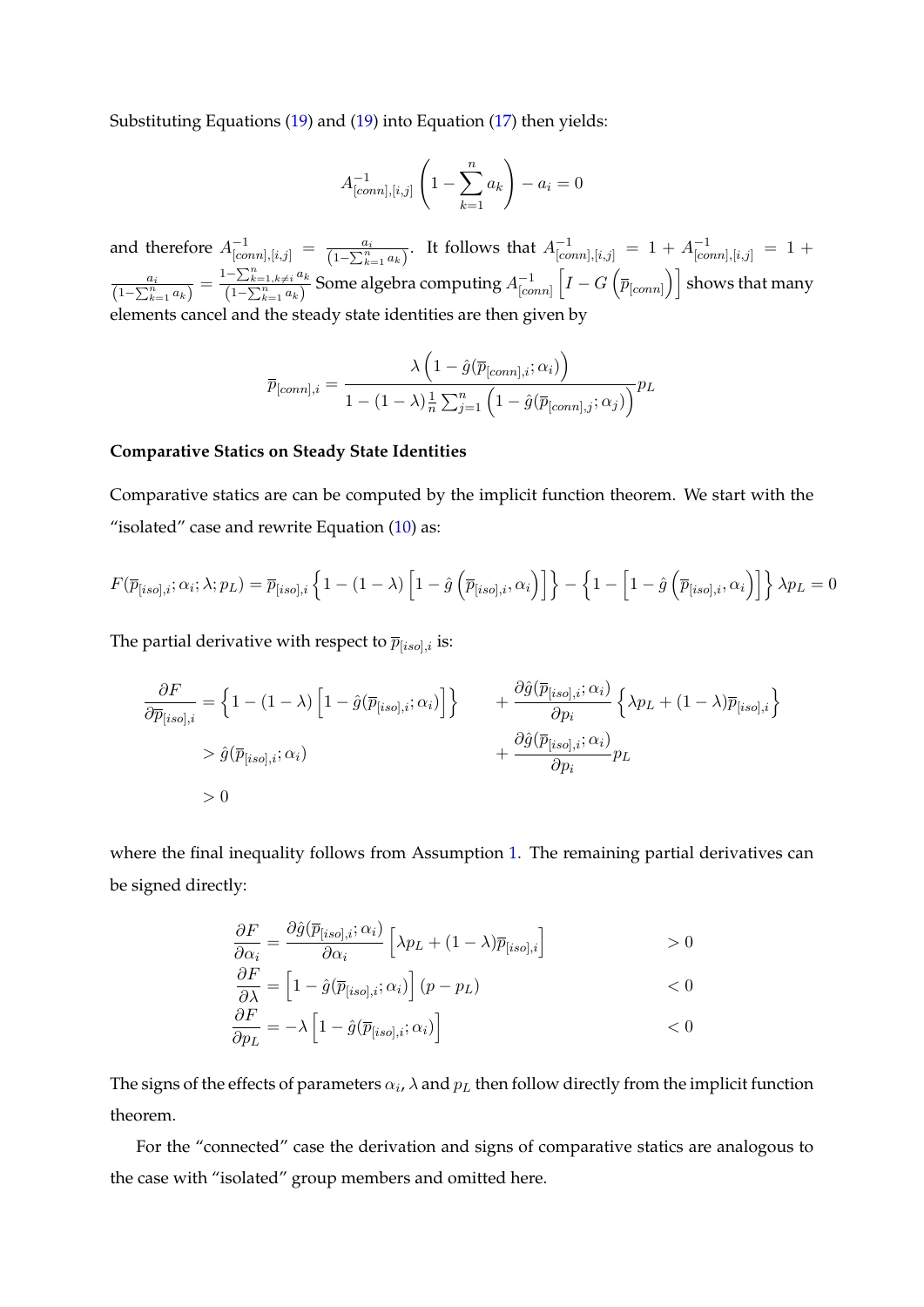#### **Proof of Proposition [4](#page-21-0)**

The result follows from the implicit function theorem applied to the system of equations de-scribing the steady state (Equations [\(12\)](#page-20-0) and [\(13\)](#page-20-1)). We first rewrite the system in terms of  $F(\overline{p}_A, \overline{p}_B; d, p_L) = 0$ :

$$
[1 - \hat{g}(\bar{p}_A; \alpha_A)] \{\lambda p_L + (1 - \lambda) [d\bar{p}_A + (1 - d)\bar{p}_B] \} - \bar{p}_A = 0
$$
  

$$
[1 - \hat{g}(\bar{p}_B; \alpha_B)] \{\lambda p_L + (1 - \lambda) [d\bar{p}_B + (1 - d)\bar{p}_A] \} - \bar{p}_B = 0
$$

Next take the partial derivatives that form the Jacobian for the endogenous variables  $(p_A, p_B)$ as well as the derivatives with respect to the parameter  $d$ . The effect of a change in the parameter  $d$  can then be computed using the implicit function theorem as:

<span id="page-45-2"></span><span id="page-45-1"></span><span id="page-45-0"></span>
$$
\frac{\partial p_i}{\partial d} = \frac{-|J_i(d)|}{|J|}
$$

where J is the Jacobian of F with respect to endogenous variables and  $J_i(\theta)$  is the same matrix with column *i* replaced by the vector of partial derivatives with respect to parameter  $\theta$ . We compute |J| and  $|J_A(d)|$ . The necessary partial derivatives are given by:

$$
\frac{\partial F_i}{\partial p_i} = \left[1 - \hat{g}(p_i; \alpha_i)\right](1 - \lambda)d - \frac{\partial \hat{g}(p_i; \alpha_i)}{\partial p_i} \left\{\lambda + (1 - \lambda)\left[dp_i + (1 - d)p_j\right]\right\} - 1 < 0 \tag{20}
$$

$$
\frac{\partial F_i}{\partial p_j} = \left[1 - \hat{g}(p_i; \alpha_i)\right](1 - \lambda)(1 - d) > 0
$$
\n(21)

$$
\frac{\partial F_i}{\partial d} = \left[1 - \hat{g}(p_i; \alpha_i)\right](1 - \lambda)(p_i - p_j) = (+) \cdot (p_i - p_j)
$$
\n(22)

Equation [\(20\)](#page-45-0) can be signed using Assumption [1.](#page-18-1) The sign of Equation [\(21\)](#page-45-1) follows directly from  $\hat{g}(p_i; \alpha_i) \in (0, 1)$ . Equation [\(22\)](#page-45-2) adopts the sign of  $(p_i - p_j)$  which for our setting and  $\frac{\partial F_A}{\partial d}$ is negative.

The determinant of the Jacobian is then given by

$$
|J| = \frac{\partial F_A}{\partial p_A} \frac{\partial F_B}{\partial p_B} - \frac{\partial F_A}{\partial p_B} \frac{\partial F_B}{\partial p_A}
$$
  
>0

The inequality follows by recognising that Assumption [1](#page-18-1) implies that  $|\frac{\partial F_i}{\partial p_i}|$  $\frac{\partial F_i}{\partial p_i}|\,>\,|\frac{\partial F_i}{\partial p_j}$  $\frac{\partial F_i}{\partial p_j}$ | for both  $i = A$  and  $i = B$ . To see this note that the partial derivatives of  $F(\cdot)$  used are connected to the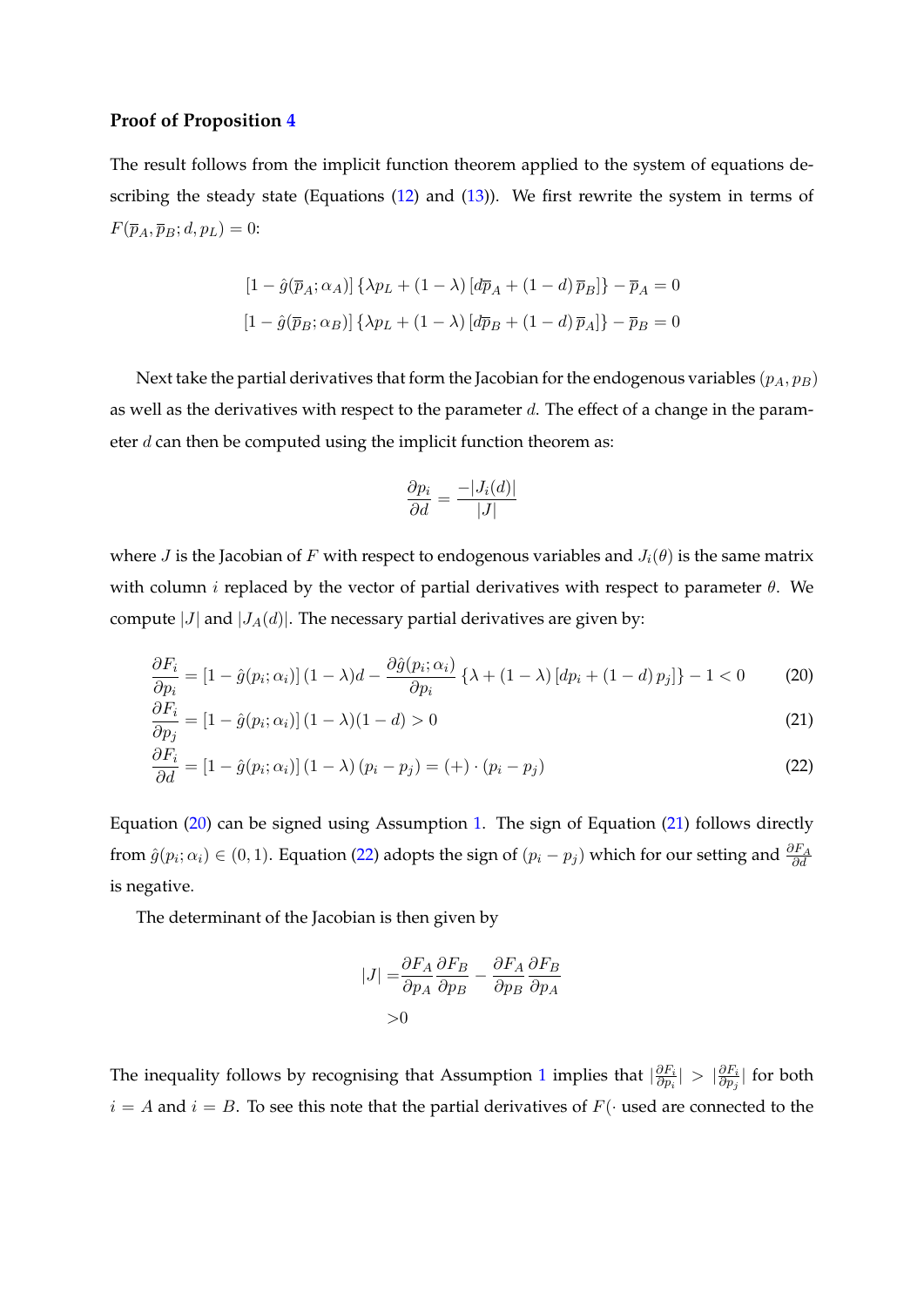Jacobian of the updating operator  $\Phi(p)$  used in the proof of Proposition [2](#page-18-2) above:

$$
\frac{\partial F_i}{\partial p_i} + 1 = \frac{\partial \Phi_i}{\partial p_i}
$$

$$
\frac{\partial F_i}{\partial p_j} = \frac{\partial \Phi_i}{\partial p_j}
$$

Furthermore, the proof to Proposition [2](#page-18-2) also established that Assumption [1](#page-18-1) ensured that  $\frac{\partial \Phi_i}{\partial p_i}$  +  $\partial \Phi_i$  $\frac{\partial \Phi_i}{\partial p_j} < 1$  which implies here that  $\frac{\partial F_i}{\partial p_j} + \frac{\partial F_i}{\partial p_j}$  $\frac{\partial F_i}{\partial p_j} < 0$ . Given the signs on the partial derivatives of  $F(\cdot)$  it follows that  $|\frac{\partial F_i}{\partial p_i}|$  $\frac{\partial F_i}{\partial p_i}| > |\frac{\partial F_i}{\partial p_j}|$  $\frac{\partial F_i}{\partial p_j}$ . It is then immediate that the first part of the expression for  $|J|$ is larger than the second and thus the over sign is positive.

The determinant of the modified Jacobian  $J_A(d)$  can be signed as follows:

$$
|J_A(d)| = \frac{\partial F_A}{\partial d} \frac{\partial F_B}{\partial p_B} - \frac{\partial F_A}{\partial p_B} \frac{\partial F_B}{\partial d}
$$
  
\n
$$
= [1 - \hat{g}(p_A; \alpha_A)(p_A)] (1 - \lambda) (p_A - p_B) \cdot
$$
  
\n
$$
\left\{ [1 - \hat{g}(p_B; \alpha_B)] (1 - \lambda) d - \frac{\partial \hat{g}(p_B; \alpha_B)}{\partial p_B} \{ \lambda p_L + (1 - \lambda) [dp_B + (1 - d) p_A] \} - 1 \right\}
$$
  
\n
$$
- [1 - \hat{g}(p_A; \alpha_A)] (1 - \lambda)(1 - d) \cdot [1 - \hat{g}(p_B; \alpha_B)] (1 - \lambda) (p_B - p_A)
$$
  
\n
$$
= [1 - \hat{g}(p_A; \alpha_A)] (1 - \lambda) (p_A - p_B) \cdot
$$
  
\n
$$
\left\{ [1 - \hat{g}(p_B; \alpha_B)] (1 - \lambda) - \frac{\partial \hat{g}(p_B; \alpha_B)}{\partial p_B} \{ \lambda p_L + (1 - \lambda) [dp_B + (1 - d) p_A] \} - 1 \right\}
$$
  
\n
$$
> [1 - \hat{g}(p_A; \alpha_A)] (1 - \lambda) (p_A - p_B) \cdot
$$
  
\n
$$
\left\{ [1 - \hat{g}(p_B; \alpha_B)] - \frac{\partial \hat{g}(p_B; \alpha_B)}{\partial p_B} \{ p_L \} - 1 \right\}
$$
  
\n
$$
= [1 - \hat{g}(p_A; \alpha_A)] (1 - \lambda) (p_A - p_B) \cdot
$$
  
\n
$$
\left\{ [-\hat{g}(p_B; \alpha_B)] - \frac{\partial \hat{g}(p_B; \alpha_B)}{\partial p_B} \{ p_L \} \right\}
$$
  
\n
$$
> 0
$$

The final inequality is due to the multiplication of two negative components: The first part has the sign of  $p_A - p_B$ , which is negative as  $\alpha_A > \alpha_B$ . The second part is negative by Assumption [1,](#page-18-1) applied here to  $p_B$ .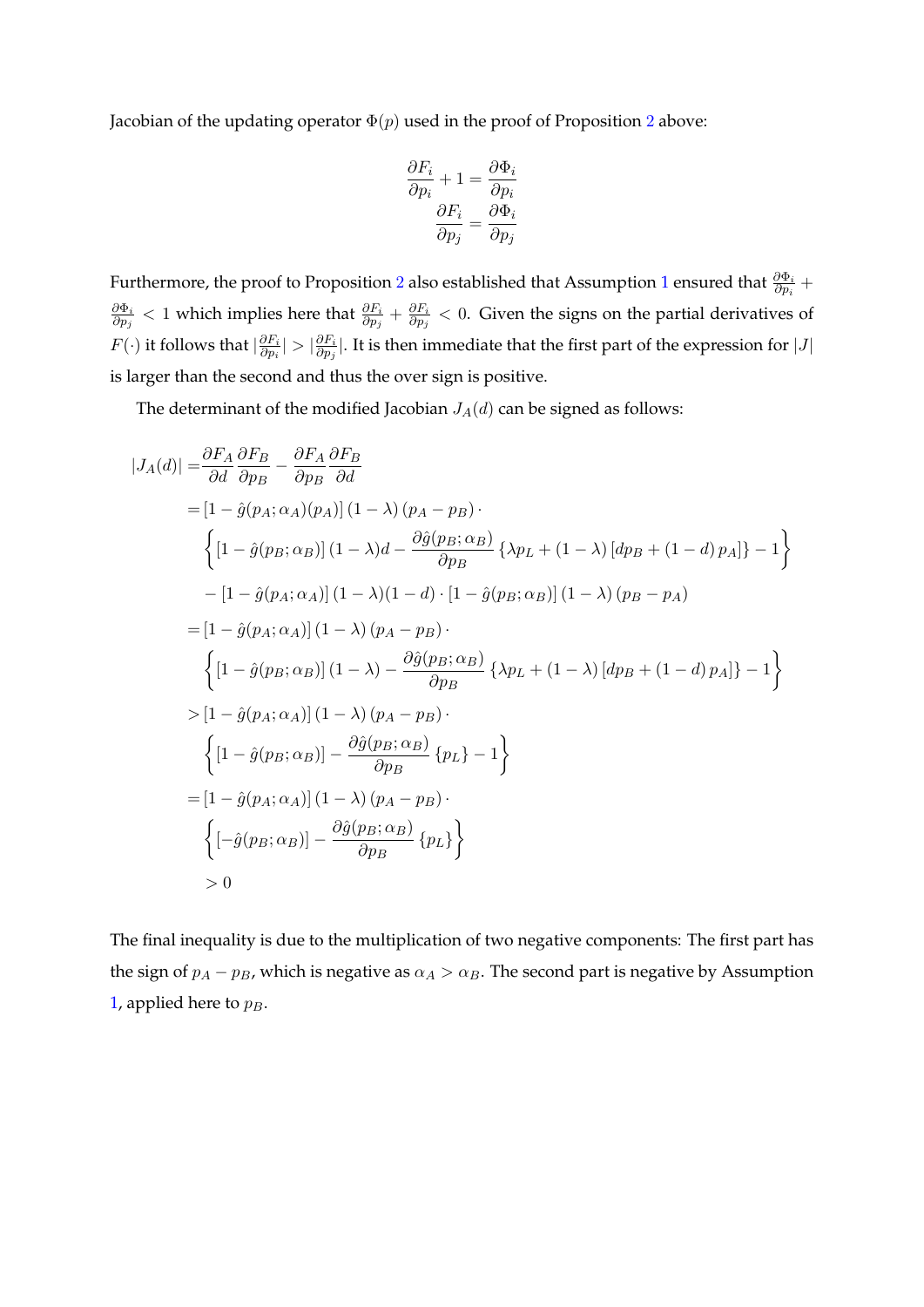Reassembling, we can now sign the effect of  $d$ :

$$
\frac{\partial p_A}{\partial d} = \frac{-|J_A(d)|}{|J|}
$$

$$
= -\frac{(+)}{(+)}
$$

$$
< 0
$$

Thus with  $p_A < p_B$  an increase in *d* decreases  $p_A$  and thus implies greater differences.

#### **Proof of Proposition [5](#page-23-1) and [6:](#page-24-0) Altruistic and Extractive Leader**

We establish first that  $\bar{p}(p_L)$  is an increasing function in  $p_L$ . To see this recall Equation [\(14\)](#page-23-2)

$$
\overline{p} = [1 - \hat{g}(\overline{p}; \alpha_i)] \left\{ \lambda p_L + (1 - \lambda) \overline{p} \right\}.
$$

Differentiating with respect to  $p<sub>L</sub>$  yields

$$
\frac{\partial \overline{p}}{\partial p_L} = \frac{\lambda (1 - \hat{g}(\overline{p}; \alpha))}{1 + \frac{\partial \hat{g}(\overline{p}; \alpha)}{\partial \overline{p}} (\lambda p_L + (1 - \lambda)\overline{p}) - (1 - \lambda) (1 - \hat{g}(\overline{p}; \alpha))}
$$

which is strictly positive under Assumption [1.](#page-18-1) This strictly monotonously increasing relationship between  $p<sub>L</sub>$  and  $\bar{p}$  allows us to study the leader problem from the perspective of  $\bar{p}$ . Note also that the above conditions imply that if  $p_L = p^{max}$ , the resulting  $\bar{p}$  is generally below  $p^{max}$ .

#### **Altruistic Leader**

Recall the payoff function of the altruistic leader

<span id="page-47-0"></span>
$$
\Pi_{AL}(\overline{p}) = n \left[ \overline{p} + k \hat{f}(\overline{p}; \alpha) \right]
$$

The FOC is given by the first derivative of the payoff function

$$
1 + \alpha k \frac{\partial \hat{f}(\bar{p}; \alpha)}{\partial \bar{p}} = 0 \tag{23}
$$

$$
\Longleftrightarrow 1 + k\alpha f'[H^*(\overline{p}; \alpha)] \frac{\partial H^*(\overline{p}; \alpha)}{\partial \overline{p}} = 0 \tag{24}
$$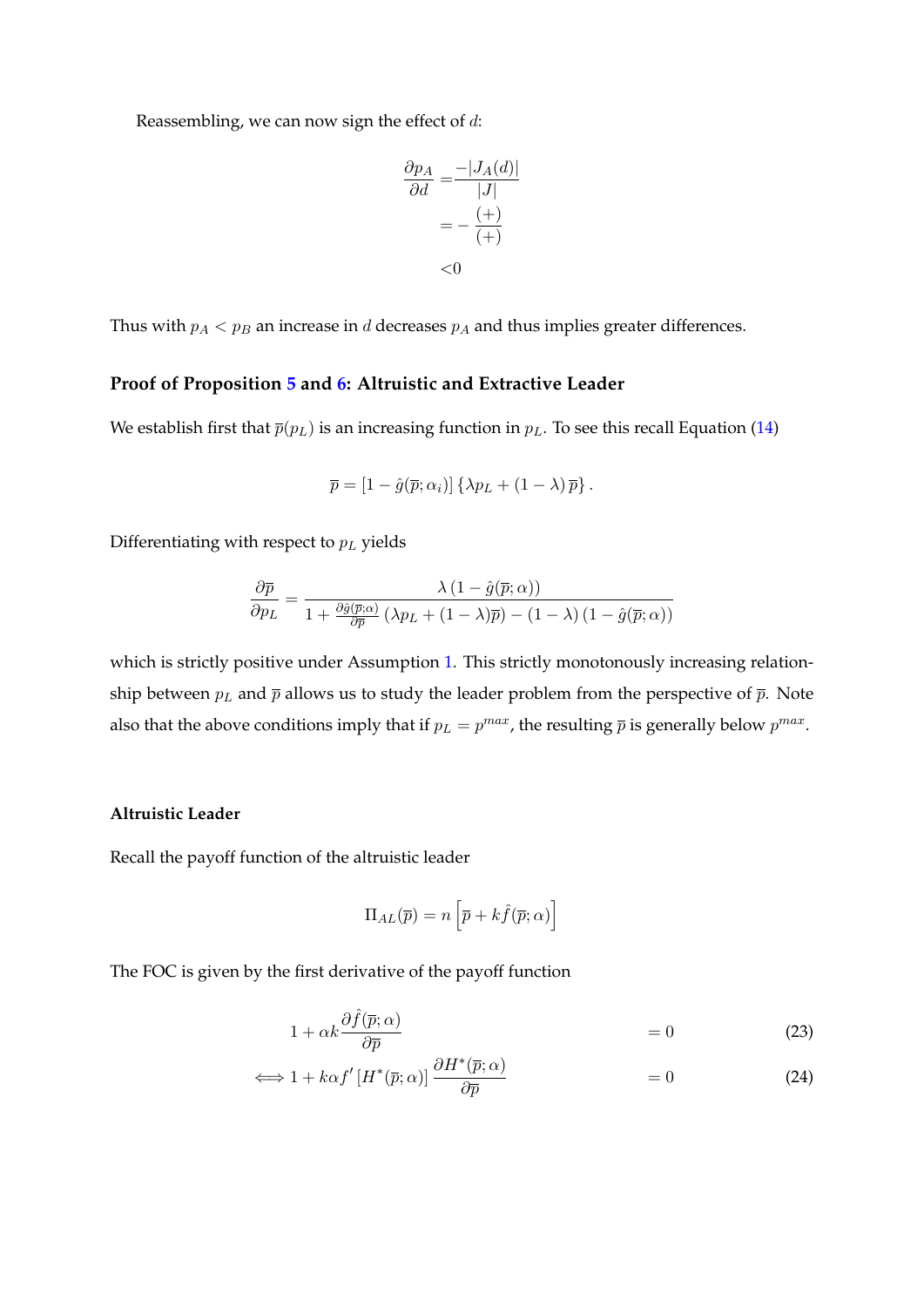with the sign of the second order condition equal to

$$
f''\left(H^*\right) \left[\frac{\partial H^*(\overline{p};\alpha)}{\partial \overline{p}}\right]^2 + f'\left(H^*\right) \frac{\partial^2 H^*(\overline{p};\alpha)}{\partial \overline{p}^2}
$$

$$
= \left(\frac{c_1^2}{\alpha^2 f''(H)}\right) \left\{1 - f'\left(H^*\right) \frac{f'''\left(H^*\right)}{\left[f''\left(H^*\right)\right]^2}\right\}
$$

As  $\frac{\partial H^*(\overline{p};\alpha)}{\partial \overline{p}} < 0$  (see Equation [\(5\)](#page-16-4)) the altruistic leader objective function is thus strictly concave if

<span id="page-48-1"></span>
$$
1 - f'(H^*) \frac{f'''(H^*)}{[f''(H^*)]^2} > 0
$$
\n(25)

A sufficient condition is  $f'''(H) < 0$ . If  $f'''(H) > 0$ , then the condition remains valid if  $f'''(H)$ is not "too high".

We can then distinguish two cases: $28$ 

- **Case 1** If Equation [\(25\)](#page-48-1) is positive over the domain of p that can be achieved with  $p_L \in [0, p^{max}]$ , then if there exists a  $p<sub>L</sub>$  for which the FOC holds, it is a global interior maximum.
- **Case 2** If Equation [\(25\)](#page-48-1) is negative over the domain of p, then the global maximum is either  $p_L = 0$  or  $p_L = p^{max}$ .

If Case 1 is satisfied, we can study the comparative statics of the solution with respect to the parameter  $\alpha$ . Defining F as the left hand side of the FOC in Equation [\(24\)](#page-47-0) the effect of  $\alpha$  on the optimal level of  $\bar{p}$  is given by

$$
\frac{\partial \overline{p}}{\partial \alpha} = -\frac{\frac{\partial F}{\partial \alpha}}{\frac{\partial F}{\partial \overline{p}}}
$$

We have

$$
\frac{\partial F}{\partial \alpha} = f''(H^*) + \alpha f'''(H^*) \frac{\partial H^*}{\partial \alpha}
$$
  
=  $f''(H^*) - f'''(H^*) \frac{f'(H^*)}{f''(H^*)}$   
=  $f''(H^*) \left\{ 1 - f'(H^*) \frac{f'''(H^*)}{[f''(H^*)]^2} \right\}$   
< 0

<span id="page-48-0"></span> $28$ There is also the third case if Equation [\(25\)](#page-48-1) is equal to zero. But this is knife edge and therefore we deemphasize it at here.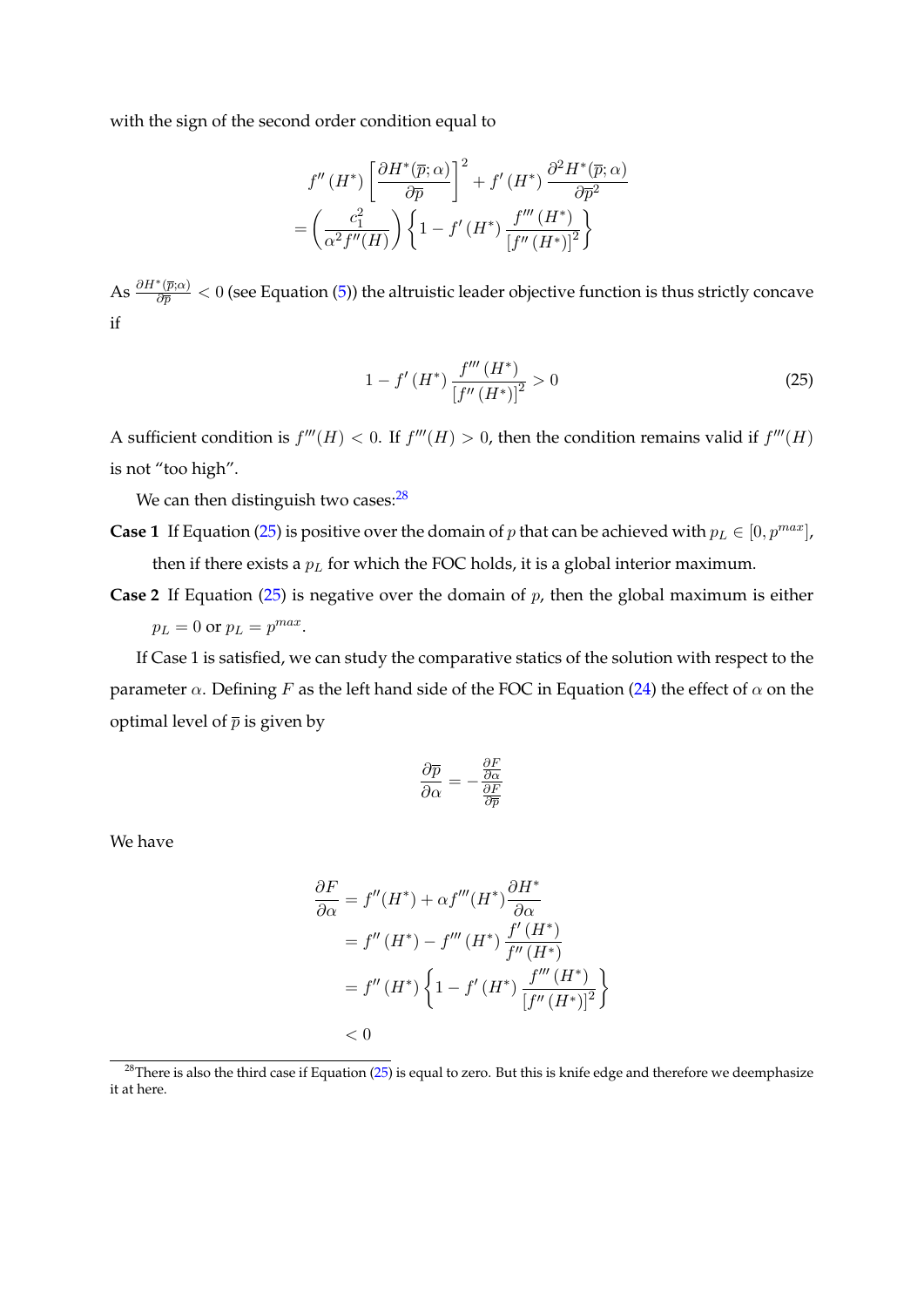where the inequality follows from Equation [\(25\)](#page-48-1) being positive in Case 1. Further

$$
\frac{\partial F}{\partial p} = c_1^2 k + \alpha f''(H^*) \frac{\partial H^*}{\partial \overline{p}} > 0
$$

Reassembling terms yields

$$
\frac{\partial p}{\partial \alpha} = -\frac{(-)}{(+)} > 0
$$

as required.

# **Extractive Leader**

Recall the payoff function of the extractive leader

$$
\Pi_{AL}(\overline{p}) = n \left[ \overline{p} \hat{f}(\overline{p}; \alpha) \right]
$$

In terms of  $\hat{f}(\bar{p}; \alpha)$ , the first derivative of the payoff function is

$$
n\left\{\hat{f}(\overline{p};\alpha)+\overline{p}\frac{\partial\hat{f}(\overline{p};\alpha)}{\partial\overline{p}}\right\}
$$

This is always positive if the elasticity of  $\hat{f}(\bar{p}; \alpha)$  is sufficiently small for any  $p$ :

$$
-\frac{p}{\hat f(\overline p; \alpha)}\frac{\partial \hat f(\overline p; \alpha)}{\partial p}<1
$$

In this case the leader sets the  $p_L = p^{max}$ .

In case of an interior solution, the second order condition is of interest:

$$
f'(H^*)\frac{c_1}{\alpha f''(H^*)} + \overline{p}\frac{c_1^2}{\alpha^2 f''(H^*)} \left(1 - \frac{f'(H^*)f'''(H^*)}{[f''(H^*)]^2}\right) \tag{26}
$$

$$
= \frac{c_1}{\alpha f''(H^*)} \left( f'(H^*) + \overline{p} \frac{c_1}{\alpha} \left( 1 - \frac{f'(H^*) f'''(H^*)}{[f''(H^*)]^2} \right) \right) \tag{27}
$$

For the second order condition to be negative,

<span id="page-49-0"></span>
$$
f'(H^*) + \overline{p}\frac{c_1}{\alpha} \left( 1 - \frac{f'(H^*)f'''(H^*)}{[f''(H^*)]^2} \right) > 0
$$
\n(28)

Note that equation [\(28\)](#page-49-0) contains expression [\(25\)](#page-48-1). Thus, the expression here is positive – and the objective function concave – whenever it is the case of the altruistic leader.

The two case distinction can then be applied as for the altruistic leader with the proviso that